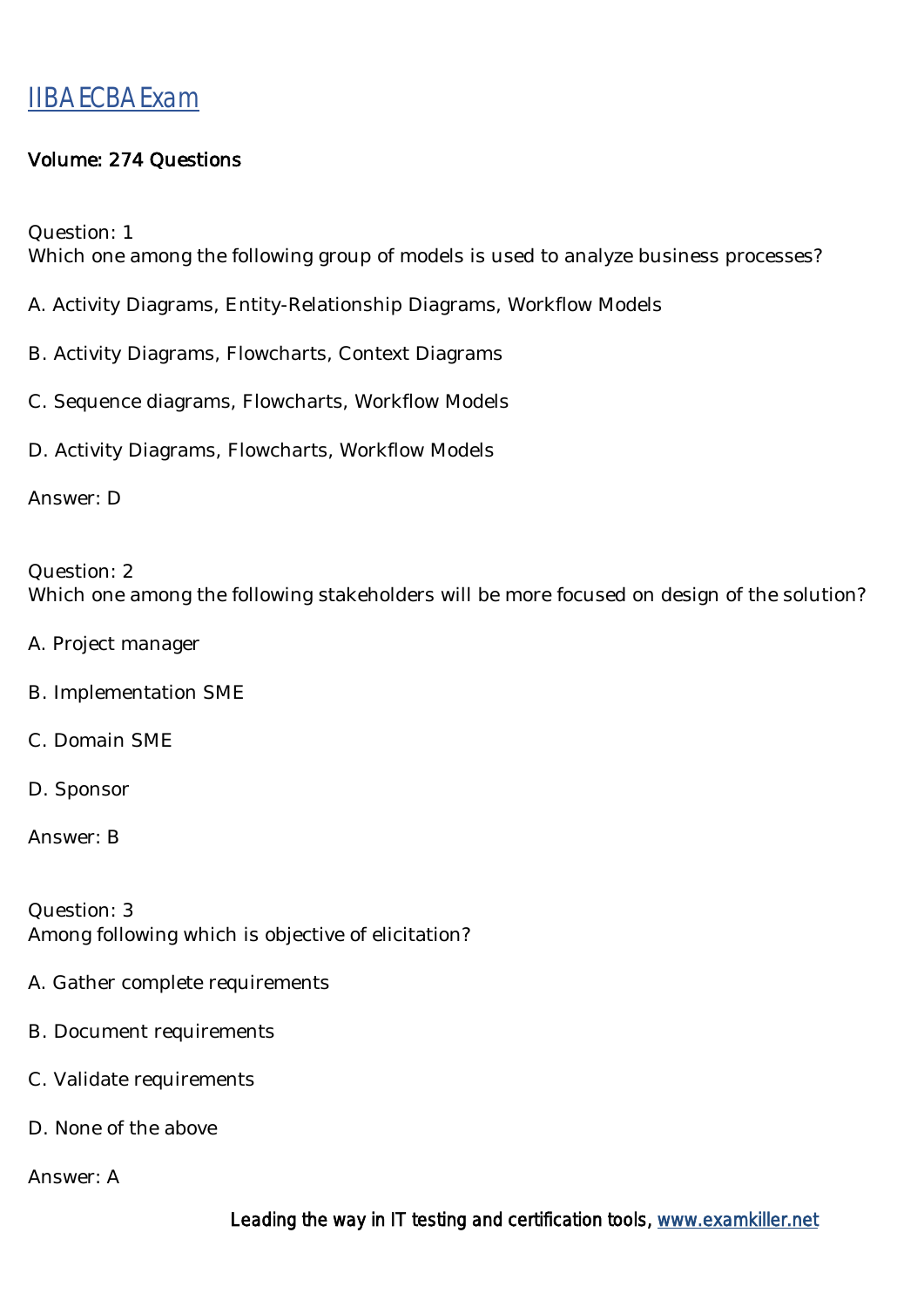Question: 4 Main advantage of documenting requirements in natural language is

- A. Does not require learning any new syntax
- B. Requires learning any new syntax
- C. Less ambiguous
- D. Slower to describe

Answer: A

Question: 5 What is the best modeling technique to capture system context?

- A. Context diagram
- B. State chart diagram
- C. State diagram
- D. Sequence diagram

Answer: A

Question: 6

Which of the following roles enables change in an enterprise by defining needs and recommending solutions that deliver value to stakeholders?

- A. Business analyst
- B. Project manager
- C. Domain SME
- D. End user

Answer: A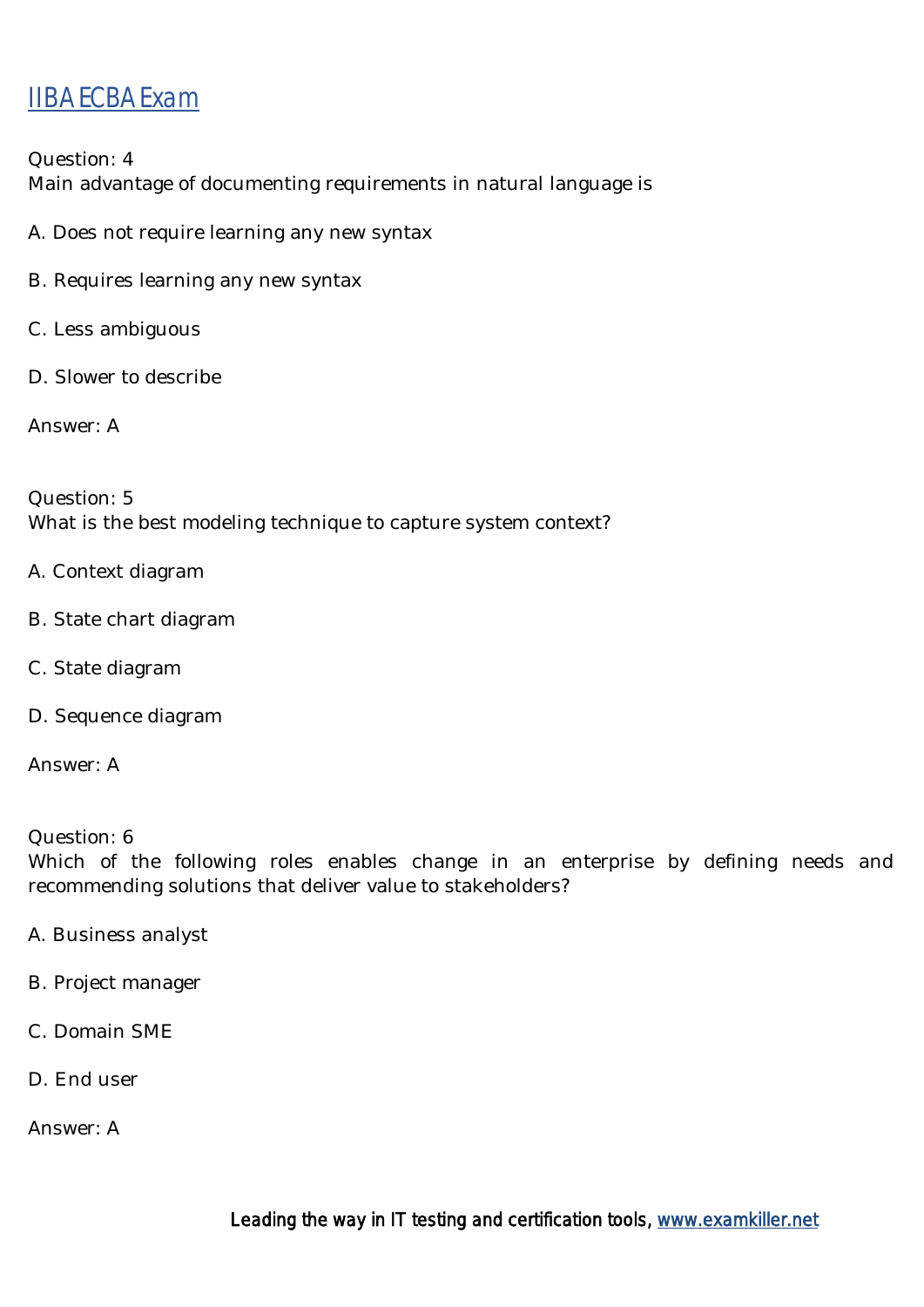Question: 7

Which document, often used as part of a 'structured analysis' approach, will show a system or business area as a single process with data flows coming from and going to external entities?

- A. Class model
- B. Business process map
- C. Context diagram
- D. Functional decomposition diagram

Answer: C

Question: 8 Implementation SMEs are NOT typically responsible for which parts of the solution?

- A. Provides information on technical constraints
- B. Supplies inputs on the skills needed to run the new solution
- C. Manage project effort and cost
- D. Needs to be informed of when and where requirements are allocated

Answer: C

Question: 9

It is important for a business analyst to analyze current state in order to:

- A. Determine the set of necessary conditions to meet the business need
- B. Define how decisions are made about requirements and designs
- C. Develop an approach for how BA information will be stored and accessed
- D. Understand the reasons why an enterprise needs to change some aspect of how it operates

Answer: D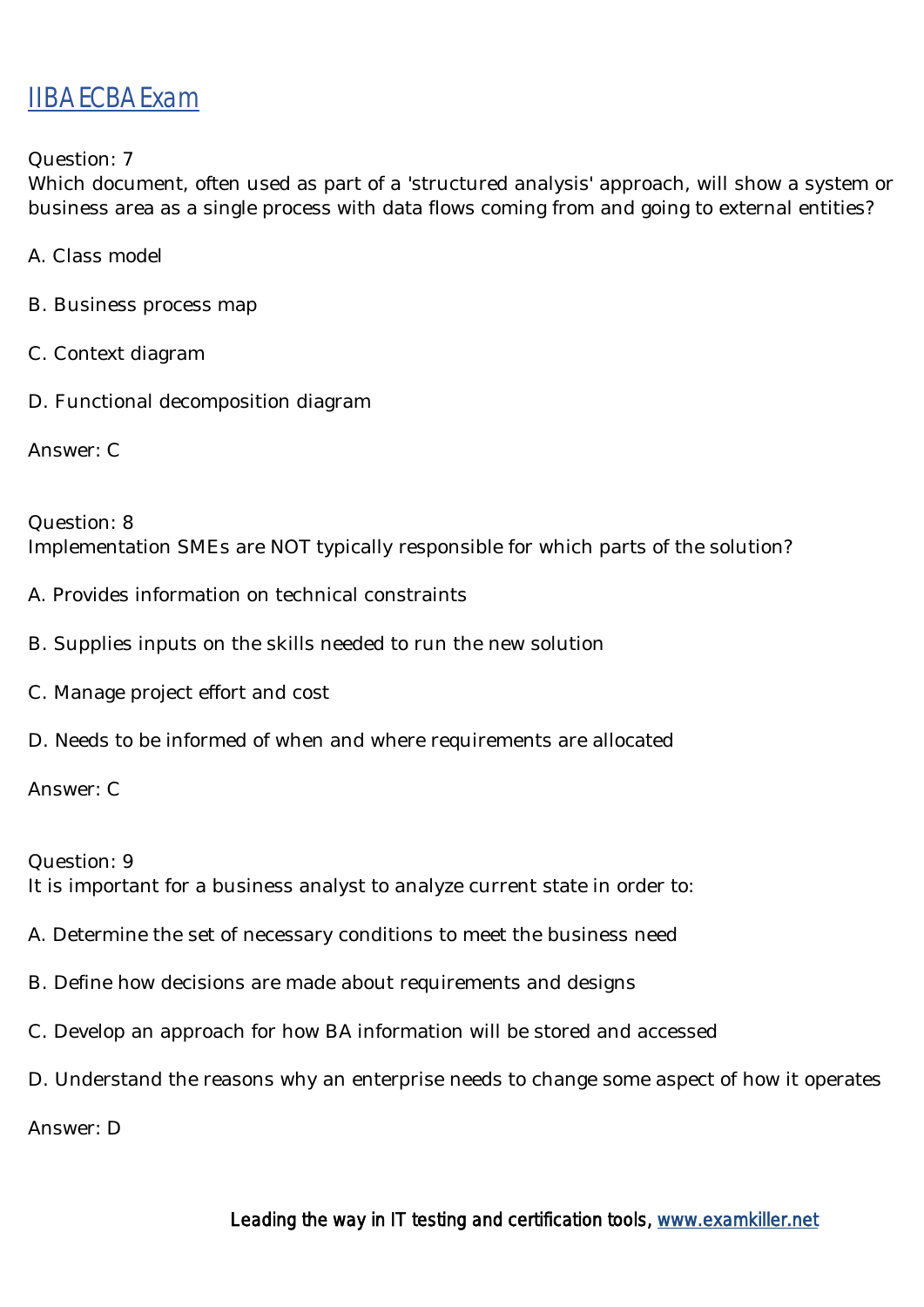Question: 10 Which among following is not a quality criterion for requirements documents?

- A. Unambiguity
- B. Structured
- C. Must include use cases
- D. Complete

Answer: C

Question: 11 Which of the following is a constraint?

- A. Budget availability
- B. Time restriction
- C. Adequate resource
- D. Competent staff

Answer: B

Question: 12 As a BA, A has been effective in reducing resistance to necessary changes. As such, which underlying competency has A most demonstrated?

- A. Confidence-building
- B. Teamwork
- C. Leadership
- D. Solution knowledge

Answer: C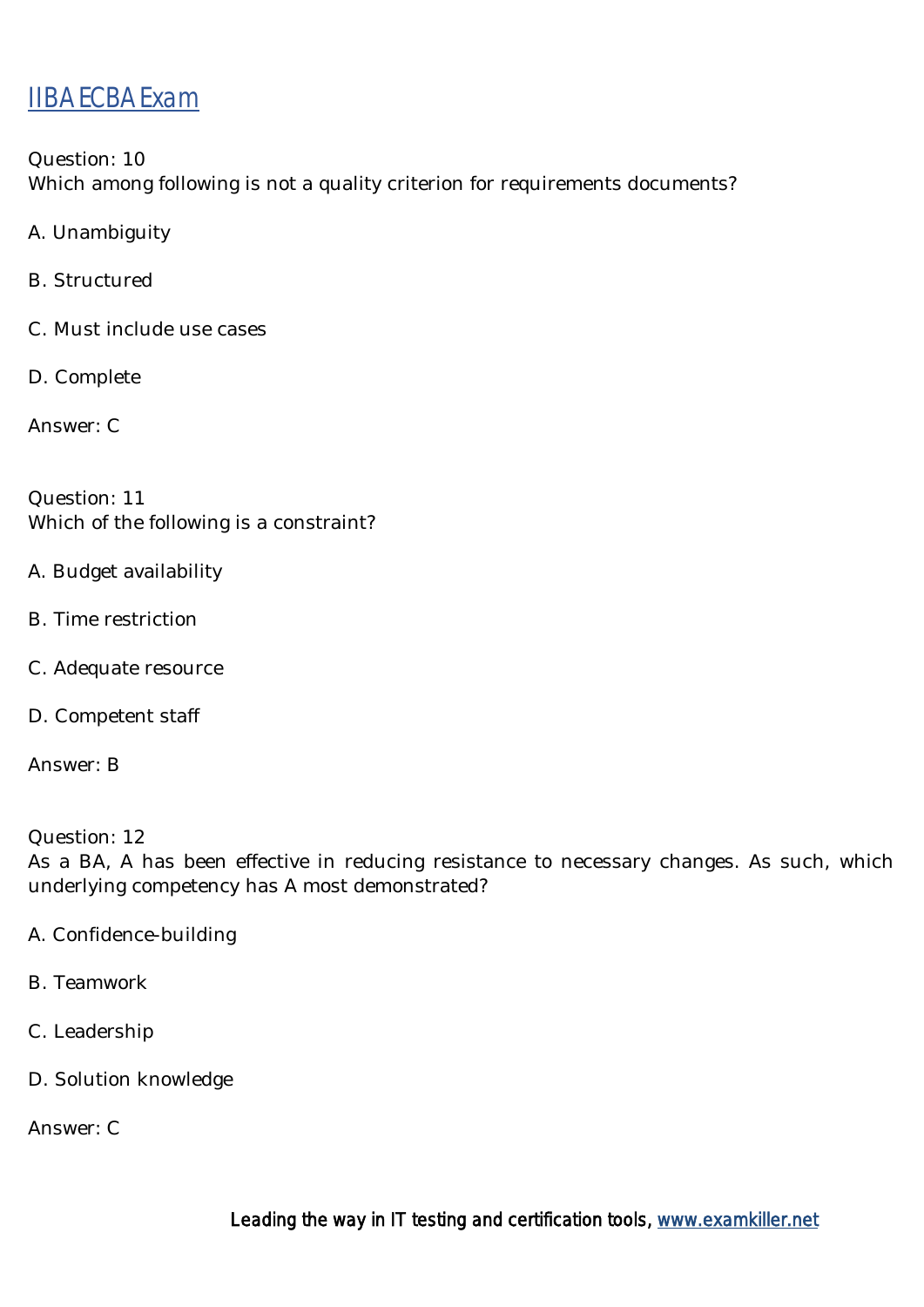Question: 13

Business analyst A has documented the following fact in the use case at the end, an order is sent to the Warehouse. What has A documented?

- A. Flow of events
- B. Actor goal
- C. Post-condition
- D. Data flow

Answer: C

Question: 14 What are the two basic types of interviewing when eliciting requirements?

- A. Structured and unstructured
- B. Top-down and bottom-up
- C. Open-ended and closed-ended
- D. End user and technical

Answer: A

Question: 1 5 Linking requirements to solution components is known as

- A. Allocation
- B. Derivation
- C. Structured
- D. Alignment

Answer: A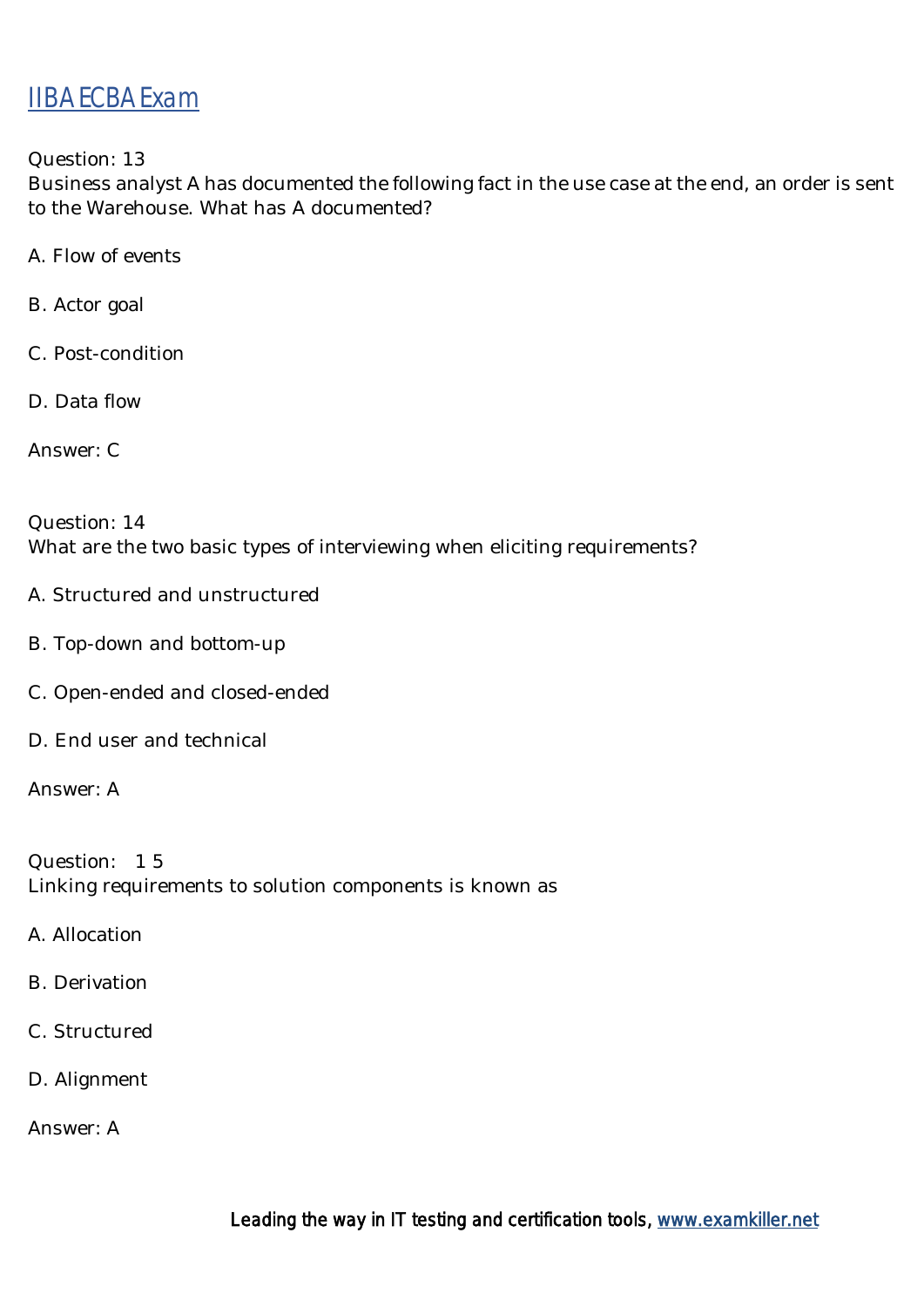Question: 16

What is key advantage of using questionnaires for requirements elicitation?

- A. Statistically relevant statements on requirements can be made
- B. Questionnaires allow for validating the participants understanding
- C. Questionnaires provide insights on delighters(excitement factors)
- D. Questionnaires provide insights on dis-satisfiers(basic factors)

Answer: A

Question: 17 Least effective way to resolve conflicts is

- A. Immediate escalations
- B. Understanding reason behind
- C. Third party mediator
- D. Formal meetings

Answer: A

Question: 18 Which statement best describes what a use case description is and what it is used for?

A. They describe the interaction among all the actors in a system They are used to document user interface requirements for a system

B. They show the steps that 'actors' and the 'system' take to accomplish a goal They are used to document specific process and data requirements in a business

C. They show the steps that 'actors' and the 'system' take to accomplish a goal They are used to document process requirements that involve a system

D. They describe the interaction among all the systems involved in a scenario, showing the request of a system, and the other systems' response to that request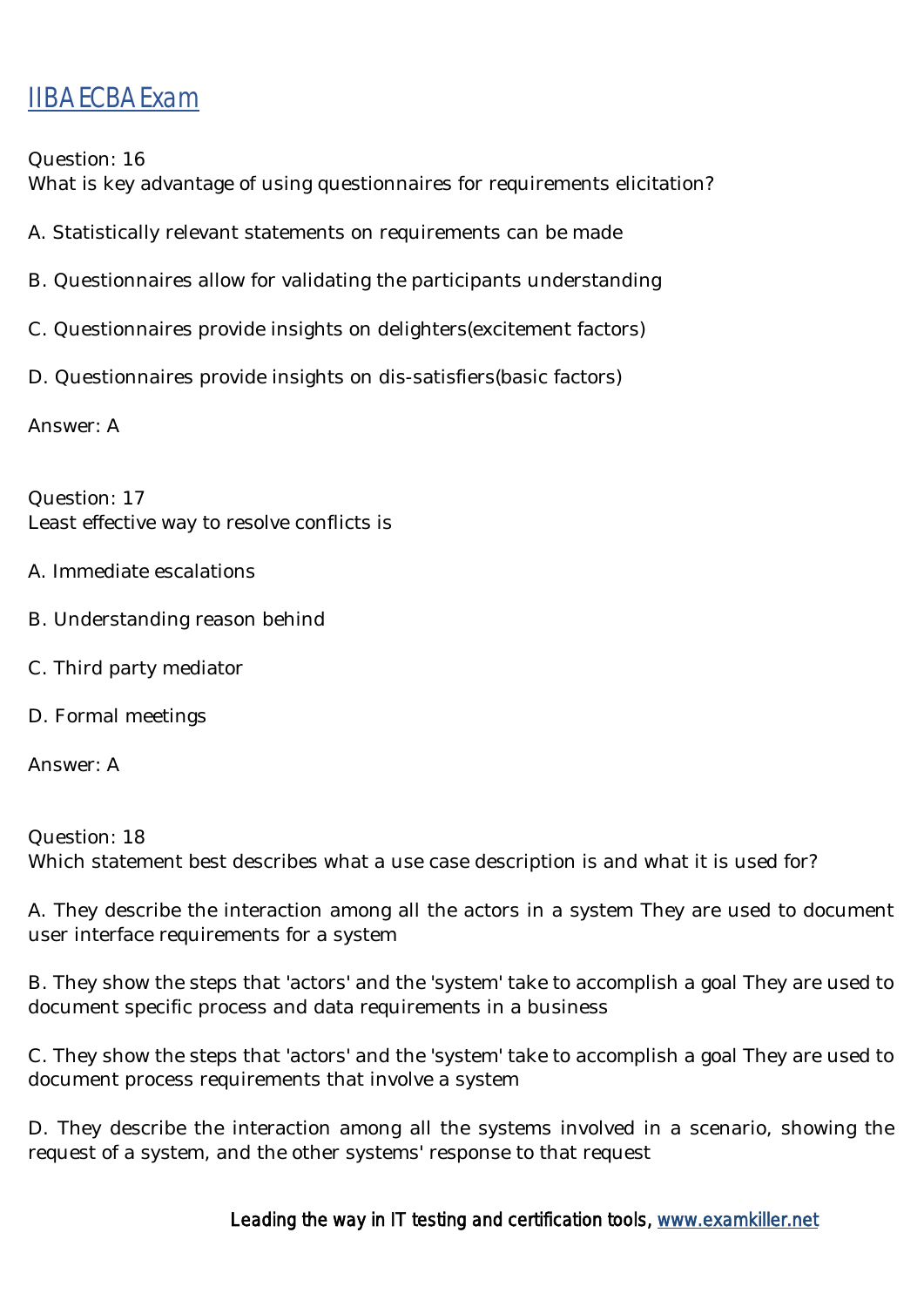#### Answer: C

Question: 19 "How many cars are manufactured on any given day?" is an

- A. An open- ended question
- B. A stated requirement
- C. A closed-ended question
- D. A business need

Answer: C

Question: 20 Attribute that indicates stability of a requirement is

- A. Status
- B. Maturity
- C. Volatility
- D. Value

Question: 21

Reason why business analysts should document additional features functionalities offered by a solution is:

- A. The feature may be useful in future
- B. To show-off knowledge
- C. Because BABOK mandates the same
- D. Not a desirable activity

Answer: B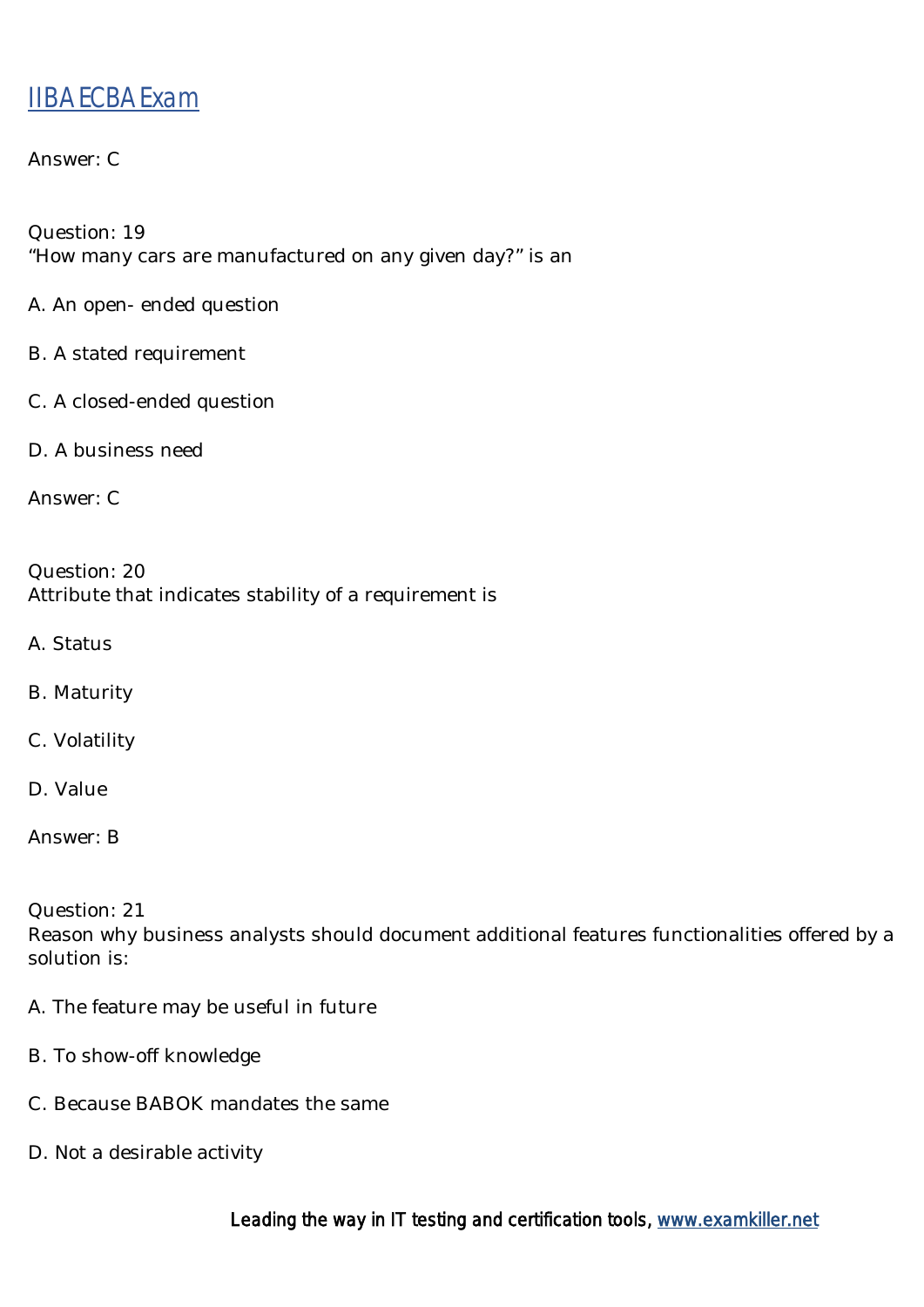Answer: A

Question: 22 A 'model' is

A. Pure textual descriptions of requirements

B. Only a graphical representation of a proposed solution

C. An abstraction which represents some or all of the proposed solution as text, matrices, diagrams or a combination of these

D. A template for expressing requirements in textual format according to the standards of an organization

Answer: C

Question: 23 Purpose of the task "Confirm elicitation results" is to

- A. Obtain approval on the requirements
- B. Get consensus on documented requirements
- C. Get requirements verified
- D. Get requirements validated

Answer: B

Question: 24 Prioritization method that considers likely reputation less is

- A. Risk
- B. Compliance
- C. Benefit
- D. Penalty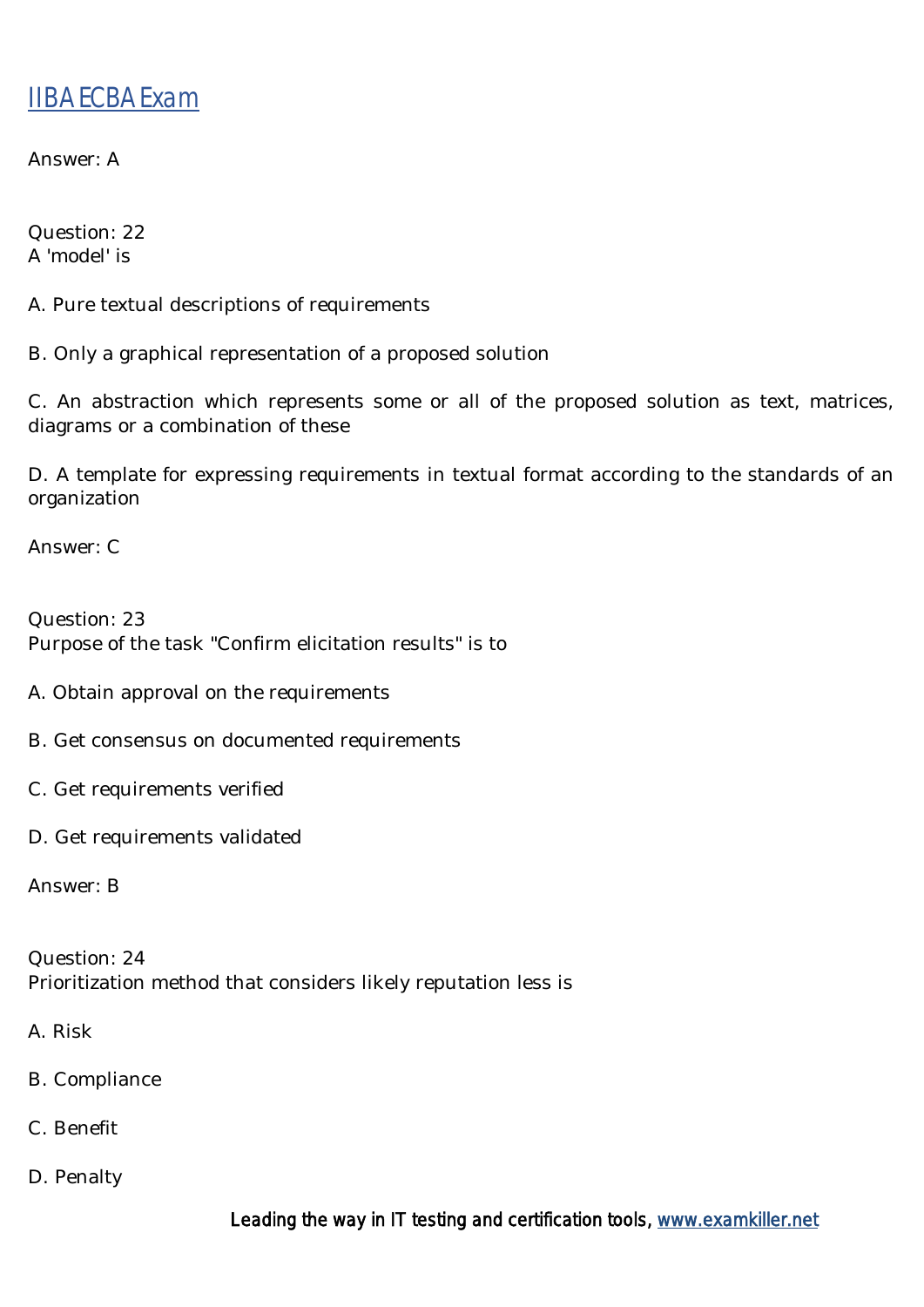#### Answer: A

Question: 25 Signoff may best occur in all the following ways

- A. Recorded physically or electronically
- B. Verbally
- C. Face-to-face
- D.As decided during planning

Answer: D

Question: 26 Among the following, which option names the two most widely used types of data models

- A. Entity-Relationship Diagram and class diagram
- B. Entity-Relationship Diagram and swim lane
- C. Entity-Relationship Diagram and context diagram
- D. Entity-Relationship Diagram and sequence diagram

Answer: A

Question: 27 Purpose of the task "Communicate BA information" is to

- A. Obtain approval on the requirements
- B. Get a shared understanding on requirements
- C. Get requirements verified
- D. Get requirements validated

Answer: B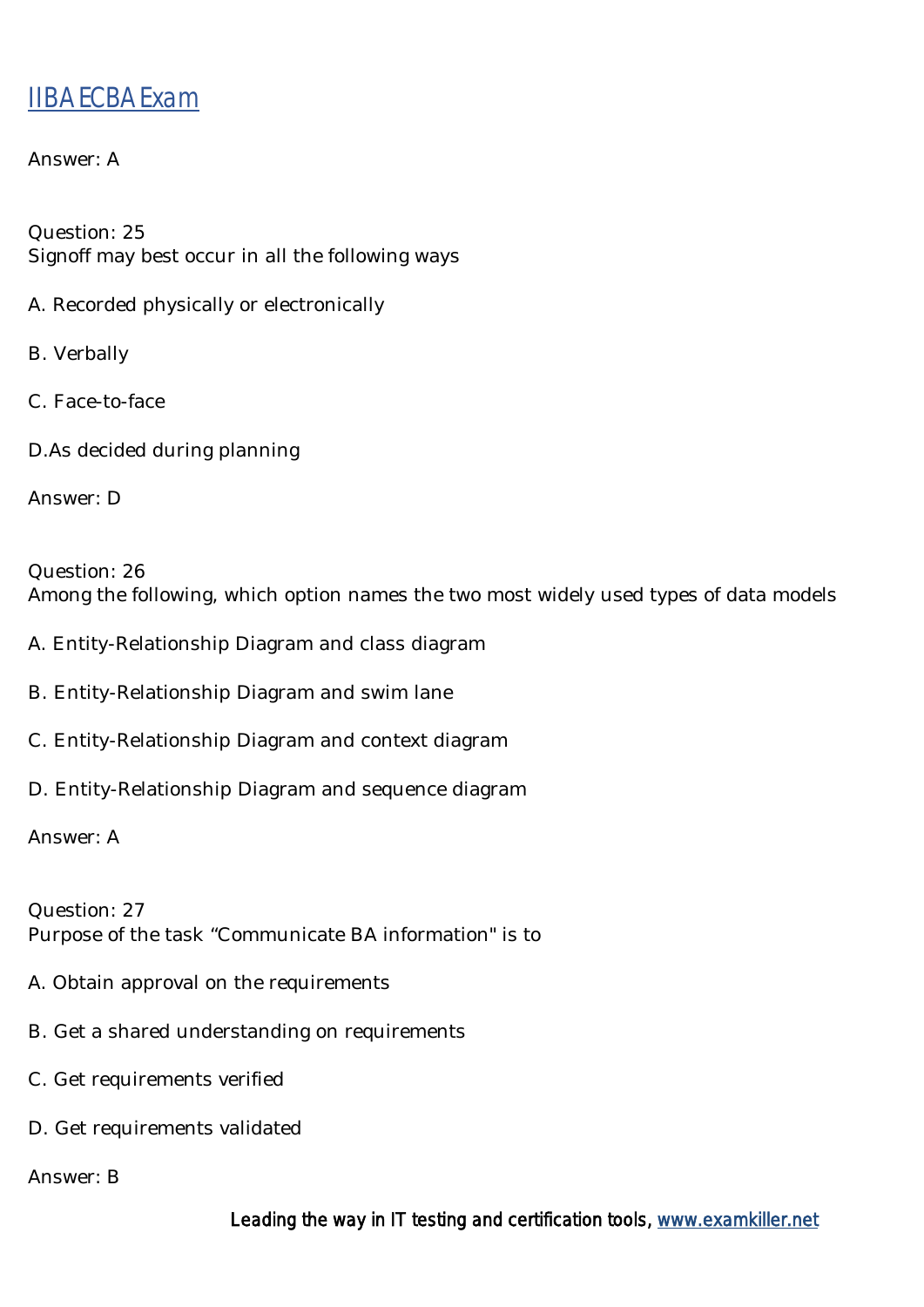Question: 28 Entity that stores data is known as \_\_\_\_\_\_.

A. Sink and Source

B. Source and Sink

C. Data store

D. Data process

Answer: C

Question: 29 Diagram that describes system features is known as

- A. Use case diagram
- B. User story
- C. State chart diagram
- D. Deployment diagram

Answer: A

Question: 30 Which among following is not a quality criterion for requirements?

A. Agreed

- B. Signed off in a group review
- C. Ranked
- D. Traceable

Answer: B

Question: 31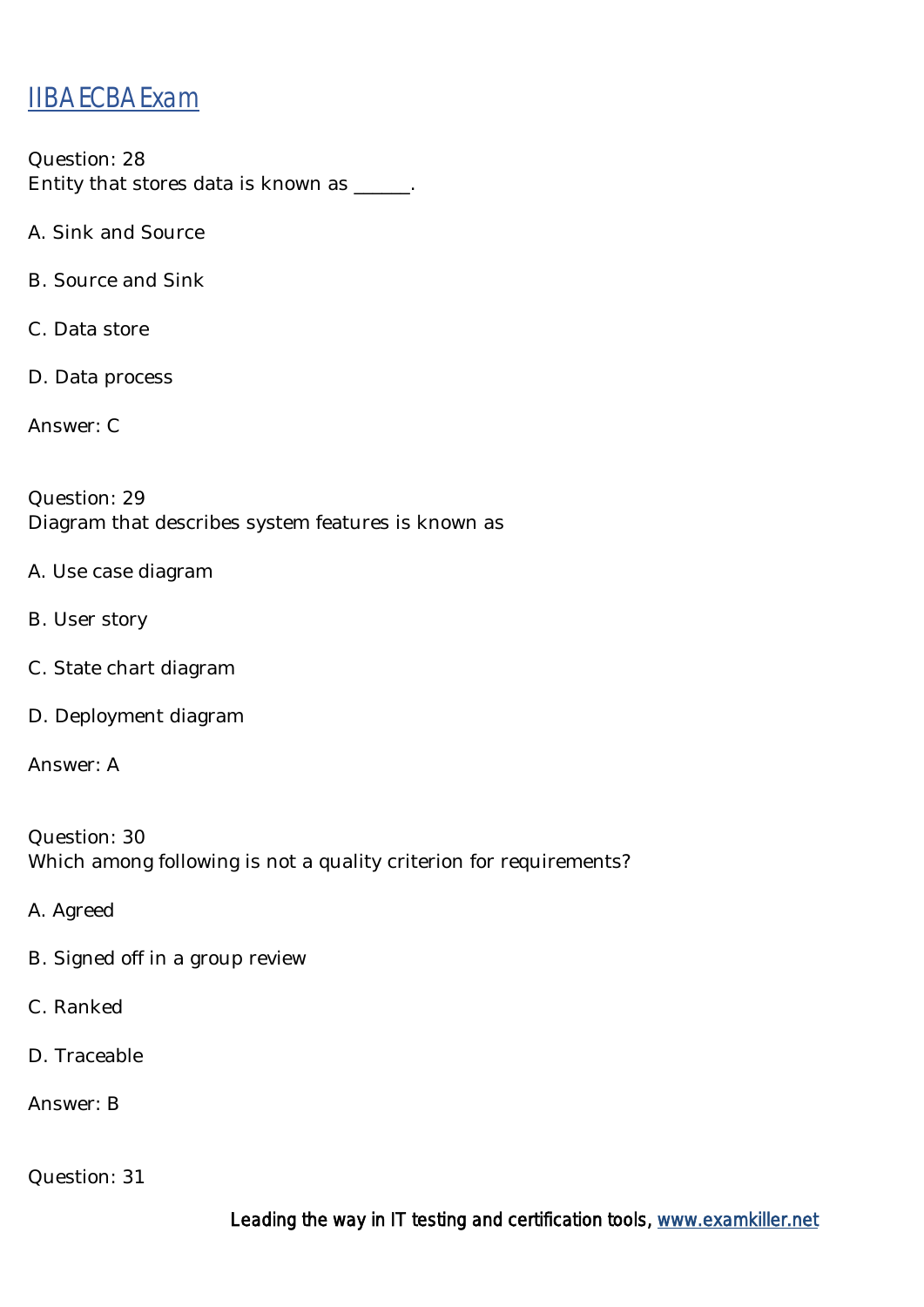What is NOT depicted in a use case diagram?

- A. The process steps of an application
- B. The actors of an application
- C. The use cases of an application
- D. The boundary between an application and its environment

Answer: A

Question: 32 All state machines must have an initial state and \_\_\_\_\_

- A. Optional states
- B. Intermediate states
- C. Review states
- D. End state(s)
- Answer: D

Question: 33 Which one of the following techniques cannot be used to specify or model requirements?

- A. Organization modeling
- B. Data modeling
- C. WBS
- D. State diagrams

Answer: A

Question: 34 Which one among the following is not used in behavioural modelling of a system?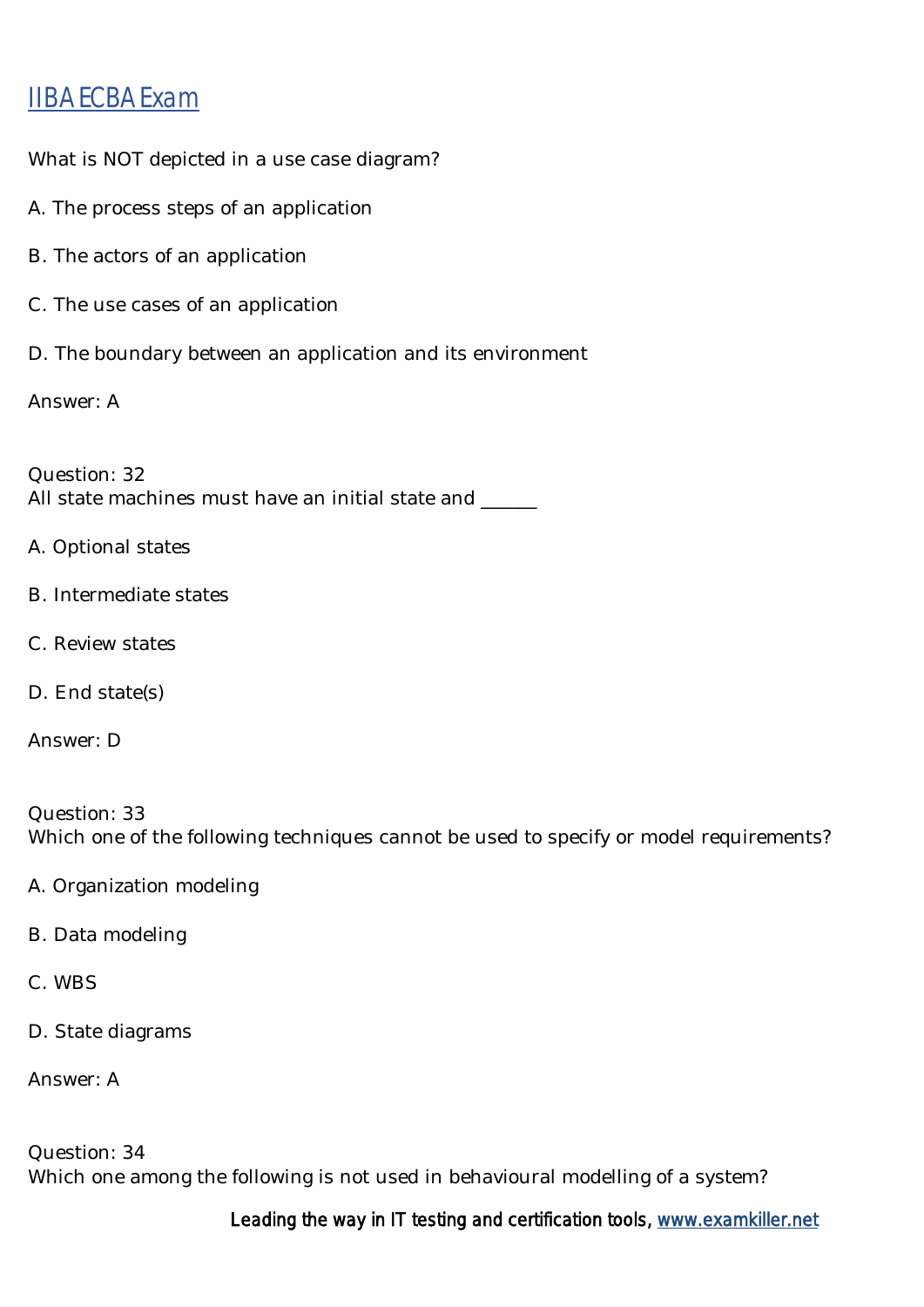- A. Class Diagram
- B. Use Case Diagram
- C. Inter action Diagram
- D. Activity Diagram

Answer: A

Question: 35 What are the outputs of preparing for elicitation?

- A. Organizational assets, requirements management plan
- B. Plan, Stakeholder communication plan, risk analysis
- C. Observation, prototype, assigned resources
- D. Supporting materials, scheduled resources

Answer: D

Question: 36

Traceability ensures solutions' conformance to requirements and to assist in scope and change management. What types of traceabilities can be performed?

- A. Derivation and allocation. cost and location
- B. Relationship to other requirements, relationship to sponsorship
- C. Forwards and backwards, cost and location
- D. Derivation and allocation, relationship to other requirements

Answer: D

Question: 37 Which one among the following best describes lessons learned session?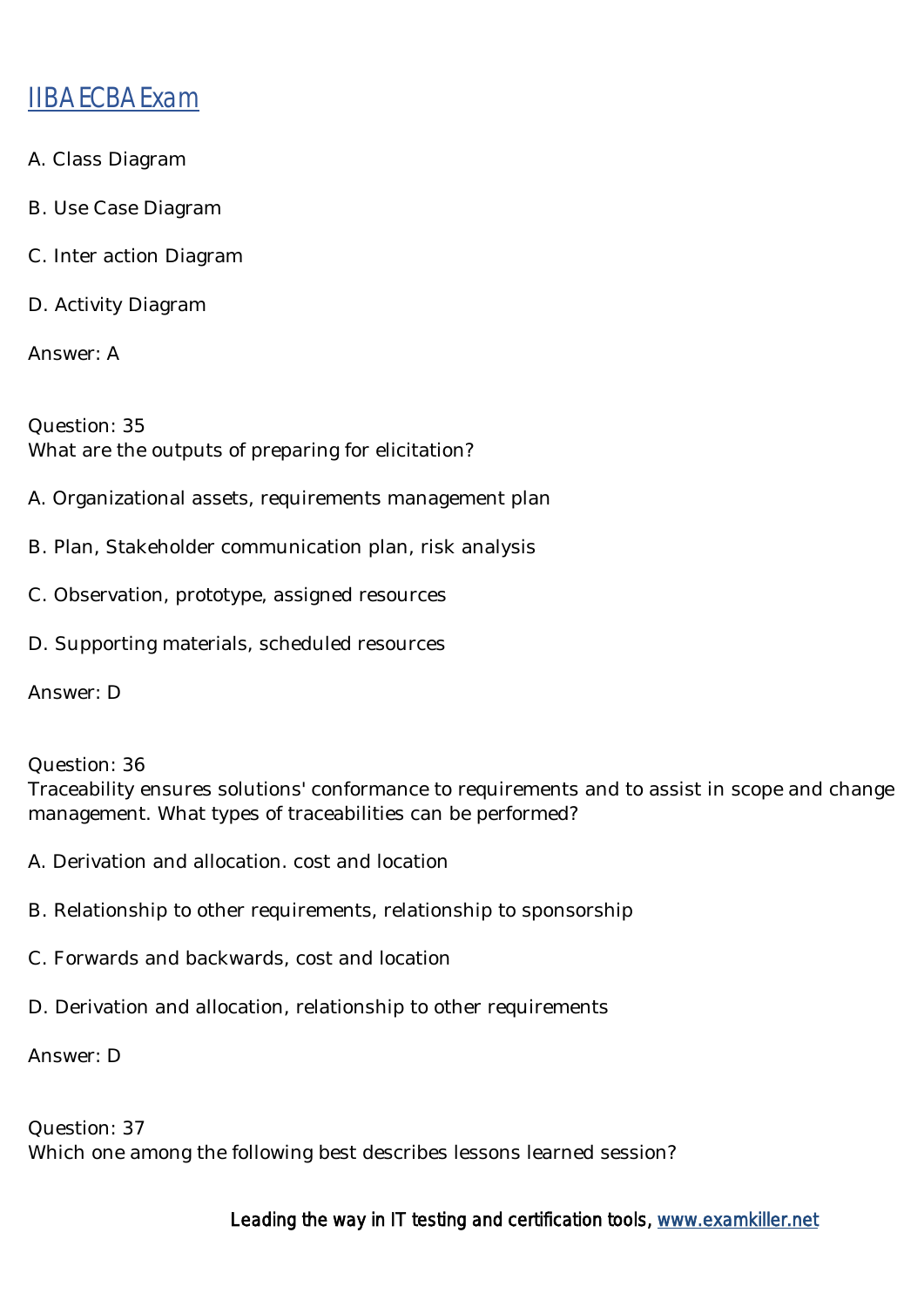- A. Highly structured
- B. Is informal
- C. Is dictated by all stakeholders needs
- D. Can include any format

Answer: D

Question: 38 Opportunity cost is defined as

- A. Same as a sunk cost
- B. Potential value that could be realized by pursuing alternative courses of action
- C. Cost of a business problem being solved or an opportunity being seized
- D. Initial investment as compared with the net present value of each alternate solution

Answer: B

Question: 39 What is the best method for reducing solution scope after requirements have been approved and baselined?

- A. Requirements prioritization
- B. Conflict resolution
- C. SWOT analysis
- D. Problem management

Answer: A

| Question: 40                                       |         |
|----------------------------------------------------|---------|
| Elicitation techniques are broadly classified into | _ types |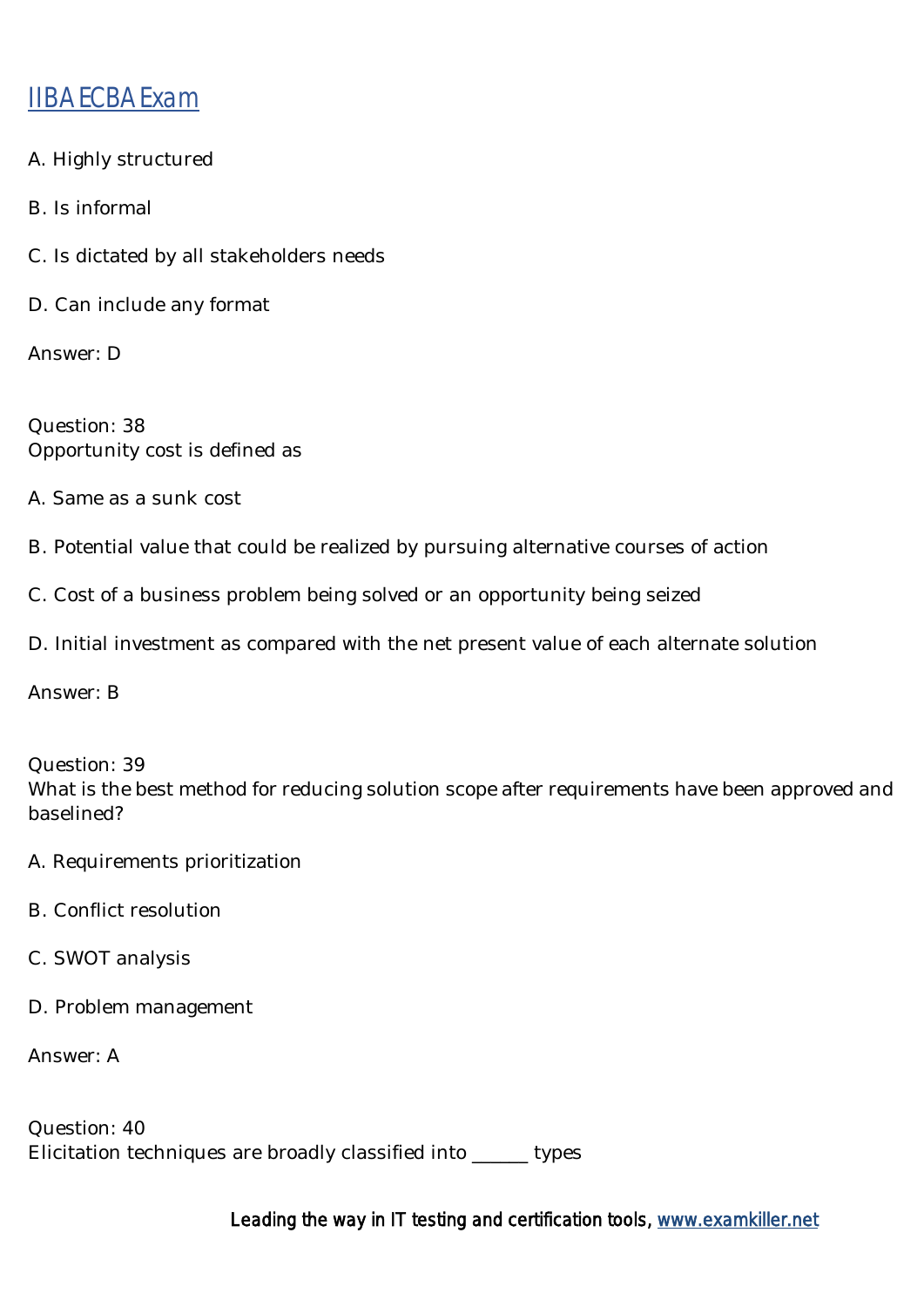- A. Two
- B. Three
- C. Four
- D. Five
- Answer: B
- Question: 41

One of the reviewers of the project has decided that the project should not be implemented due to concerns over a previous lawsuit. What role does this reviewer play in the project?

- A. Executive business sponsor
- B. Project manager
- C. Sponsor
- D. Regulator
- Answer: D

Question: 42 Ability to be fair to all stakeholders is known as?

- A. Behavioural Characteristics
- B. Business Knowledge
- C. Communication Skills
- D. Interaction Skills
- Answer: A

Question: 43 Which statement best describes the "Requirements life cycle management knowledge area″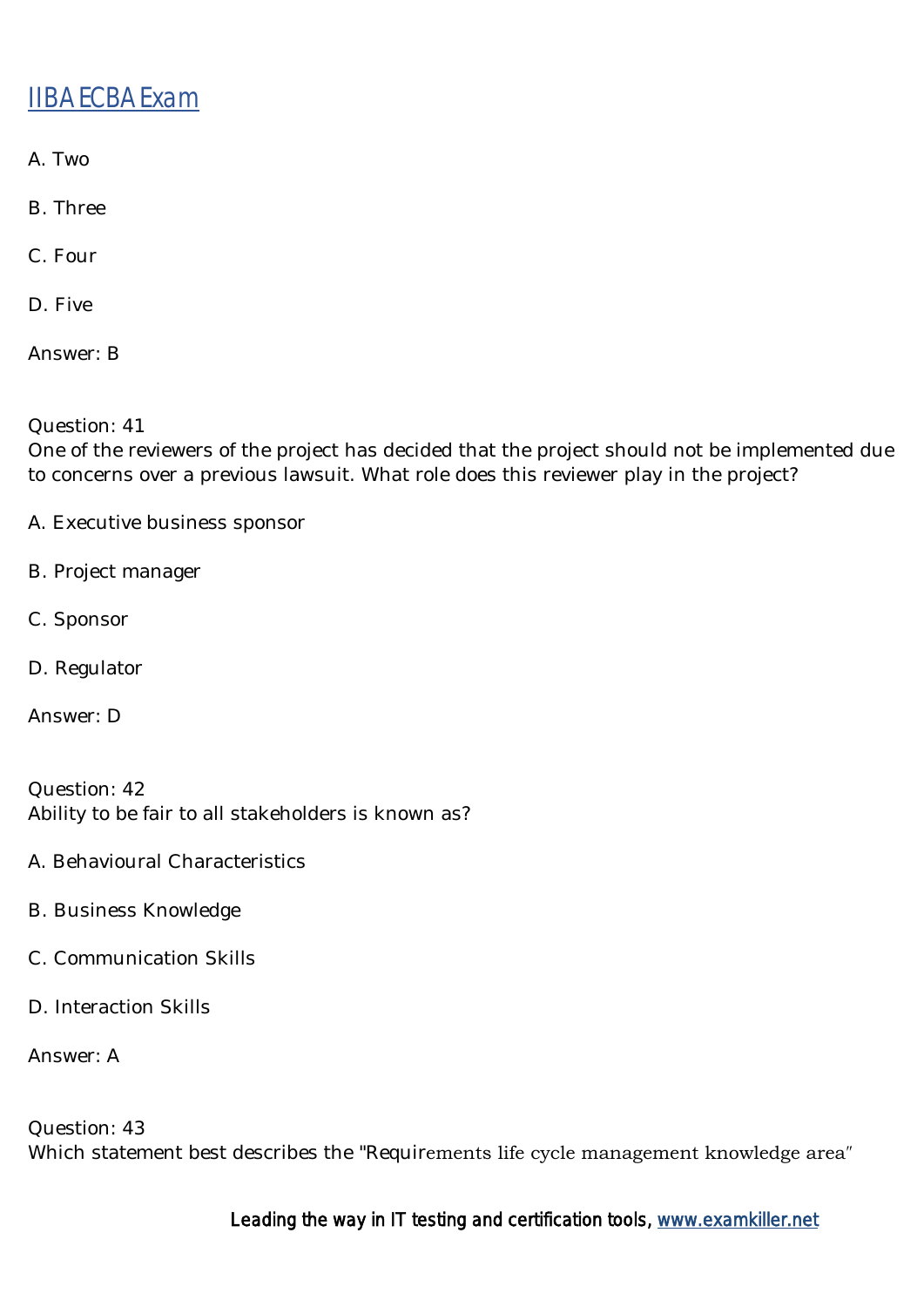A. A business person from the payroll processing department and a developer from the IT group must agree that the requirements can be implemented

B. Planning of activities and resources for eliciting the input for requirements analysis and documentation from a broad and diverse audience

C. Business analysis work involved in maintaining requirements from birth till death

D. Collection of activities and considerations for expressing the output of requirements analysis and documentation to the sponsor for approval

Answer: C

Question: 44 Which one among the following aspects best describes the limitations of document analysis?

- A. Documentation describes as is state
- B. Documentation describes the future state
- C. Documentation can be stored for long
- D. Documentation is generally incomplete

Answer: A

Question: 45 Ability to understand common business practices is known as?

- A. Behavioural Characteristics
- B. Business Knowledge
- C. Communication Skills
- D. Interaction Skills

Answer: B

Question: 46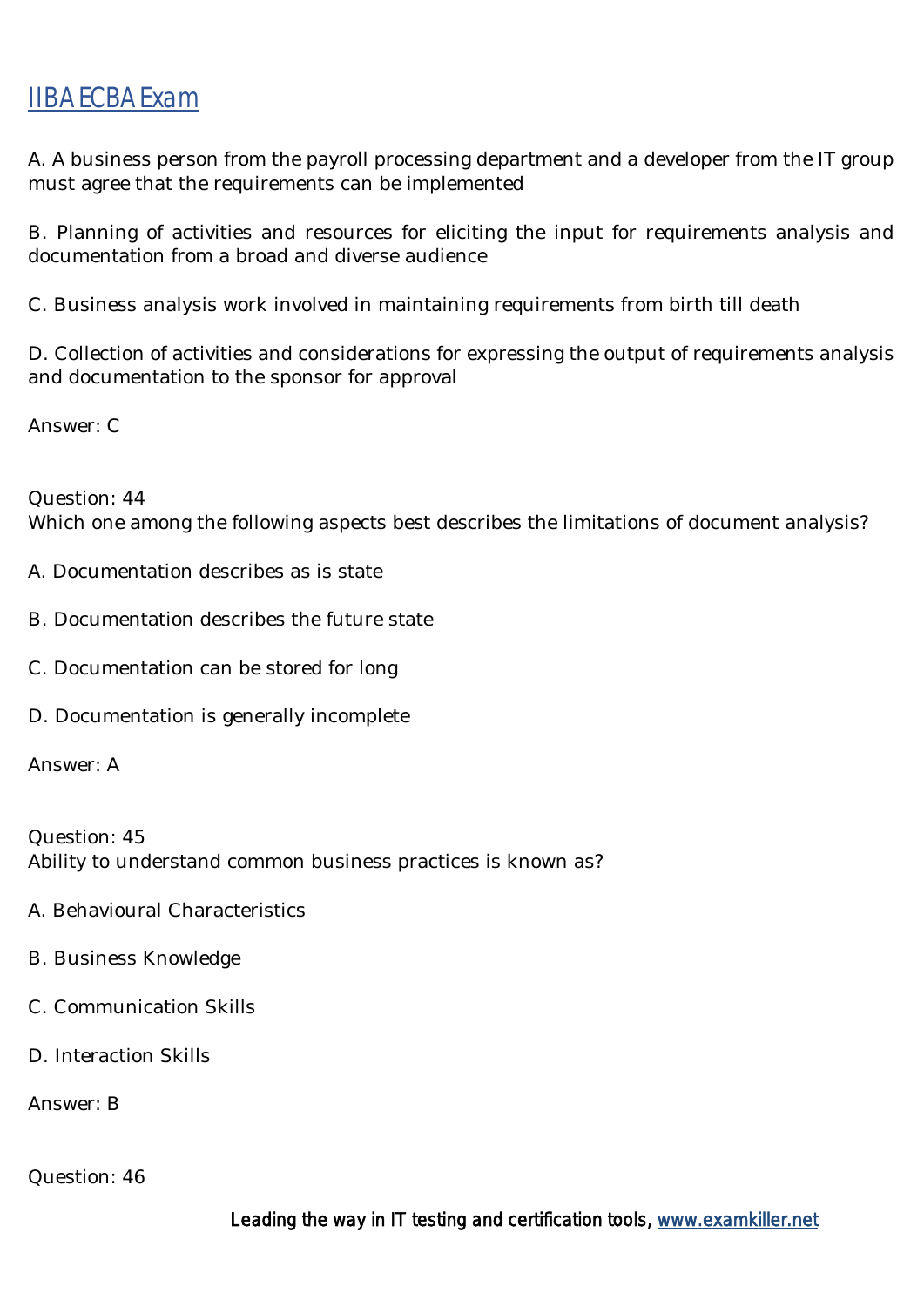Which one among the following can help guard against scope creep?

- A. Stakeholder opinions
- B. Brainstorming
- C. Problem management
- D. Requirements traceability

Answer: D

Question: 47

Which type of requirements are higher-level statements of the goals, objectives, or needs of the enterprise.

- A. Business requirements
- B. Stakeholder requirements
- C. Functional requirements
- D. Non-functional requirements

Answer: A

Question: 48 Danger which a business analyst must guard against when reviewing product presentations is

- A. Asking relevant questions
- B. Being carried away by sales presentation of the product vendor
- C. Involve relevant stakeholders in the review
- D. Document the discussion points during the review

Answer: B

#### Question: 49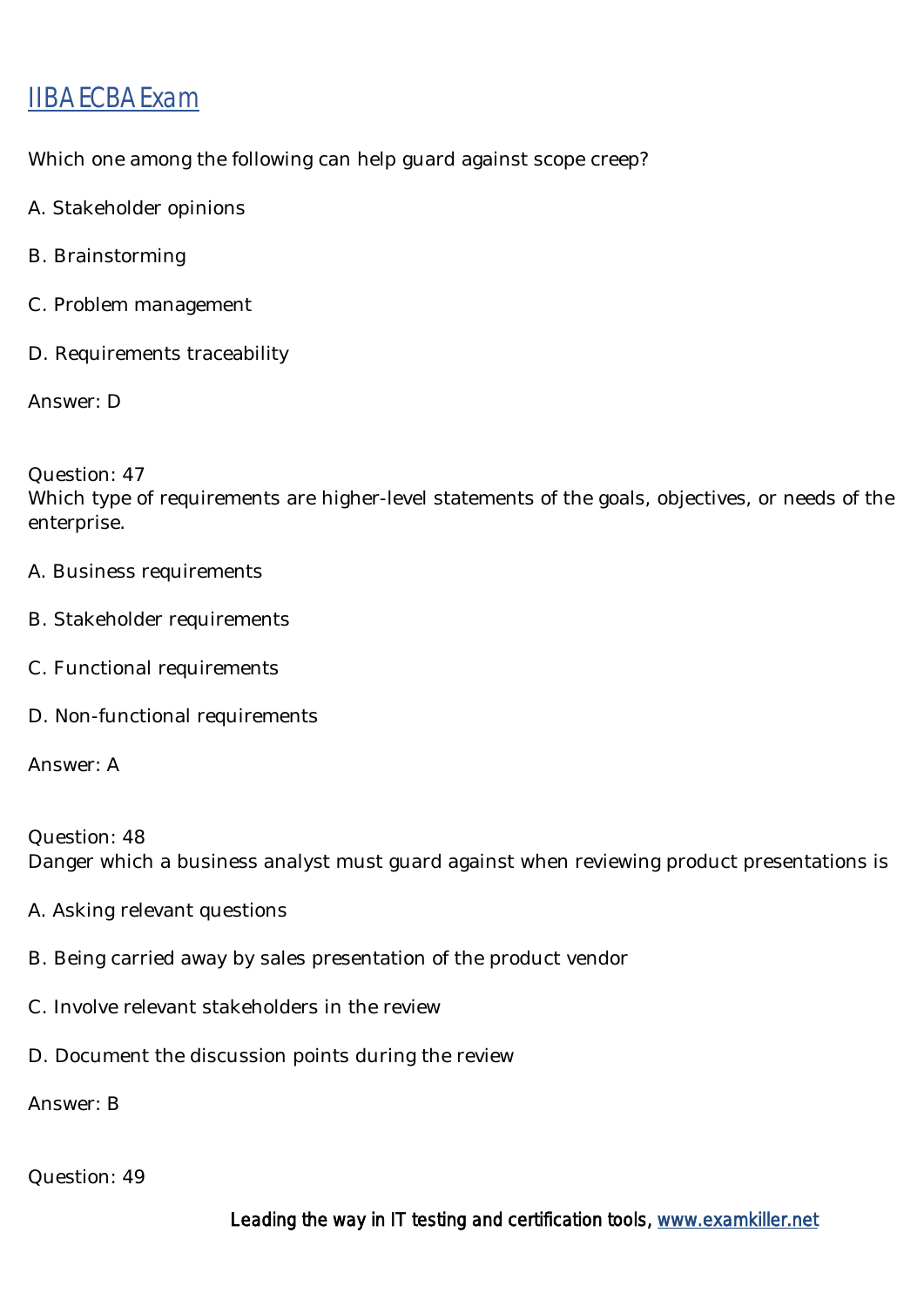Among the following, which one can be a designation for business analysts?

- A. Systems analyst
- B. Project manager
- C. QA Lead
- D. Software engineer
- Answer: A

Question: 50 Communicating requirements helps to

- A. Bring stakeholders to a common understanding
- B. Model requirements
- C. Prioritize and progressively elaborate requirements
- D. Elaborate requirements for implementation
- Answer: A

Question: 51 Which one among the following is not used for capturing the static aspects of a system?

- A. Class Diagram
- B. Activity Diagram
- C. Object Diagram
- D. Component Diagram

Answer: B

Question: 52 Stakeholder maps are virtual diagrams that depict the relation of stakeholders to the solution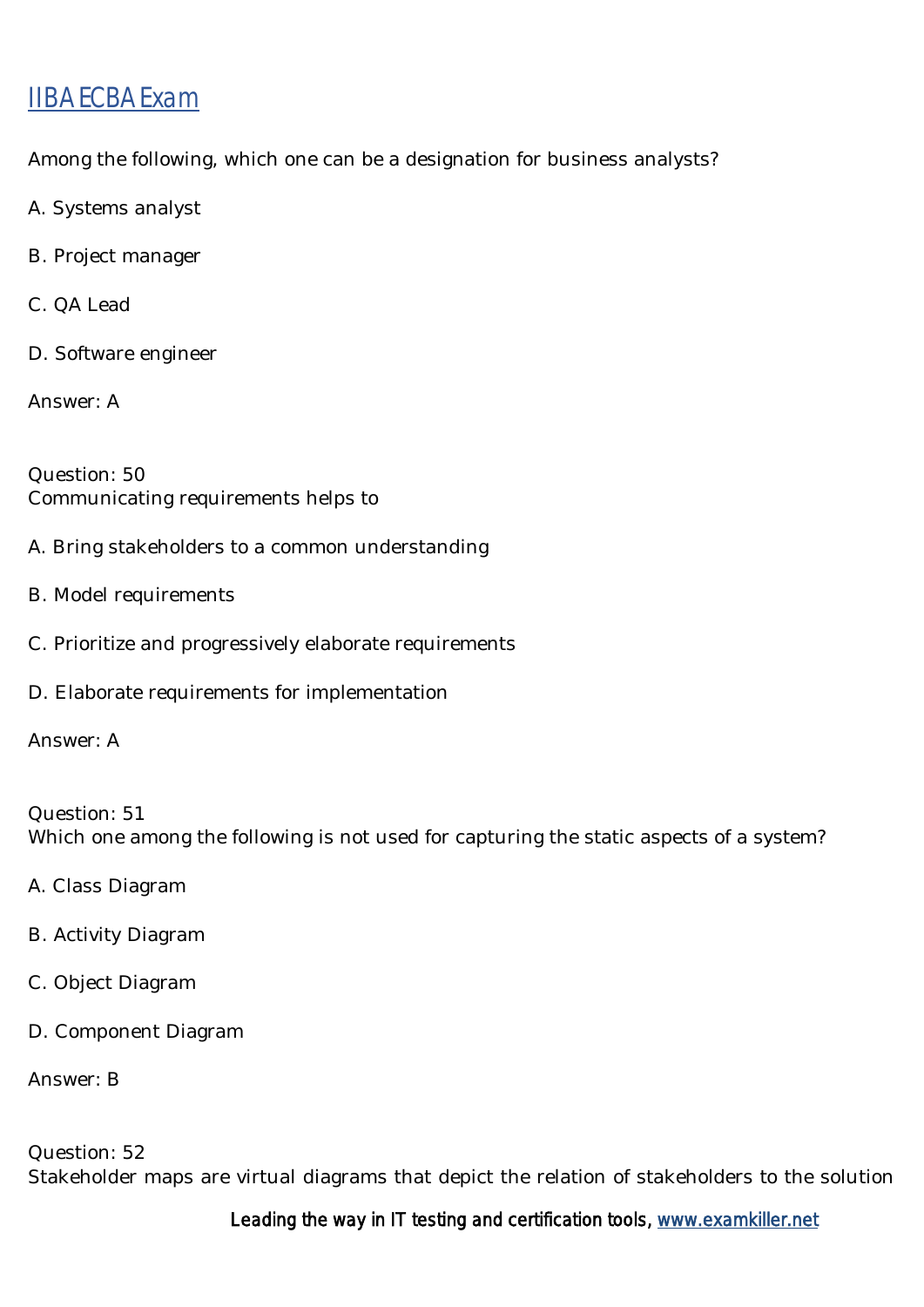and to one another. Which one among the following forms can be used as stakeholder map?

A. RACI Matrix

B. Decision tree

C. OPAS

D. Stakeholder onion diagram

Answer: D

Question: 53 Which one among the following statement defines the term "requirement″ in accordance to the IEEE standard?

- A. The difference between current state and desired state
- B. An instruction on how a requirement is to be fulfilled
- C. A problem that has been identified
- D. A capability that must be met or possessed by a system

Answer: D

Question: 54 Main challenge wrt requirements prioritization is

- A. Different requirements have different value
- B. Different requirements have different risk appetite
- C. Stakeholders have different beliefs
- D. Stakeholders have different priorities

Answer: D

#### Question: 55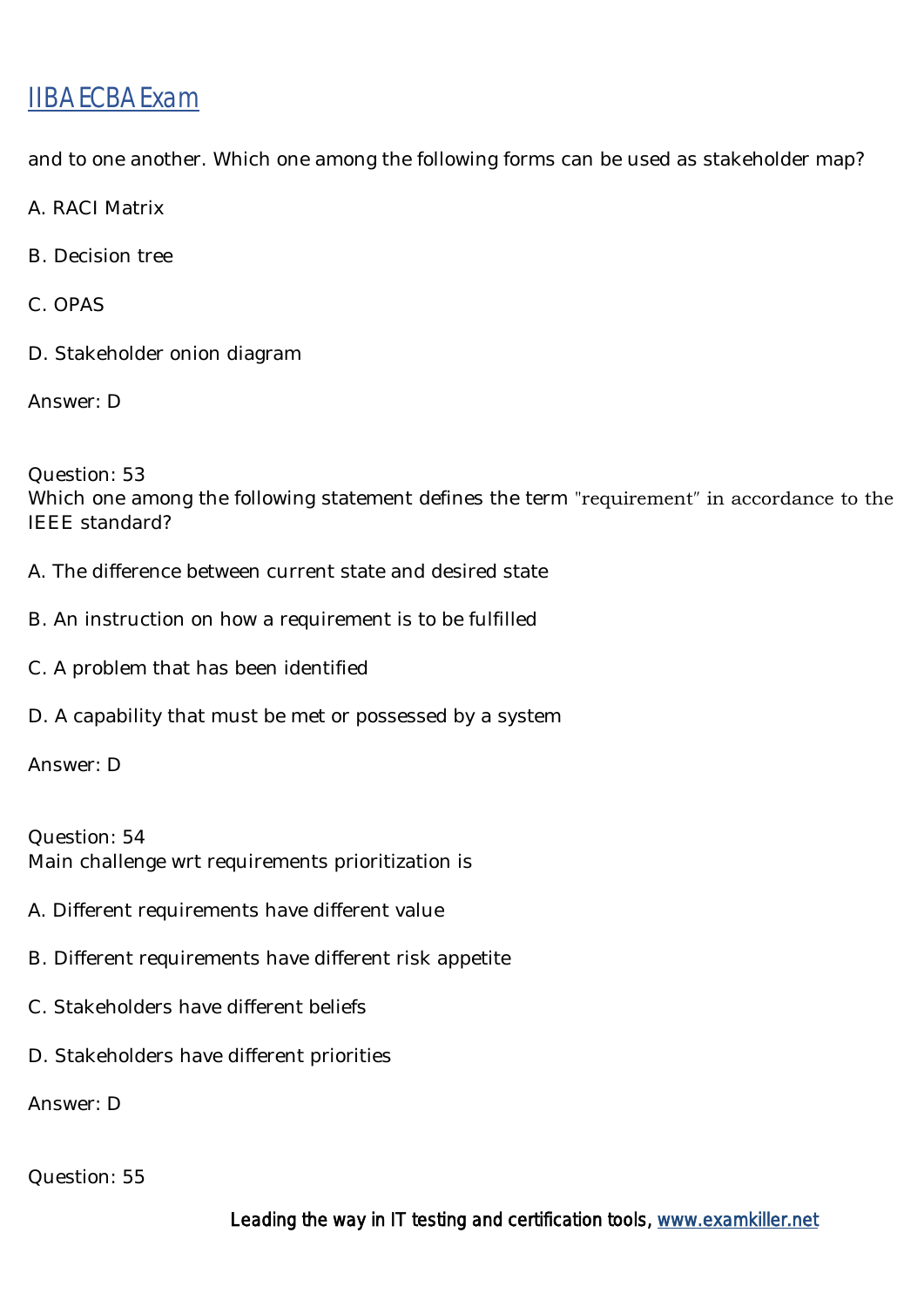Interview and Interface Analysis are techniques used during which activity?

- A. Conduct Elicitation
- B. Prepare Documentation
- C. Prepare the business needs assessment
- D. Traceability

Answer: A

Question: 56 Conflict management process does not involve

- A. Physical as-sault
- B. Identification
- C. Resolution
- D. Documentation
- Answer: A

Question: 57 Identify the diagram that is used to model message flow control in an application

- A. Class Diagram
- B. Activity Diagram
- C. Sequence Diagram
- D. None of the Above

Answer: C

Question: 58 Purpose of task "Plan BA information management" is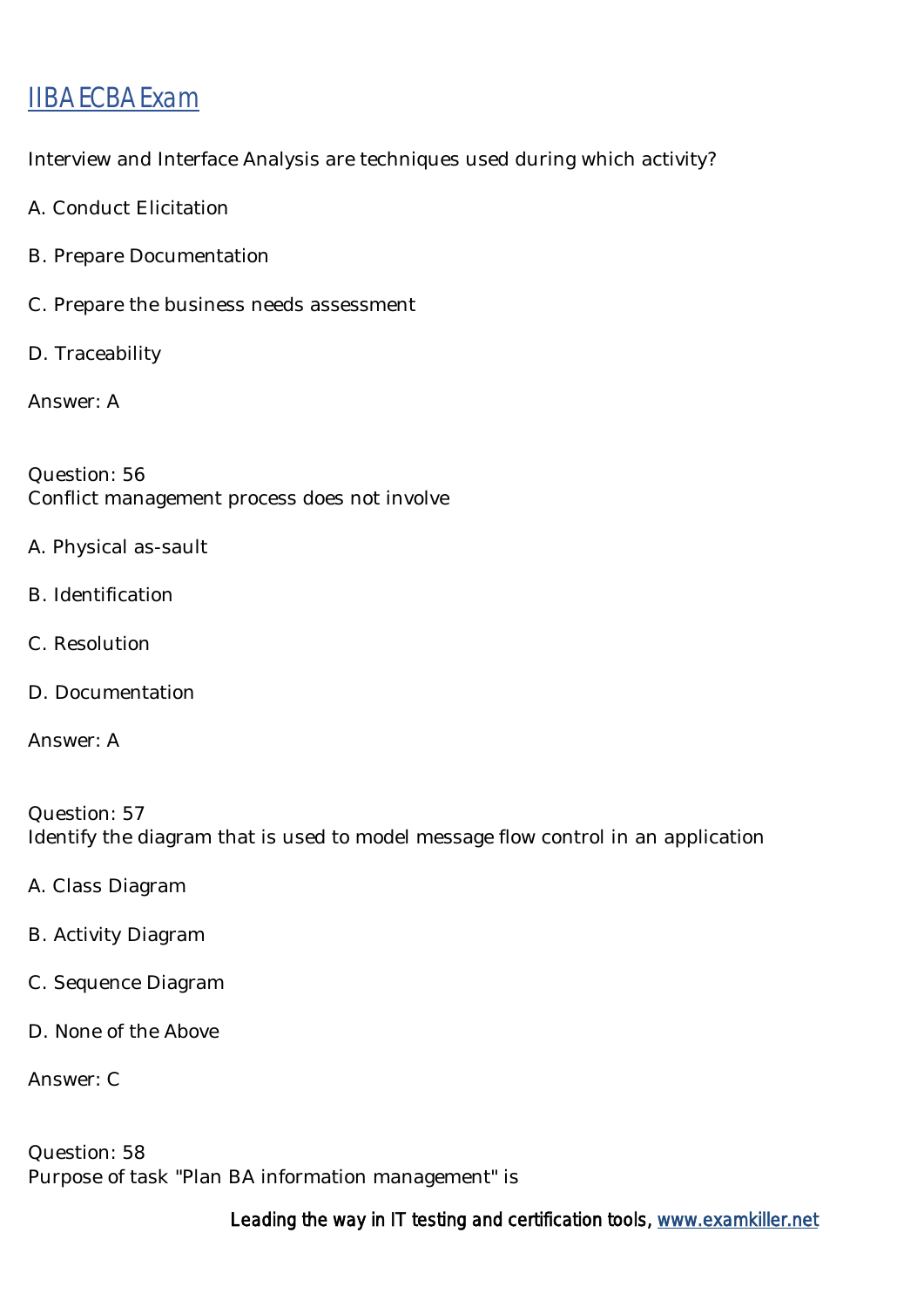- A. Get information from stakeholders
- B. Plan where to maintain requirements
- C. Plan how to engage with stakeholders
- D. Plan how to measure BA performance

Answer: B

Question: 59

Which type of requirement best describes the behaviour and information that the solution w1 manage, including a specific system action or response?

- A. Business Requirements
- B. Stakeholder Requirements
- C. Functional Requirements
- D. Non-functional Requirements

Answer: C

Question: 60 Stakeholder maps are used for?

A. Visual representations of how stakeholders collaborate overtime to perform work

- B. Listing stakeholders and the requirements they map to
- C. Visual representations of stakeholders and relationships to the solution and any themselves

D. Shows relationships of stakeholders to the solution

Answer: C

#### Question: 61

Business analyst A has been effective in explaining value of a change to the stakeholders. Which underlying competency has A demonstrated?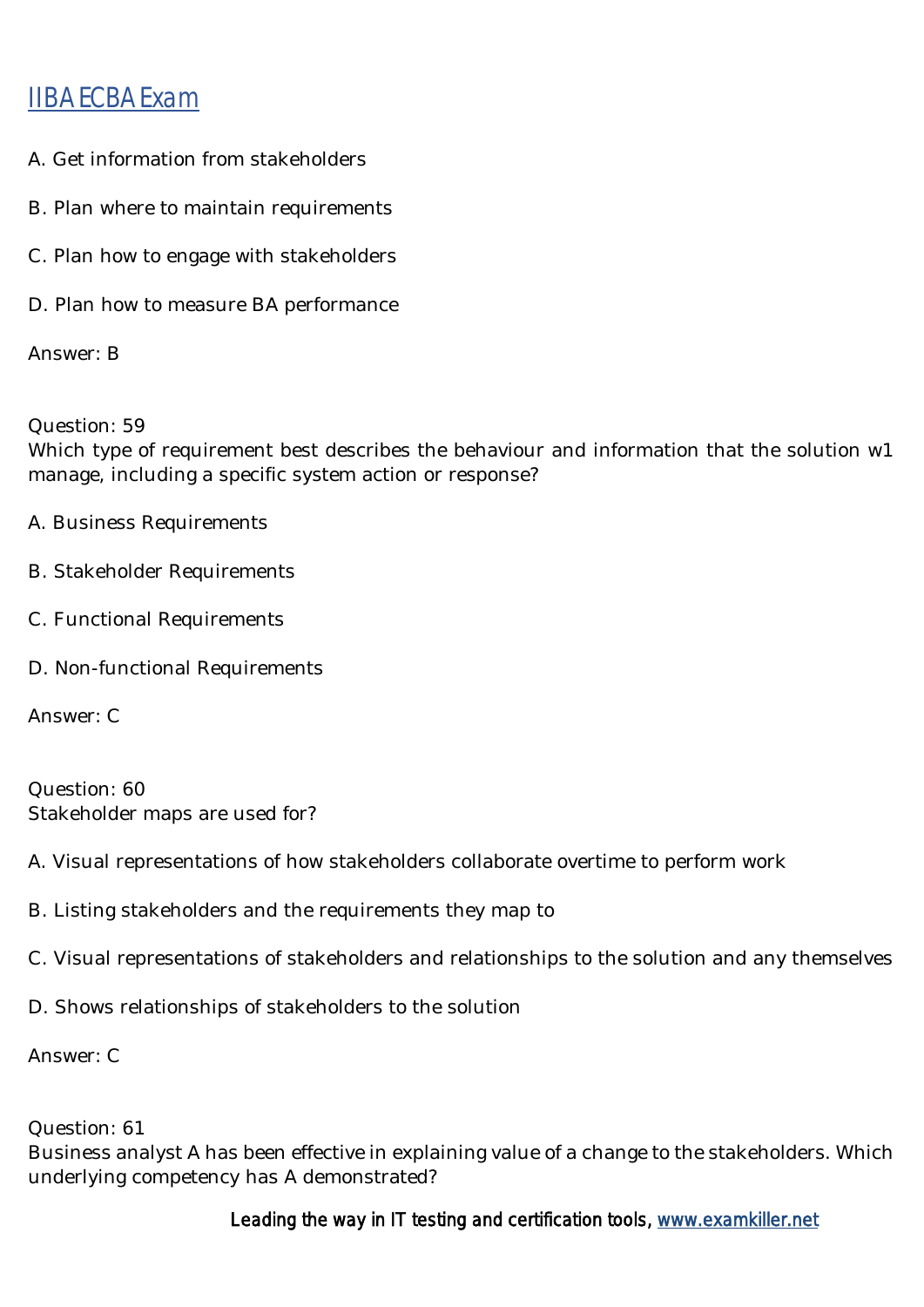- A. Confidence-building
- B. Communication
- C. Influencing
- D. Solution knowledge

Answer: B

Question: 62 A use case model is

A. A diagram with stick-figure actors connected to use cases drawn in ovals

B. Text flows of events that describe the steps an actor takes to accomplish the goal of a use case

C. A diagram with stick-figure actors connected to use cases drawn in ovals, and text flows of events that describe the steps an actor takes to accomplish the goal of a use case

D. A diagram with stick-figure actors connected to use cases drawn in ovals, text flow of events that describe the steps an actor takes to accomplish the goal of a use case, and associated documented business rules affecting the use case

Answer: A

Question: 63 Requirements packages are best described as

A. The results of object-oriented design where classes and messages are combined into 'packages' for delivering a software system

B. The consolidation of data modeling graphical representations into a packaged presentation for the design team and other stakeholders who approve the solutions recommendation

C. A set of requirements grouped together in a document or presentation for communication to stakeholders

D. The summation of requirements metrics used to evaluate the performance of the Requirements Management Plan; the 'package' delivered to Project Management at the end of a Requirements Management project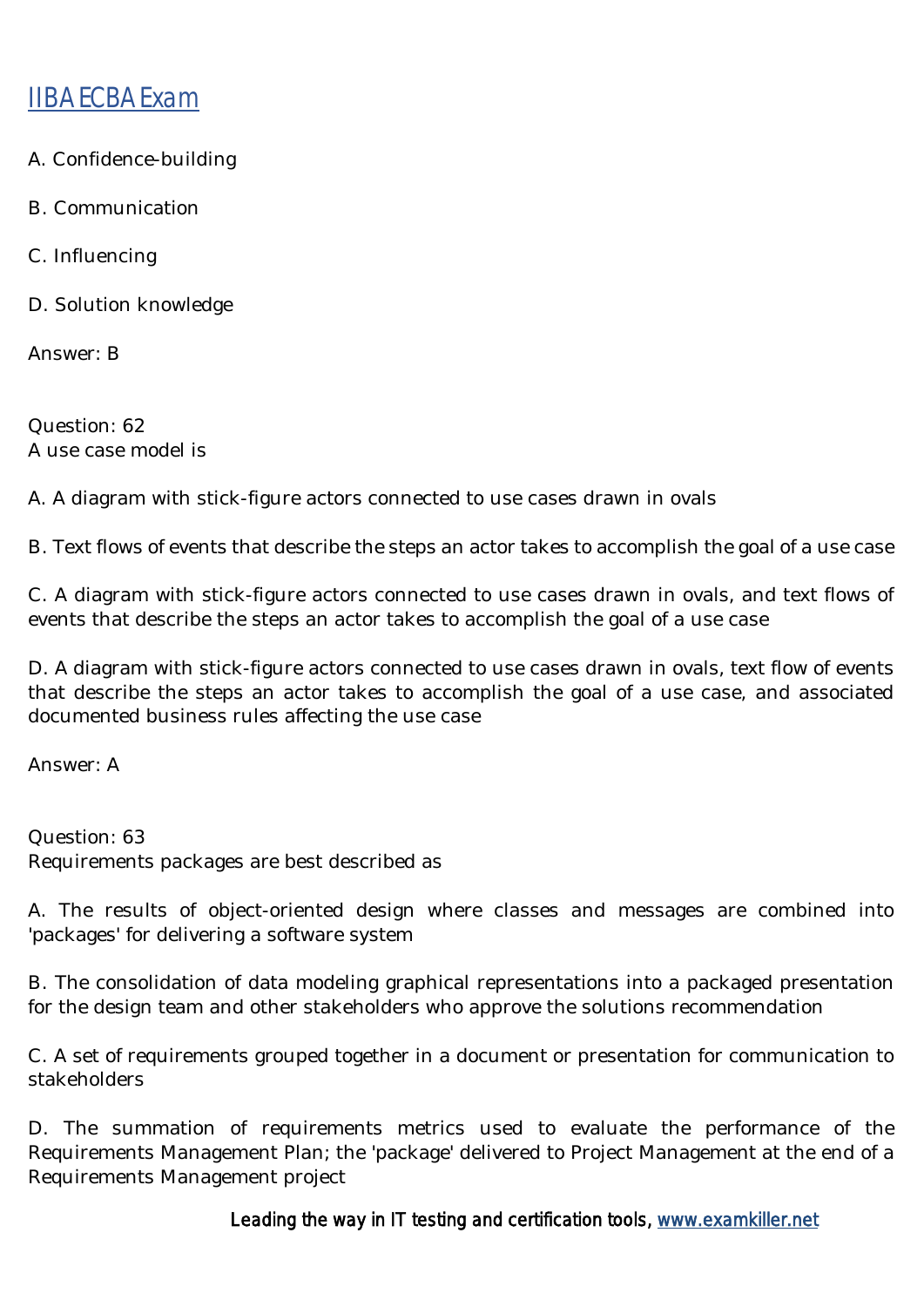Answer: C

Question: 64 Values for attributes of requirements are

A. Static

B. Structured

C. Dynamic

D. Complete

Answer: C

Question: 65 What is the primary responsibility of the scribe during requirements workshop?

A. Enforcing discipline, structure and ground rules for the meeting

- B. Documenting business requirements in the format determined prior to the meeting
- C. Introducing the goals and agenda for the meeting
- D. Ensuring that all stakeholders participate and have their input heard

Answer: B

Question: 66 Ability to think creatively is known as?

- A. Communication skills
- B. Influencing skills
- C. Leadership skills
- D. Analytical thinking skills

Answer: D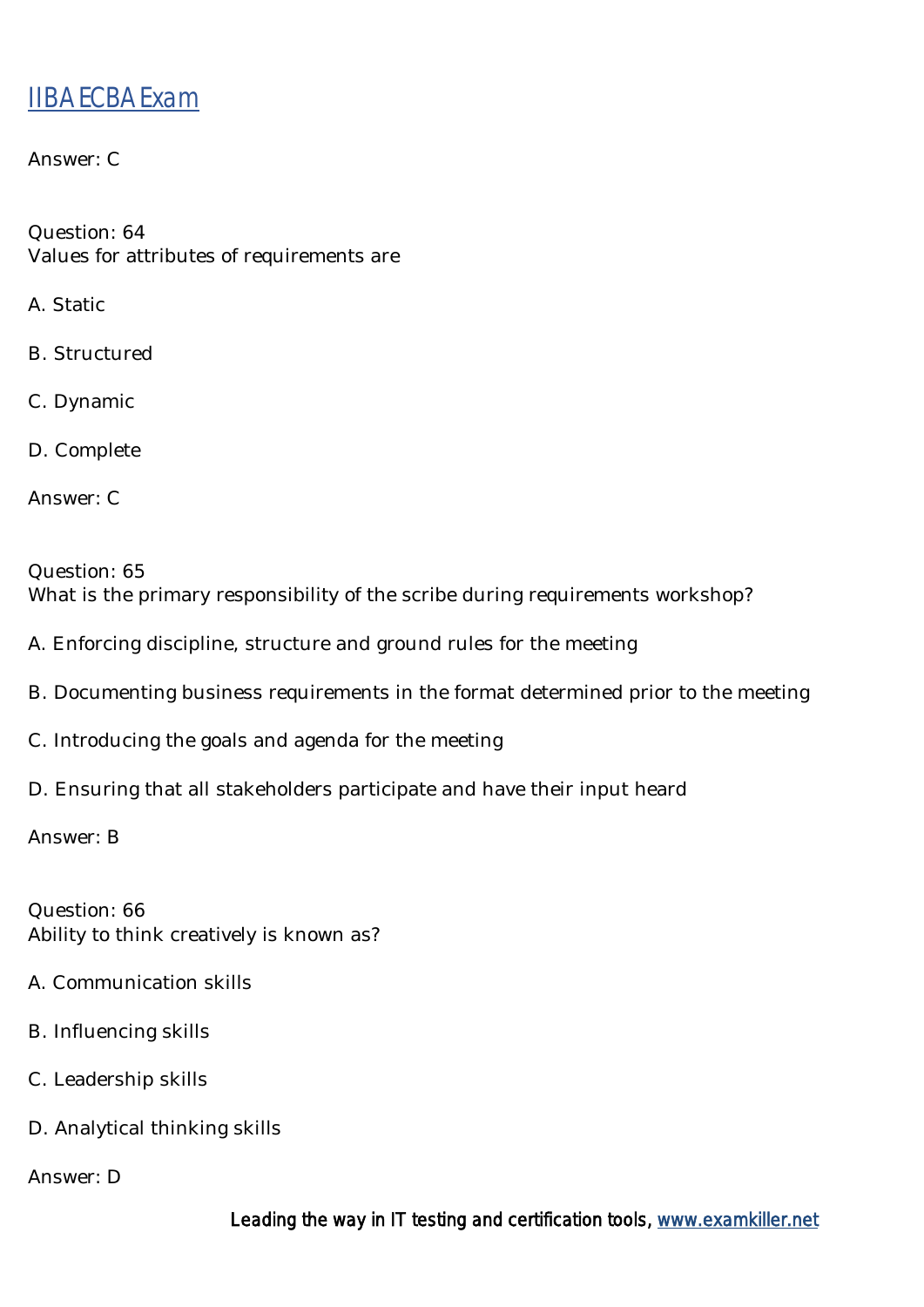Question: 67 Process models are typically used to

- A. Document the scope of the problem domain
- B. Document the process of modeling requirements
- C. Document the 'as is' and 'to be' business workflow of a business
- D. Document the interactions between an actor and a system

Answer: C

#### Question: 68

Which one among the following statements on "quality requirements" is true?

- A. Quality requirements refer to the process of creating software and not to the product
- B. Quality requirements can complement functional requirements
- C. Quality requirements are elicited after the functional requirements
- D. Quality requirements cannot be substantiated with additional functional requirements

Answer: B

Question: 69 Requirements need to be maintained during

- A. Project implementation
- B. Project and post project implementation
- C. Preproject implementation
- D. During elicitation and testing

Answer: B

Question: 70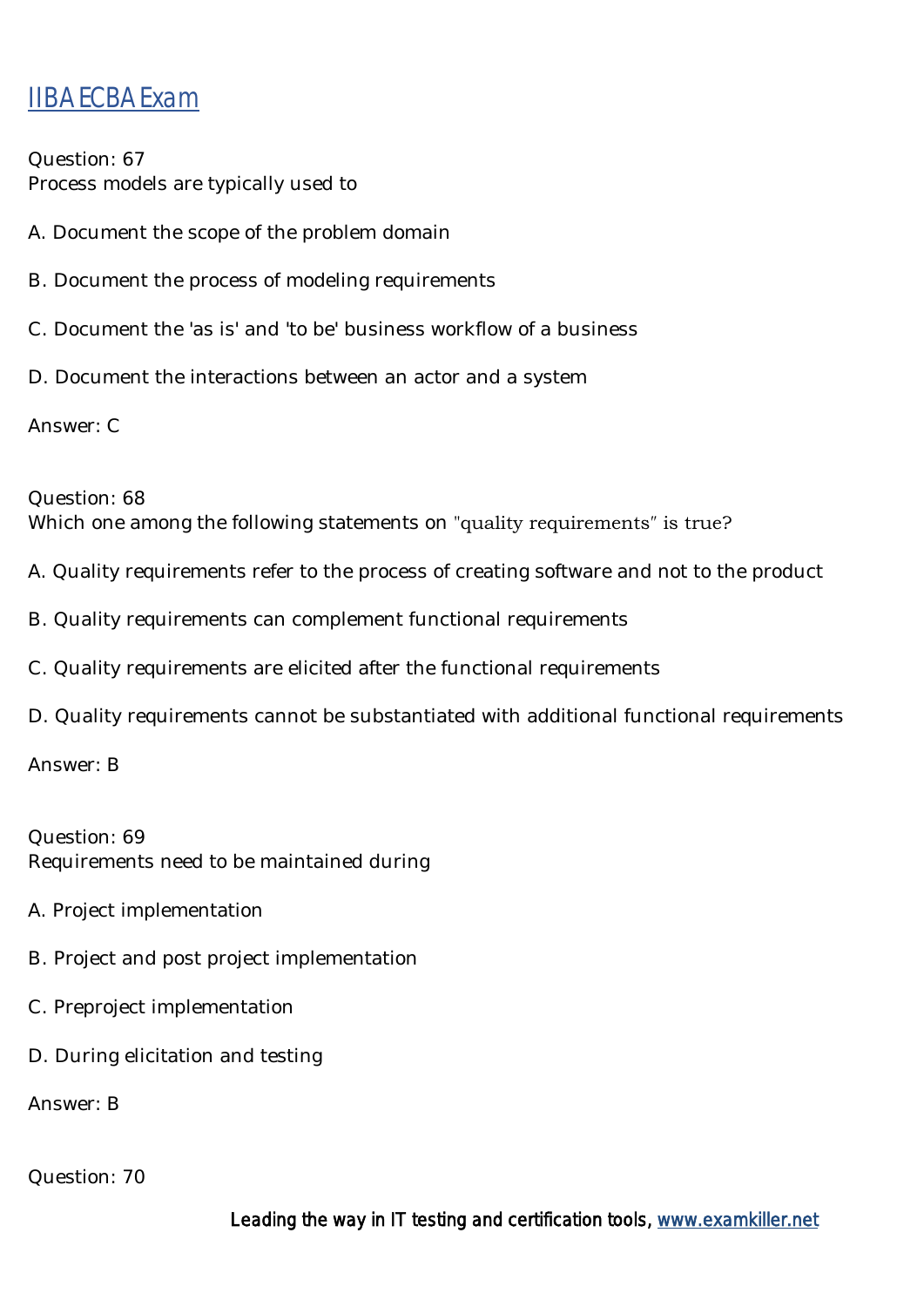Technique used to describe static data aspects of a solution is known as?

- A. Class diagram
- B. Sequence diagram
- C. State diagram
- D. Activity diagram
- Answer: A

Question: 71 Which among the following diagrams shows the object interactions arranged in time sequence?

- A. Sequence Diagram
- B. Deployment Diagram
- C. Class Diagram
- D. Use Case Diagram
- Answer: A

Question: 72 Among the following which is not a category of elicitation technique?

- A. Explore
- B. Research
- C. Collaborative
- D. Experiment
- Answer: A

Question: 73 Requirements traceability can be maintained at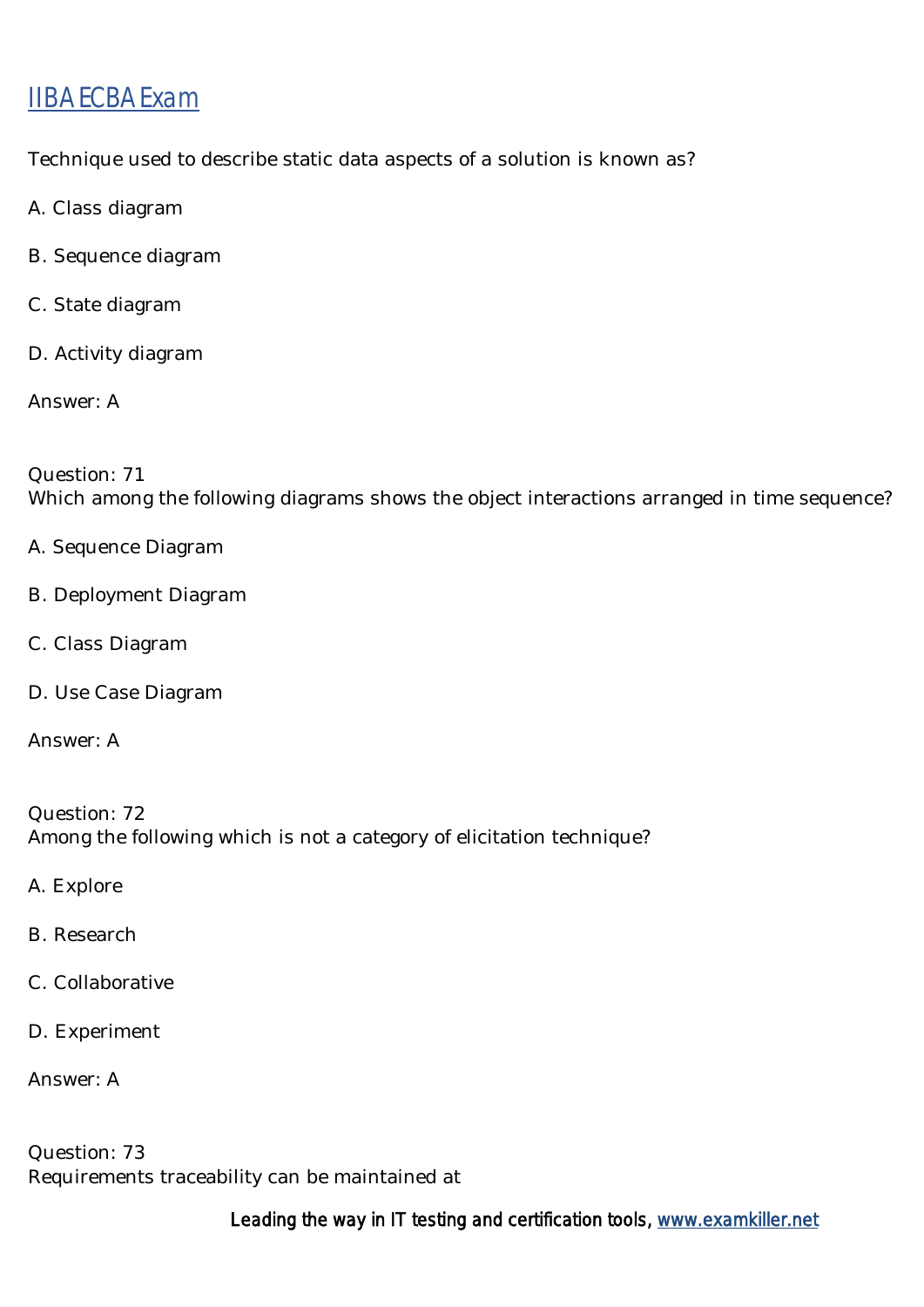- A. Project level
- B. Any level
- C. Feature level
- D. UI level

Answer: B

Question: 74 Which statement about questionnaires is not correct?

A. When creating a questionnaire a distinction is made between the phases research design and questionnaire construction

B. It must already be clear before the actual questioning which hypothesis should be answered

C. Basically both open and closed questions can be freely combined

D. The use of closed questions increases the effort during the evaluation of the questionnaire

Answer: D

Question: 75 Activity diagram is used to describe all of the below except

- A. Modelling workflow of the system
- B. Modelling business requirements
- C. High level understanding of the system functionalities
- D. Describe events responsible for state changes

Answer: C

Question: 76 Reason for comparing elicitation results from different sources is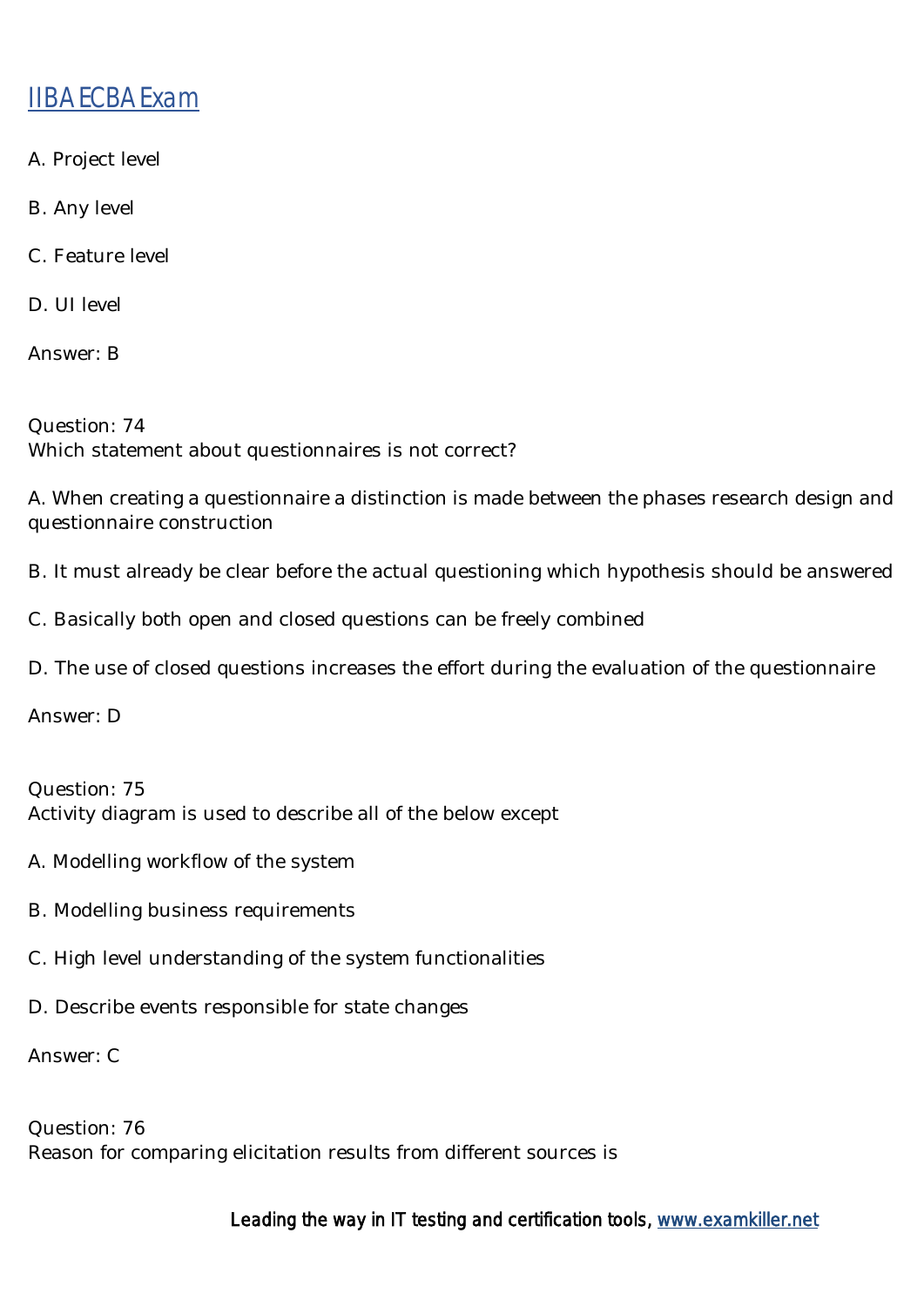- A. Test domain knowledge of various SMEs
- B. Spend more time in elicitation
- C. Can highlight mistakes made by BA
- D. Identify anomalies in requirements

Answer: D

Question: 77 State diagram and activity are techniques used during which activity?

- A. Conduct Elicitation
- B. Prepare Documentation
- C. Prepare business needs
- D. Traceability
- Answer: B

Question: 78 Which one among the following relationship type is not used in class modelling?

- A. Dependency
- B. Association
- C. Generalization
- D. Multiplicity
- Answer: A

Question: 79 What diagram is used to model flow control by time sequence

A. State Chart Diagram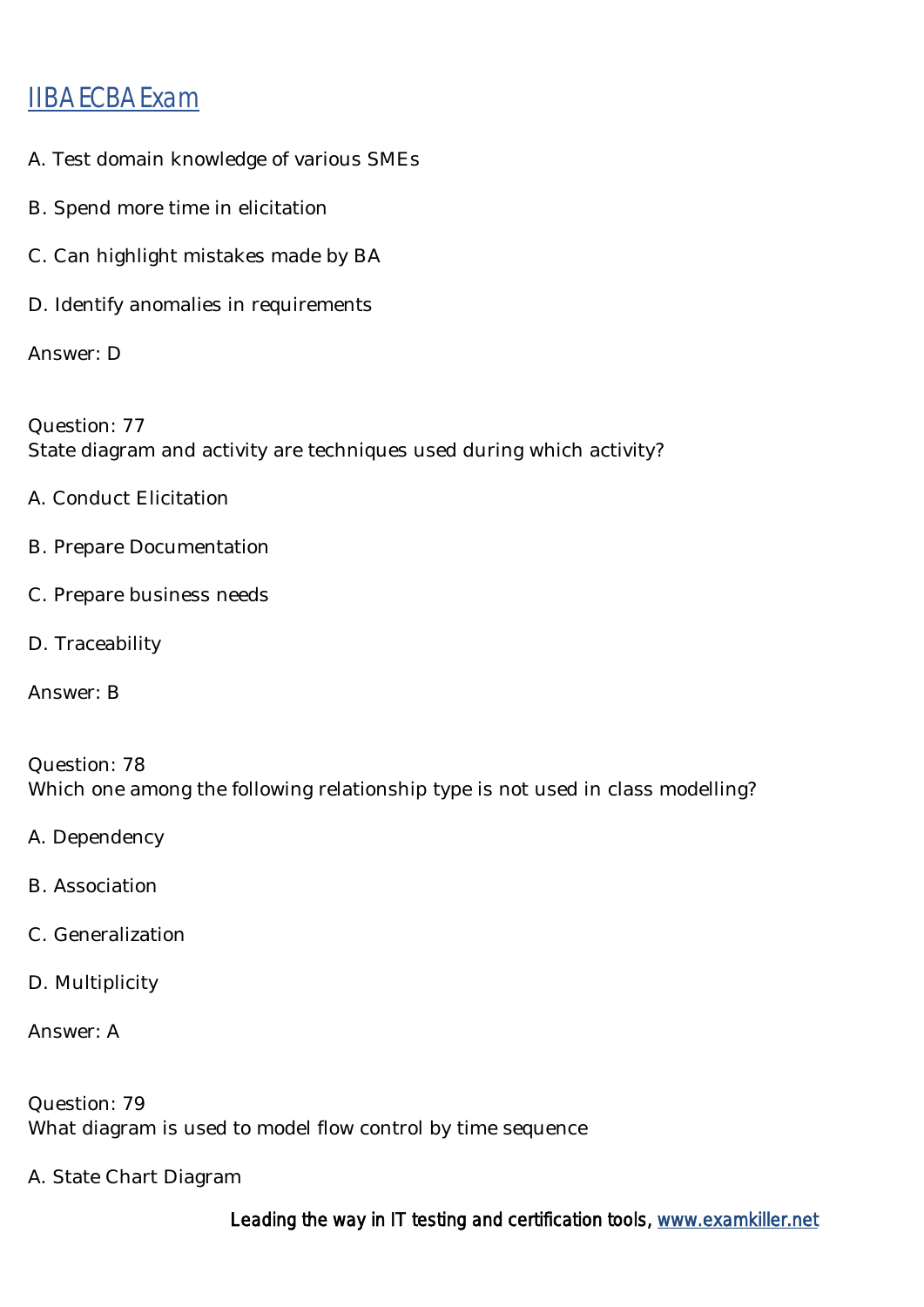- B. Collaboration Diagram
- C. Meta Diagram
- D. Sequence diagram

Answer: D

Question: 80 Which one among the following techniques shows how information flows through a system?

- A. Data modeling
- B. Data flow diagrams
- C. Process modeling
- D. Organizational modeling
- Answer: B

Question: 81 A terminal point in a process model defines what?

- A. An end to a process
- B. A beginning to a process
- C. A beginning or end to a process
- D. A fork in the process

Answer: C

Question: 82 Which techniques may be useful to prevent data entry errors in an application?

- A. Prototyping and document analysis
- B. Use cases and process modeling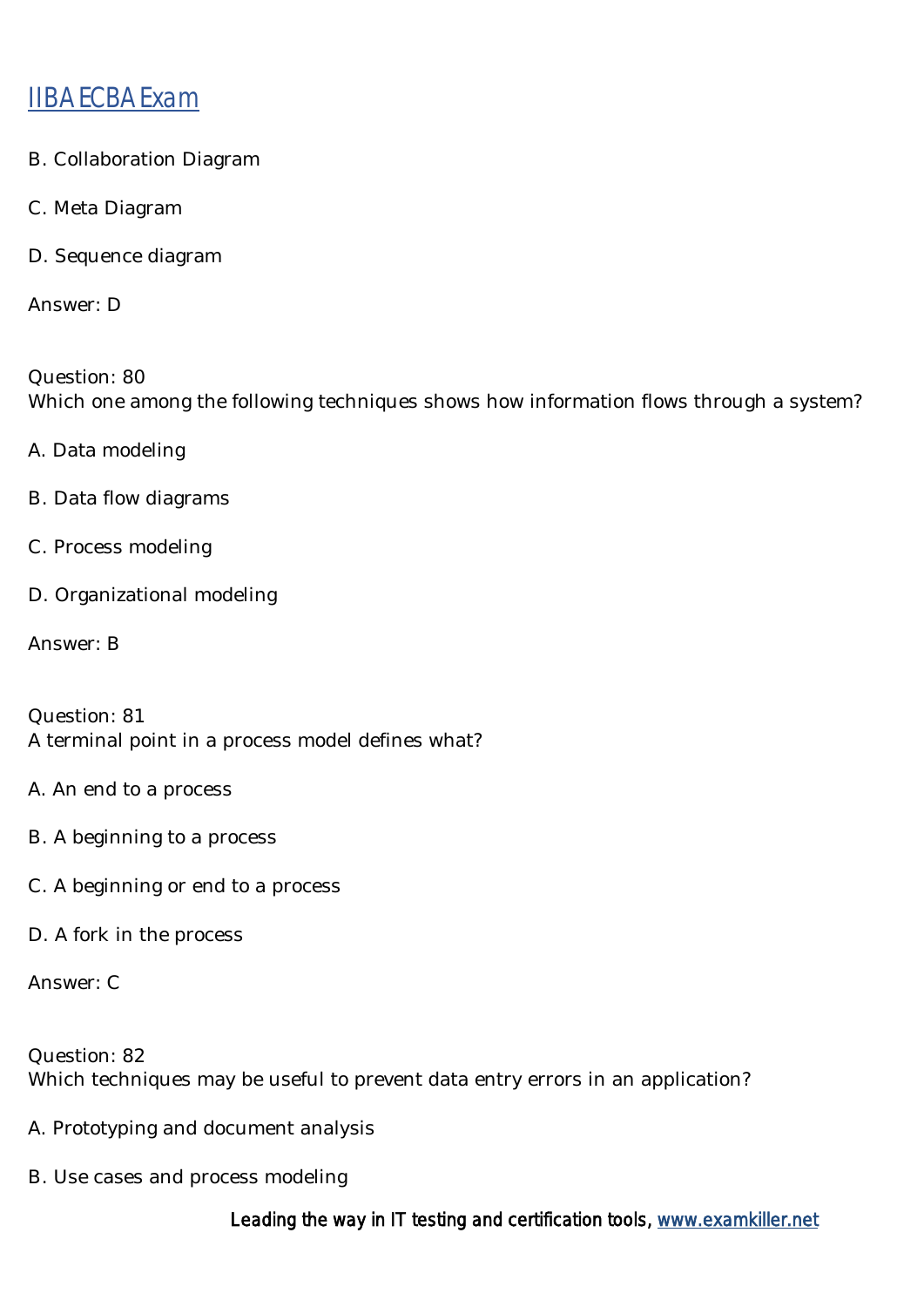- C. Use cases and prototyping
- D. Data modeling and prototyping

Answer: D

Question: 83

Which one among the following modeling techniques uses a diagram to show the individual goals of each actor or event response?

- A. Scenarios and use cases
- B. Data flow diagrams
- C. Scope modeling
- D. Architecture modeling

Answer: A

Question: 84 In order to validate requirements, one must \_\_\_\_\_\_.

- A. Document assumptions and constraints
- B. Verify requirements
- C. Prioritize requirements
- D. Confirm requirements

Answer: B

Question: 85 Ability to integrate people, process and technology aspects is known as?

- A. Analytical skills
- B. Business Knowledge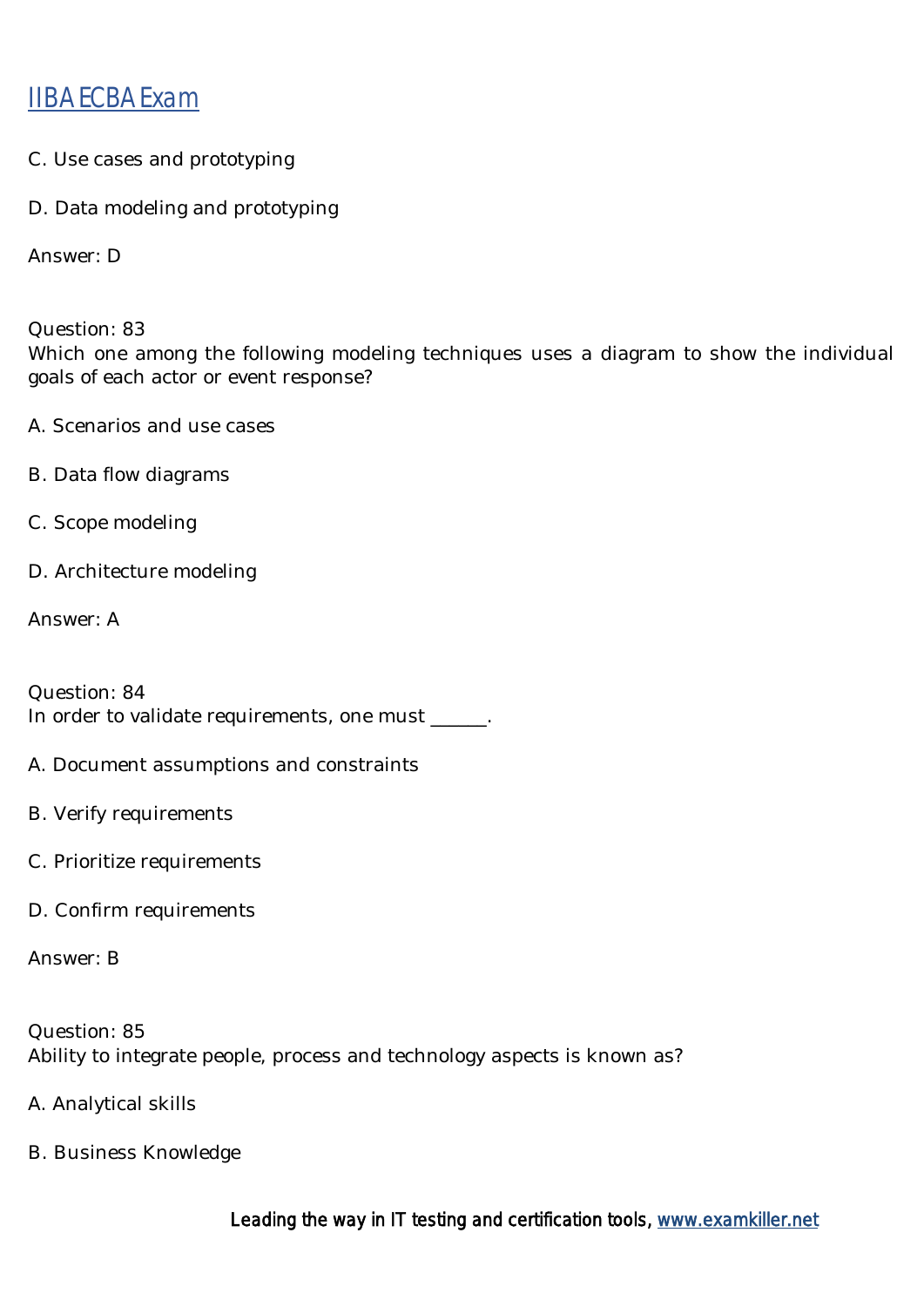- C. Technology Skills
- D. Interaction Skills

Answer: A

Question: 86 Which among the following statements best describes a business capability?

A. Constraints

B. Assumptions

C. Products

D. Competitors

Answer: C

Question: 87 Among the following, which one can be a perspective for business analysis

A. Agile

B. DSDM

C. Six sigma

D. Lean

Answer: A

Question: 88

What is an important goal for business analysts for both defining and then carrying out transition requirements?

A. Minimize loss of data when transitioning from one system to another

B. Ensure that end users are able to coordinate between old and new systems if they are to be in use for a period of time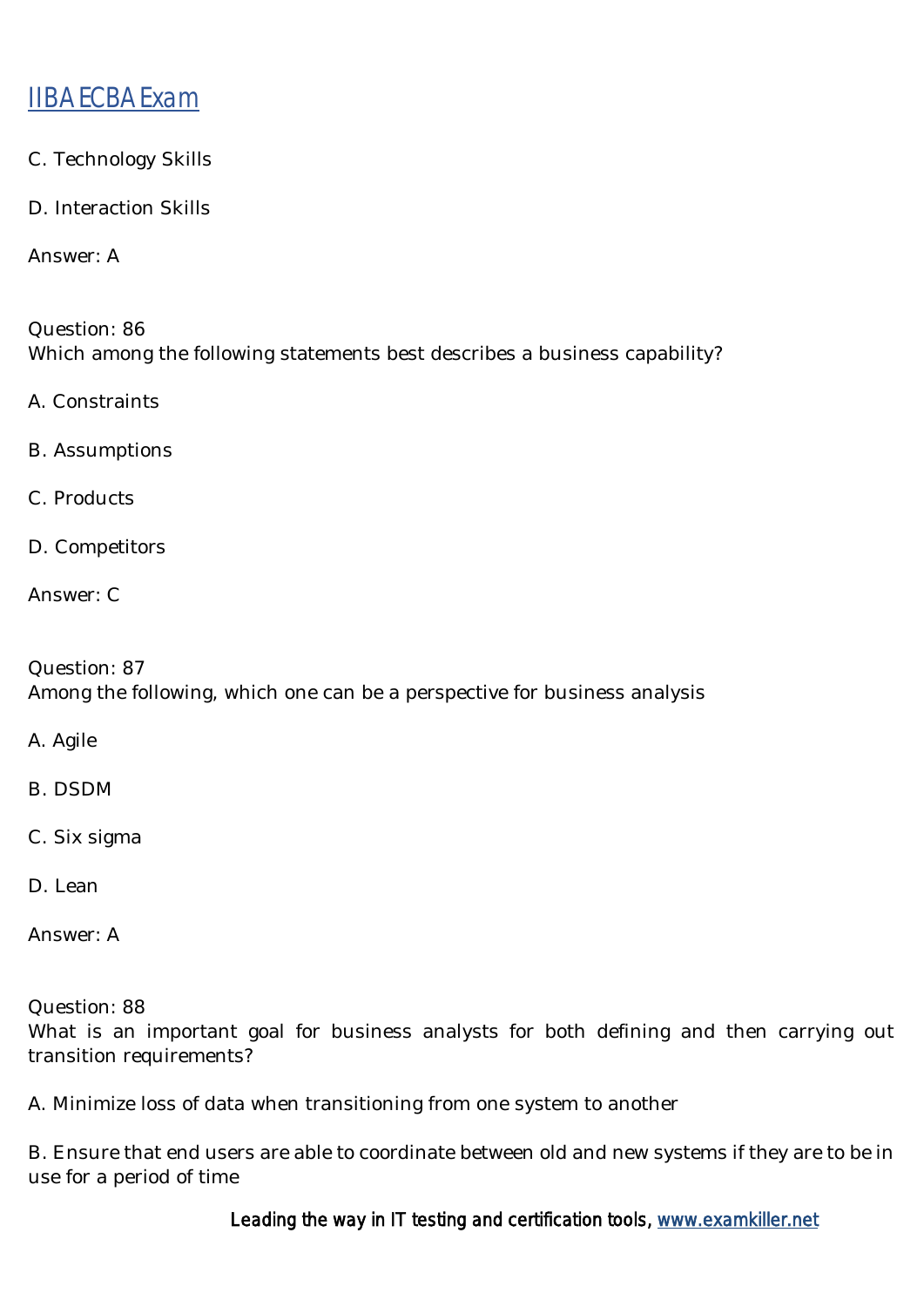C. Minimize disruptions to customers when transitioning from one system to another

D. To sunset the old system on the go-live day of the new system

Answer: C

Question: 89

Which one among the following method of prototyping a user screen interface should business analysts use to quickly capture abstracts of each screen along with navigational flows between the screens?

- A. Storyboarding
- B. Sequence diagram
- C. State diagram
- D. Package diagram

Answer: A

Question: 90

Requirements must be \_\_\_\_\_\_ to be approved, as stakeholders cannot consent to requirements they are not aware of

- A. Defined
- B. Elicited
- C. Documented
- D. Communicated

Answer: D

Question: 91 Which one among the following is an element of requirements confirmation?

A. Modeling the requirements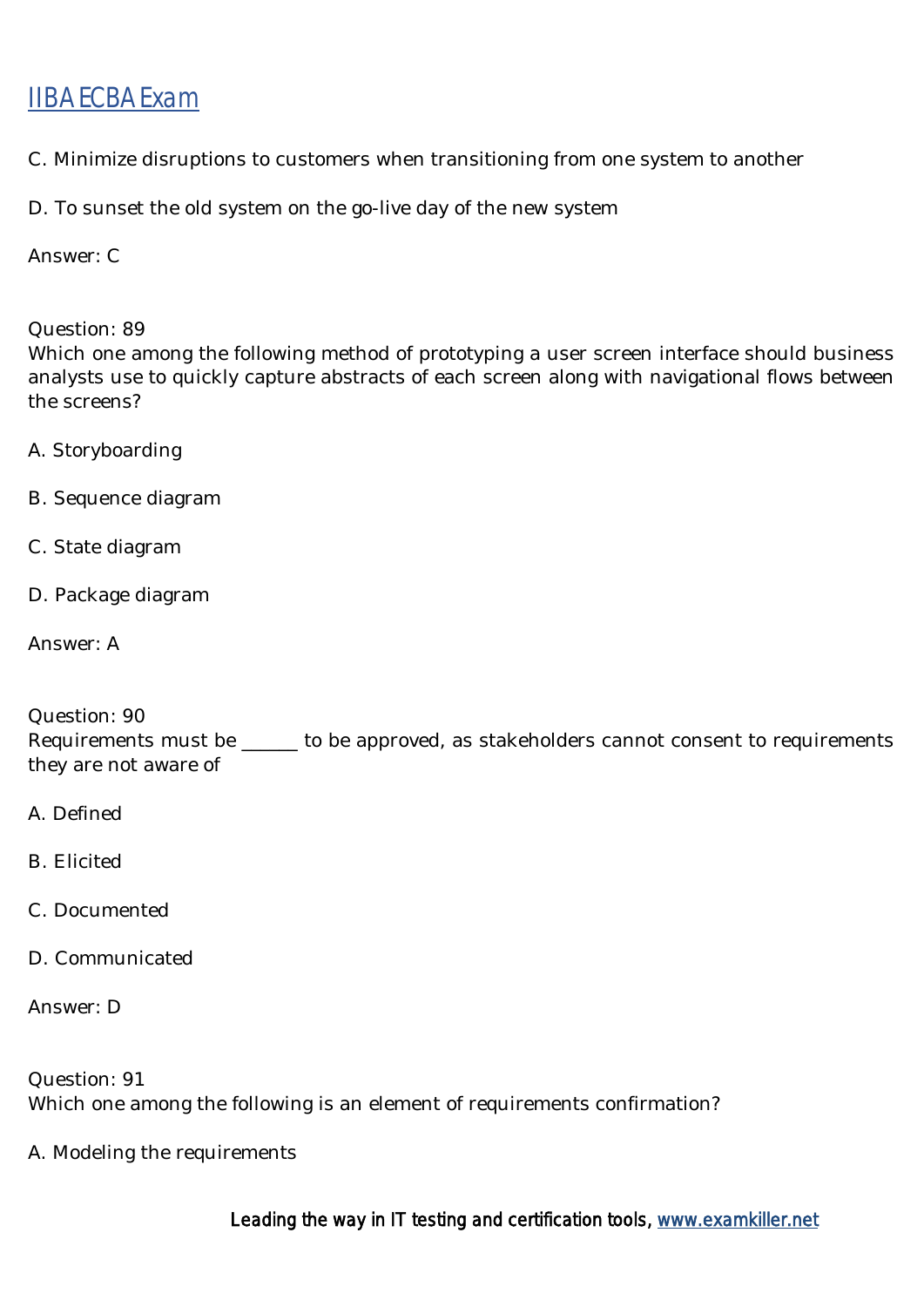- B. Confirming stakeholder needs
- C. Prioritizing requirements
- D. Validating requirements

Answer: B

Question: 92 Who approves requirements for a project?

- A. Sponsor
- B. Business analyst
- C. Subject matter experts
- D. As indicated in BA planning
- Answer: D

Question: 93 What are the appropriate ways to deal with positive risks?

- A. Share, enhance and exploit
- B. Share, enhance and mitigate
- C. Share, enhance and transfer
- D. Share, enhance and accept

Answer: A

Question: 94 What is the proper sequence for conducting a brainstorming session?

- A. Reduce, reuse, and recycle
- B. Prepare, conduct, and wrap up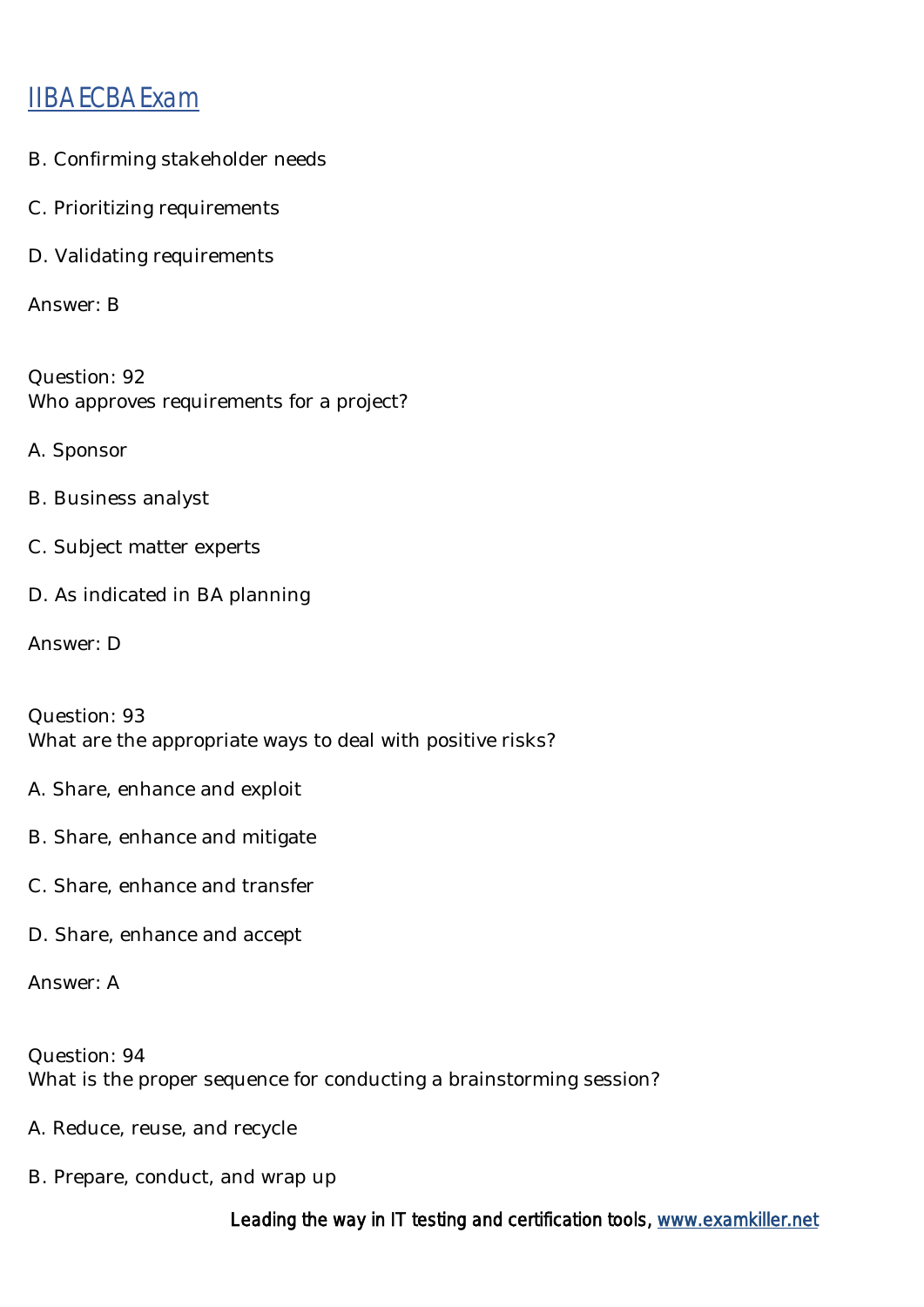- C. Prepare, analyze, and reduce
- D. Generate, reduce, and assess

Answer: B

Question: 95 Sign off may occur in all following ways

A. Recorded physically or electronically

B. Verbally

C. Face-to-face

D. As decided during planning

Answer: D

Question: 96 Ability to facilitate workshops is known as?

A. Interaction Skills

- B. Business Knowledge
- C. Technology Skills
- D. Analytical skills

Answer: A

Question: 97

There are many tasks that business analysts will perform in conjunction with submitting change requests for approval. Which one among the following is LEAST likely to be part of this task?

- A. Updating the IT architecture framework for the enterprise
- B. Analyze and assess the impact of the change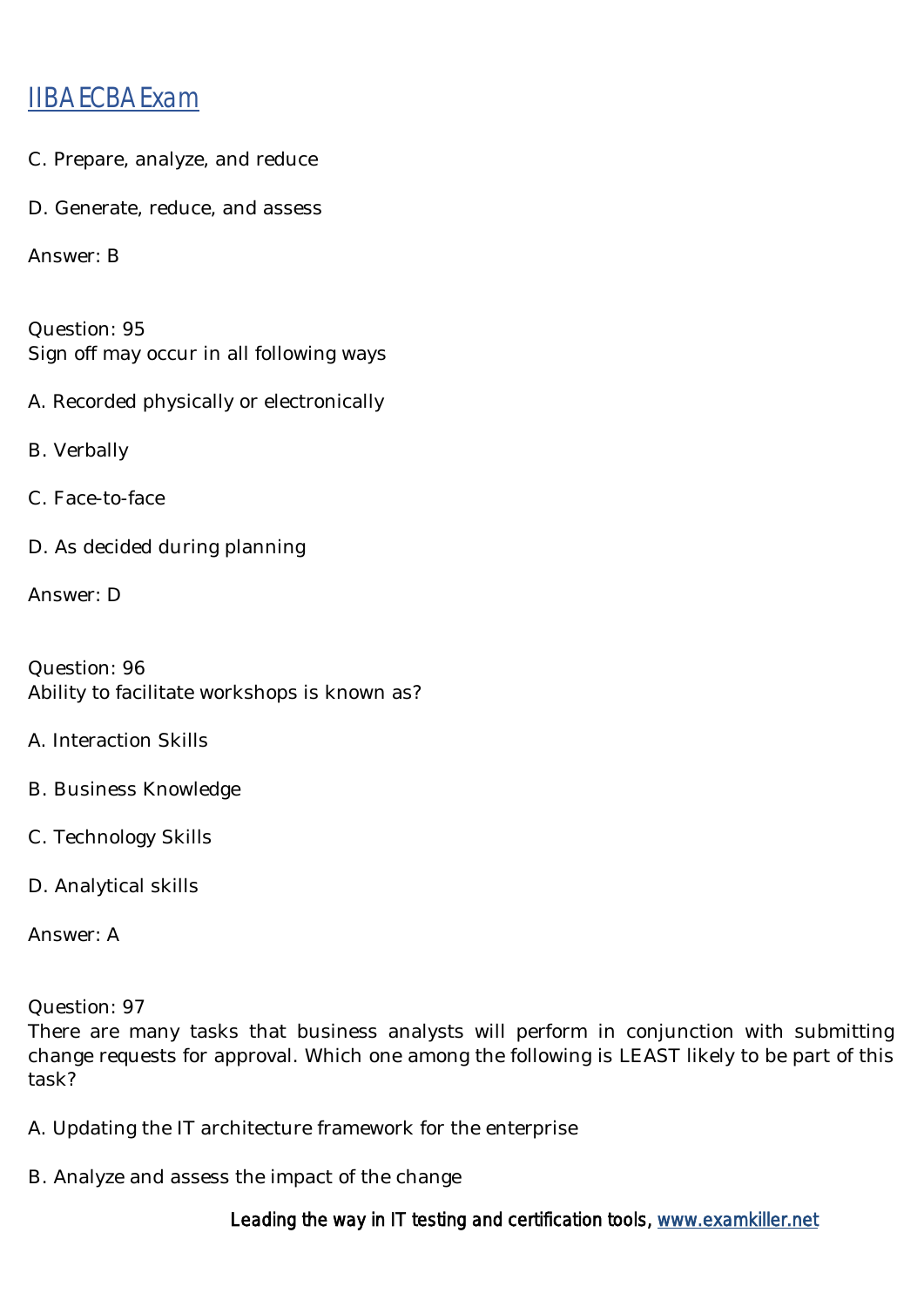- C. Ensure each changed requirement is traceable back to its source
- D. Define links to other requirements

Answer: A

Question: 98 Ability to understand business quickly using prior experiences is known as?

- A. Business knowledge
- B. Organization knowledge
- C. Business acumen
- D. Personal quality

Answer: C

Question: 99 In use case models, the symbol below indicates



- A. A use case
- B. An actor
- C. An association
- D. A generalization

Answer: B

Question: 100 In use case models, the symbol below indicates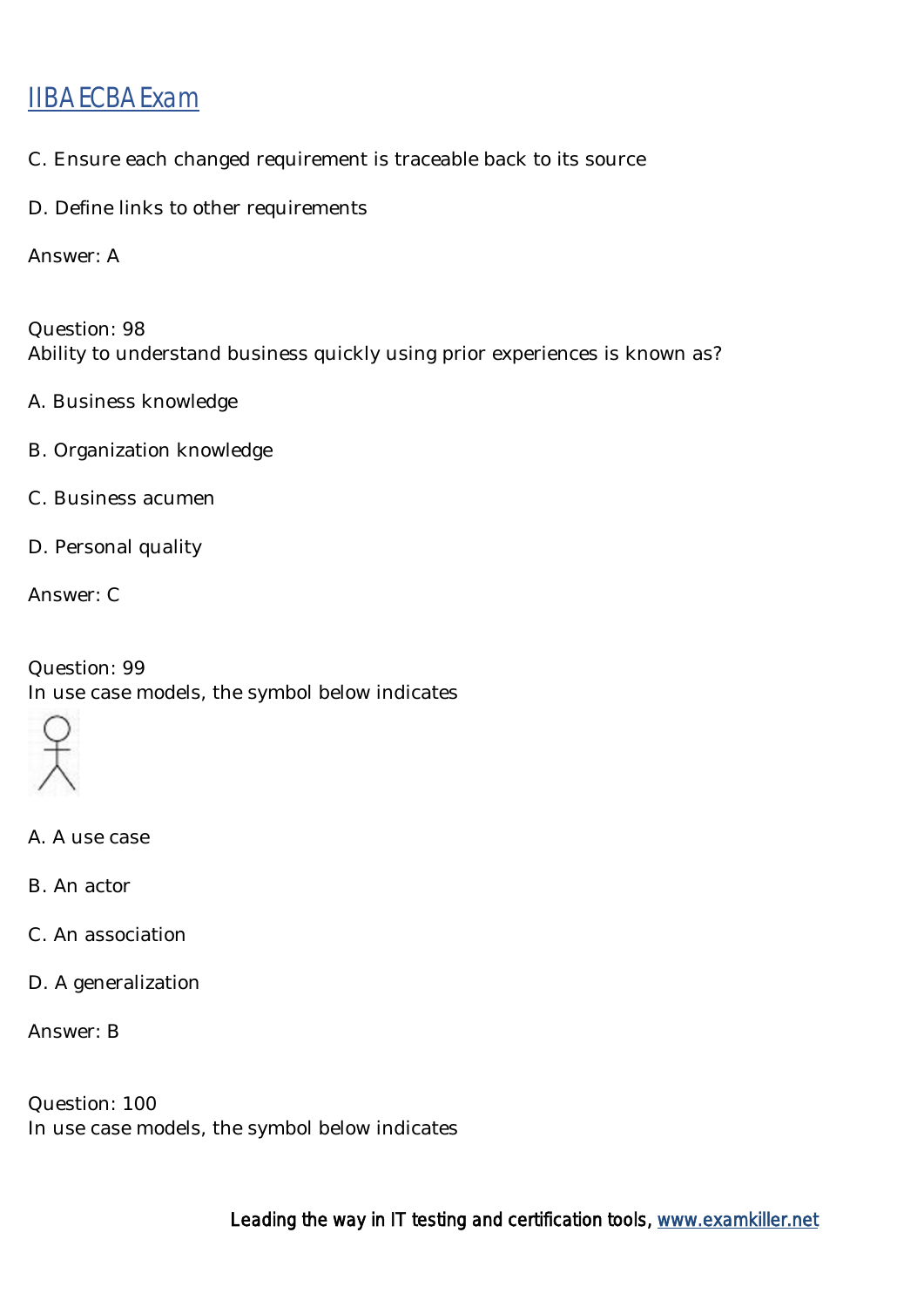

A. A use case

B. An actor

C. An association

D. A generalization

Answer: A

Question: 101 In use case models, the symbol below indicates

A. A use case

B. An actor

C. An association

D. A generalization

Answer: C

Question: 102 In class models, the symbol below indicates

| Customer |  |
|----------|--|
| +name    |  |
| +address |  |

A. A class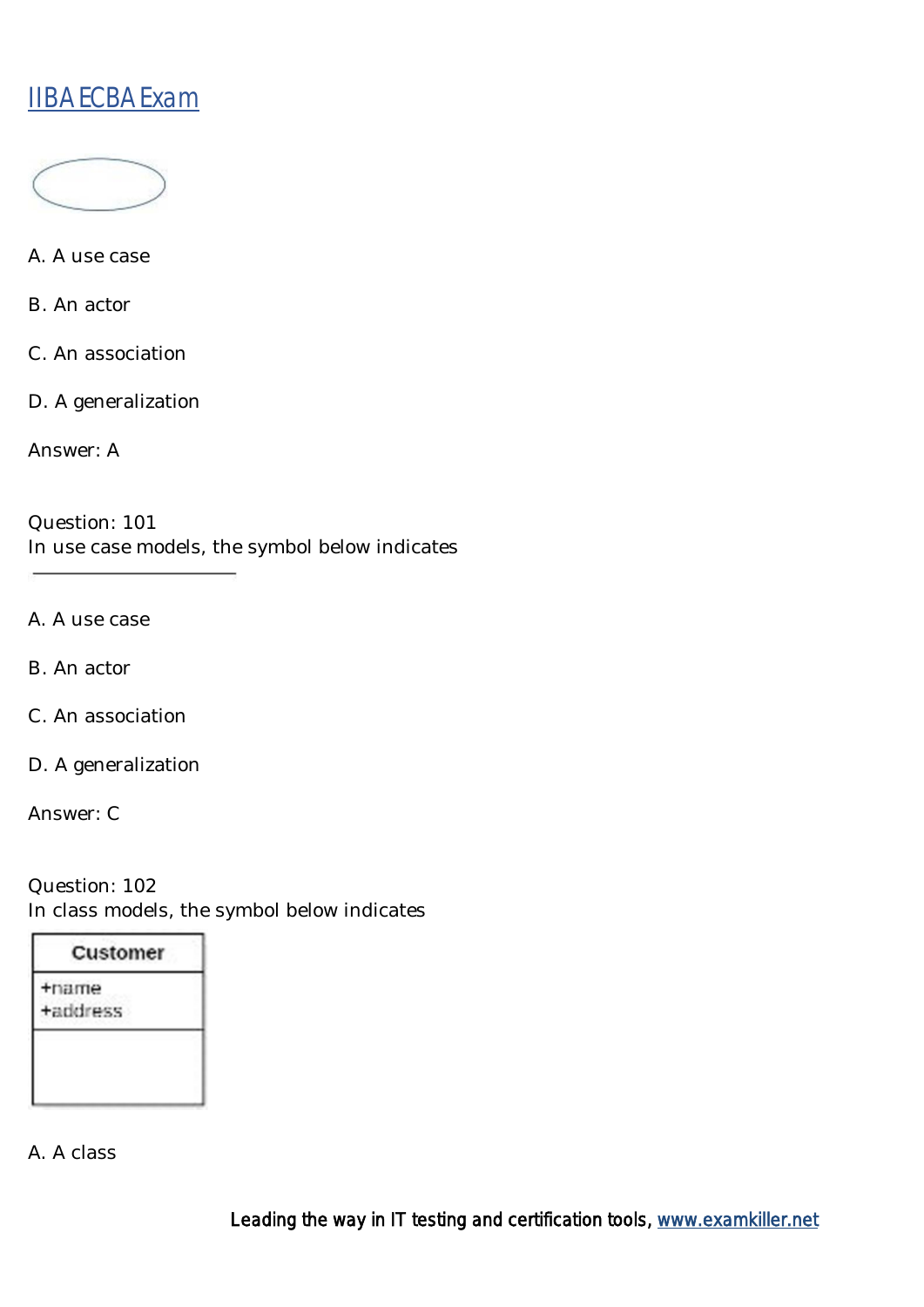- B. A composition
- C. An association
- D. A generalization

Answer: A

Question: 103 In activity models, the symbol below indicates



- A. An activity
- B. End
- C. Start
- D. Decision

Answer: A

Question: 104 In data flow diagrams, the symbol below indicates



- A. Source or sink
- B. Dataflow
- C. An association
- D. A generalization

Answer: A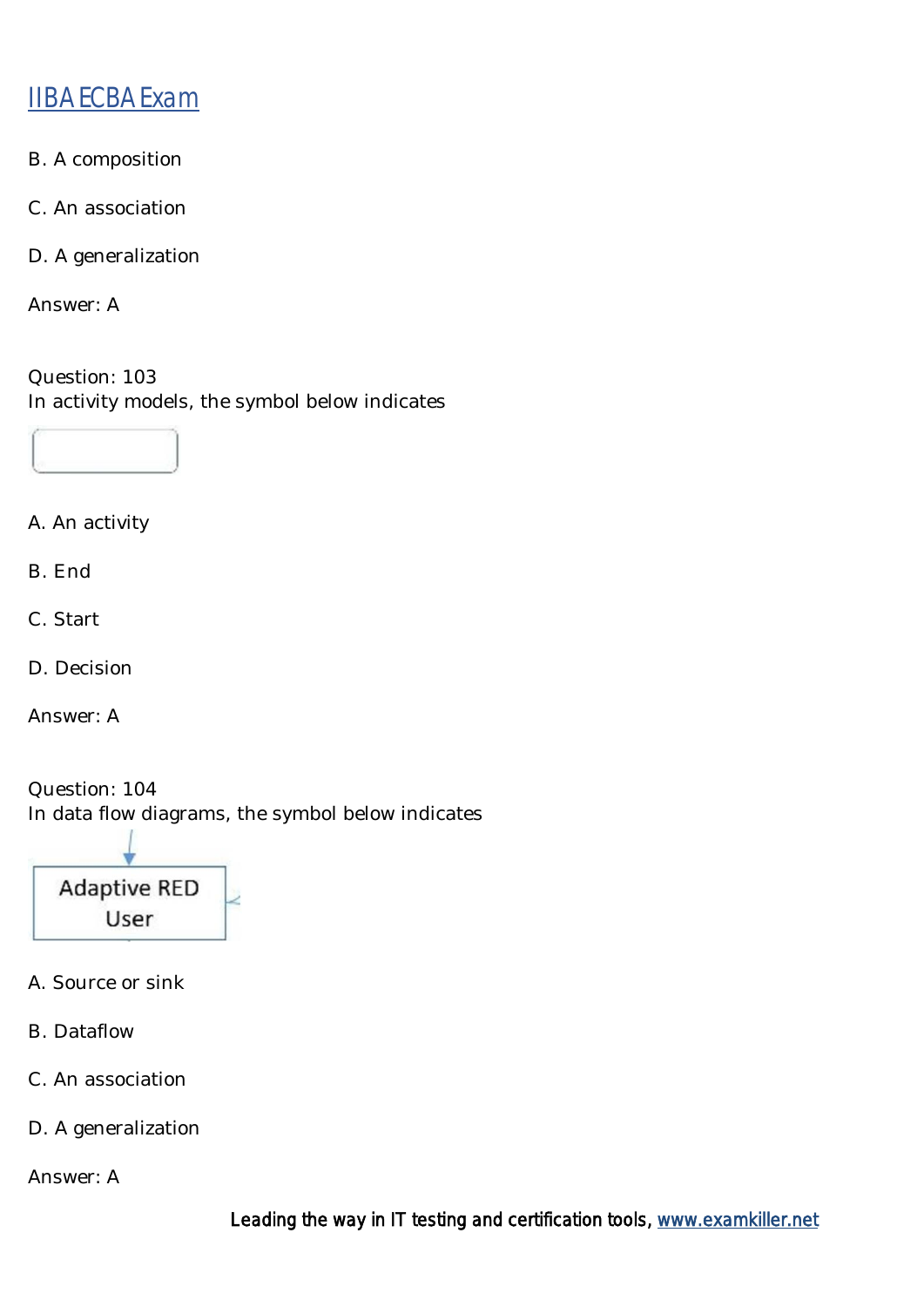Question: 105 In ER diagrams, the symbol below indicates



- A. Source or sink
- B. Dataflow
- C. An association
- D. An at-tribute

Answer: D

Question: 106 In state chart models, the symbol below indicates



#### A. Start

B. End

- C. Association
- D. Generalization

Answer: A

Question: 107 Business analysis can be performed at

- A. Organization level
- B. Process level
- C. System level
- D. At any level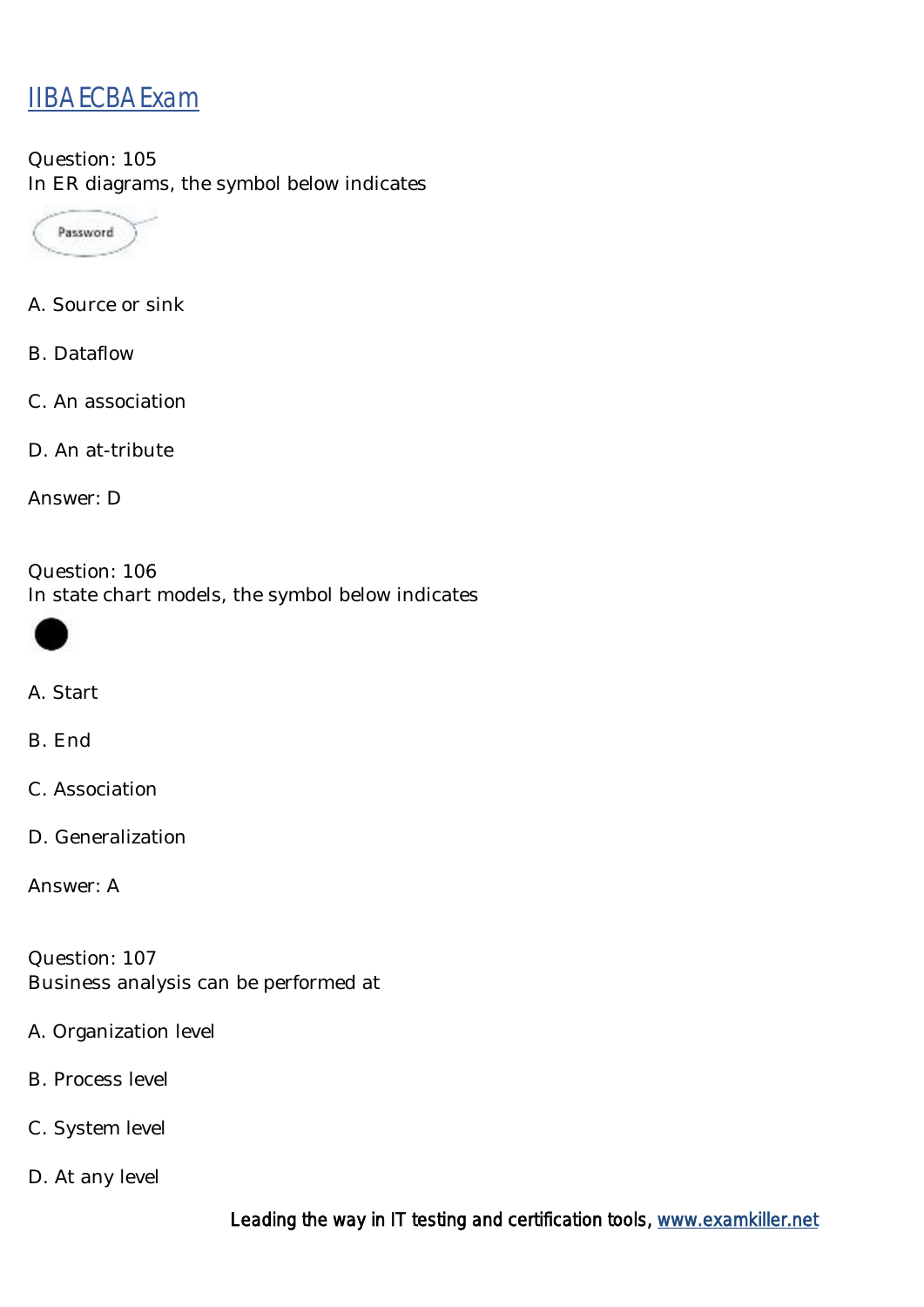#### Answer: D

Question: 108 Business analysis governance deals with

- A. Eliciting requirements
- B. Modeling requirements
- C. Reviewing requirements
- D. Develop requirements management process

Answer: D

Question: 109 Requirements can exist beyond current project

A. Always true

B. Mostly true

C. Mostly false

D. Always false

Answer: A

Question: 110 Requirements may exist prior to project

A. Always true

B. Mostly true

C. Mostly false

D. Always false

Answer: A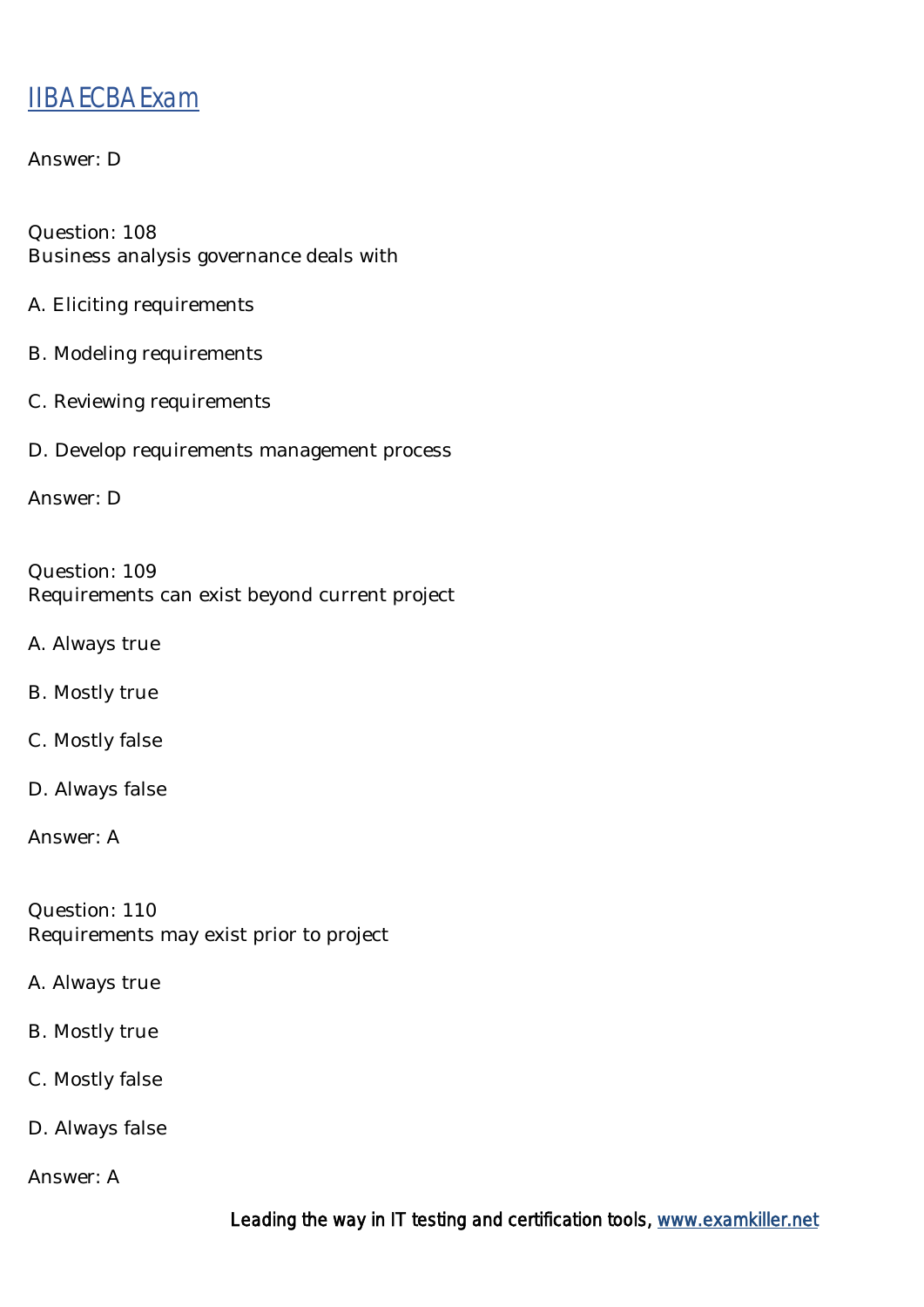Question: 111 Requirements should not have multiple states at same time

- A. Always true
- B. Mostly true
- C. Mostly false
- D. Always false

Answer: D

Question: 112 Regulatory statutes, contractual obligations and business policies are example of

- A. Requirements
- B. Constraints
- C. Non-functional requirements
- D. Solution requirements

Answer: B

Question: 113 Knowledge of and expertise in the business domain is known as \_\_\_\_\_

- A. Governance approach
- B. Requirements architecture
- C. RM tools
- D. Domain knowledge

Answer: D

Question: 114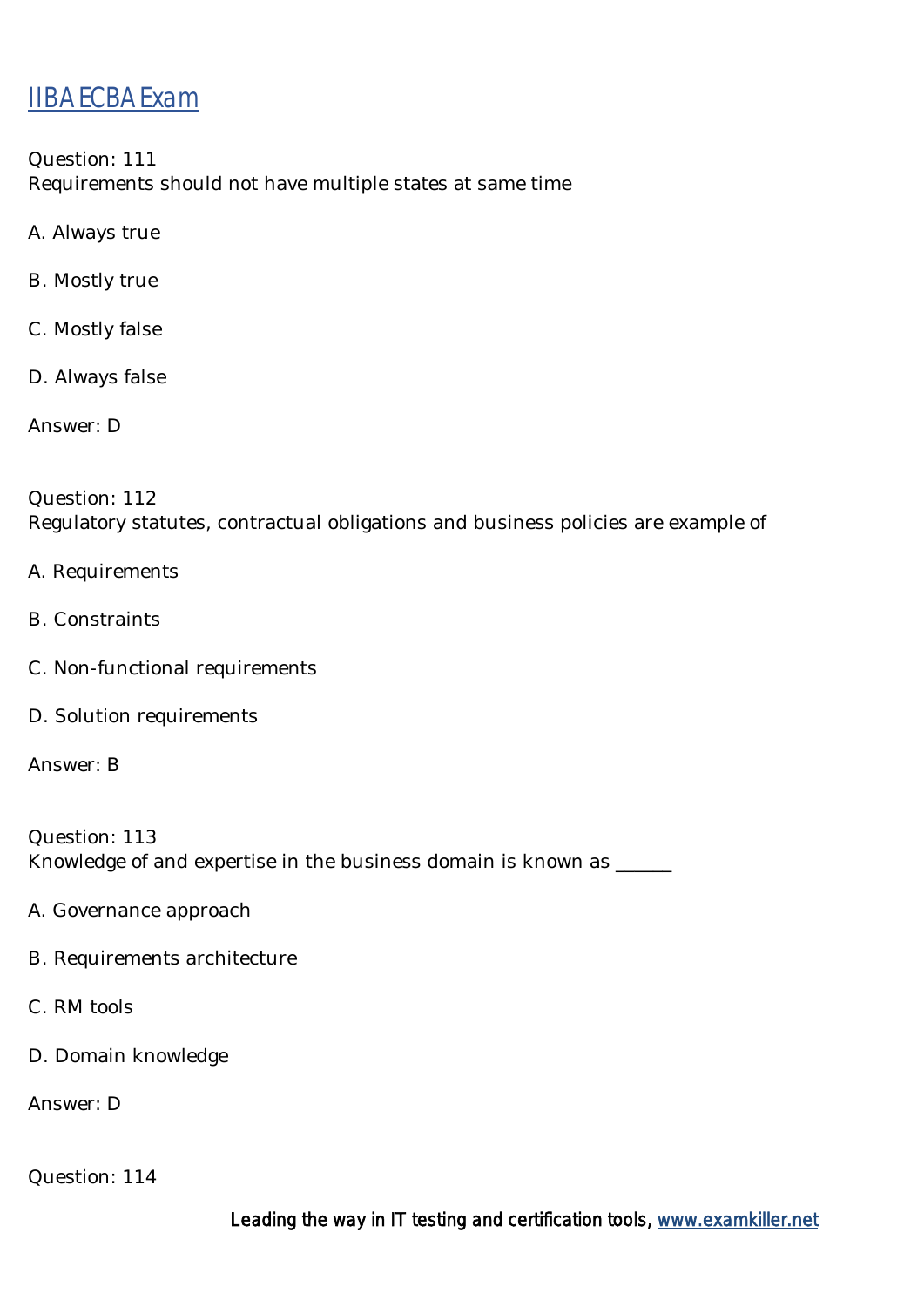Approach for prioritizing requirements is known as \_\_\_\_\_\_.

- A. Governance approach
- B. Requirements architecture
- C. RM tools
- D. Domain knowledge

Answer: A

Question: 115

\_\_\_\_\_\_ is about utilizing the capabilities of an enterprise in the most effective way.

- A. Vision
- B. Strategy
- C. Mission
- D. Goal
- Answer: B

Question: 116 \_\_\_\_\_\_ helps requirements and designs to be precisely specified

- A. Requirements(traced)
- B. Modelling notations/standards
- C. Requirements life cycle management tools
- D. Modelling tools

Answer: B

Question: 117 Which among following techniques can help in understanding internal process of an application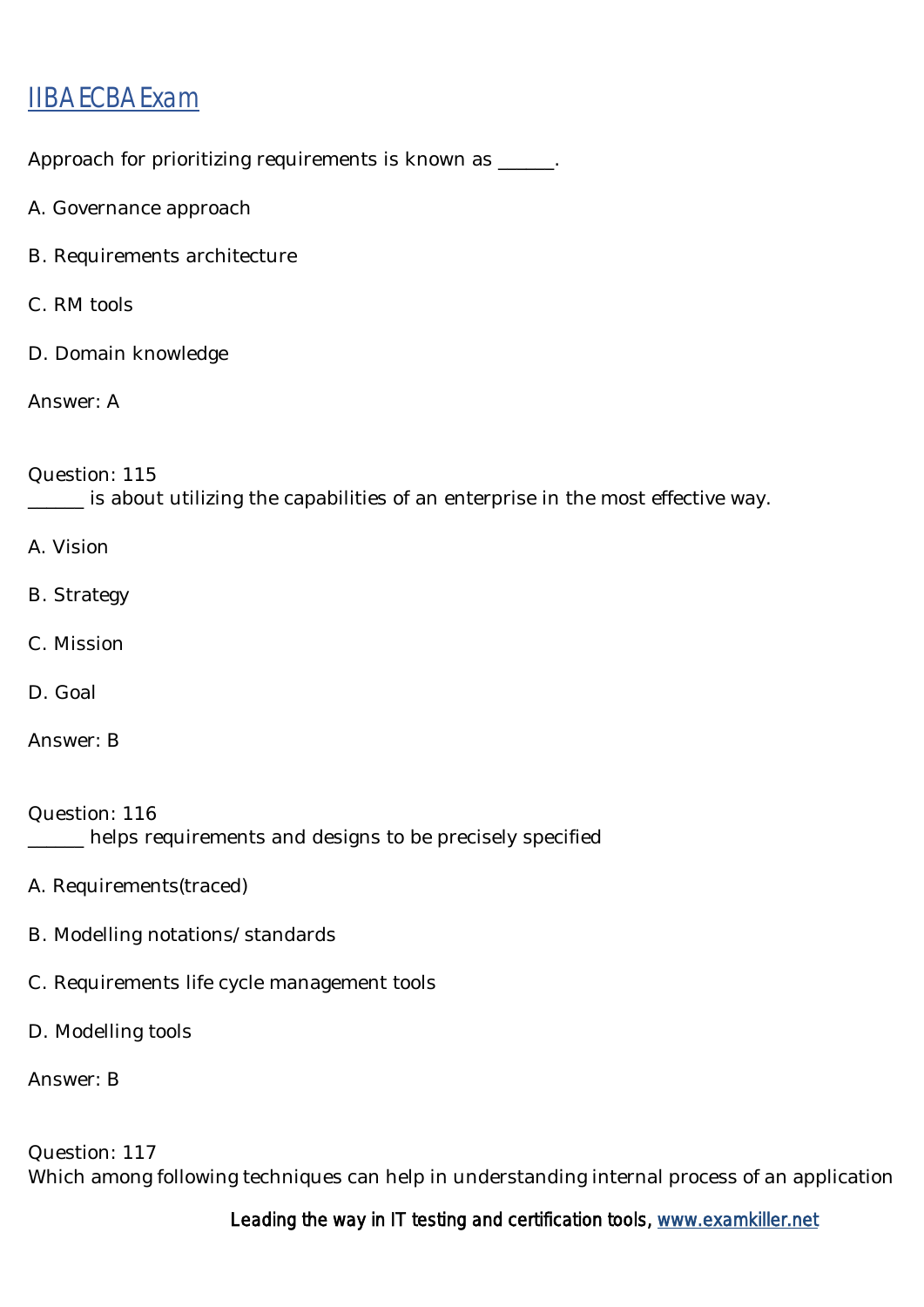- A. Data dictionary
- B. Glossary
- C. Context diagram
- D. Sequence diagrams

Answer: D

Question: 118 Which among following techniques can help in removing confusion in business terms

- A. Data model
- B. Glossary
- C. Processes modelling
- D. Sequence diagrams

Answer: B

Question: 119 Which among following techniques needs pre-qualified participants?

- A. Business rules analysis
- B. Focus groups
- C. Observation
- D. Data mining

Answer: B

Question: 120 Which among following techniques can help in controlling stakeholder behaviour?

A. Business rules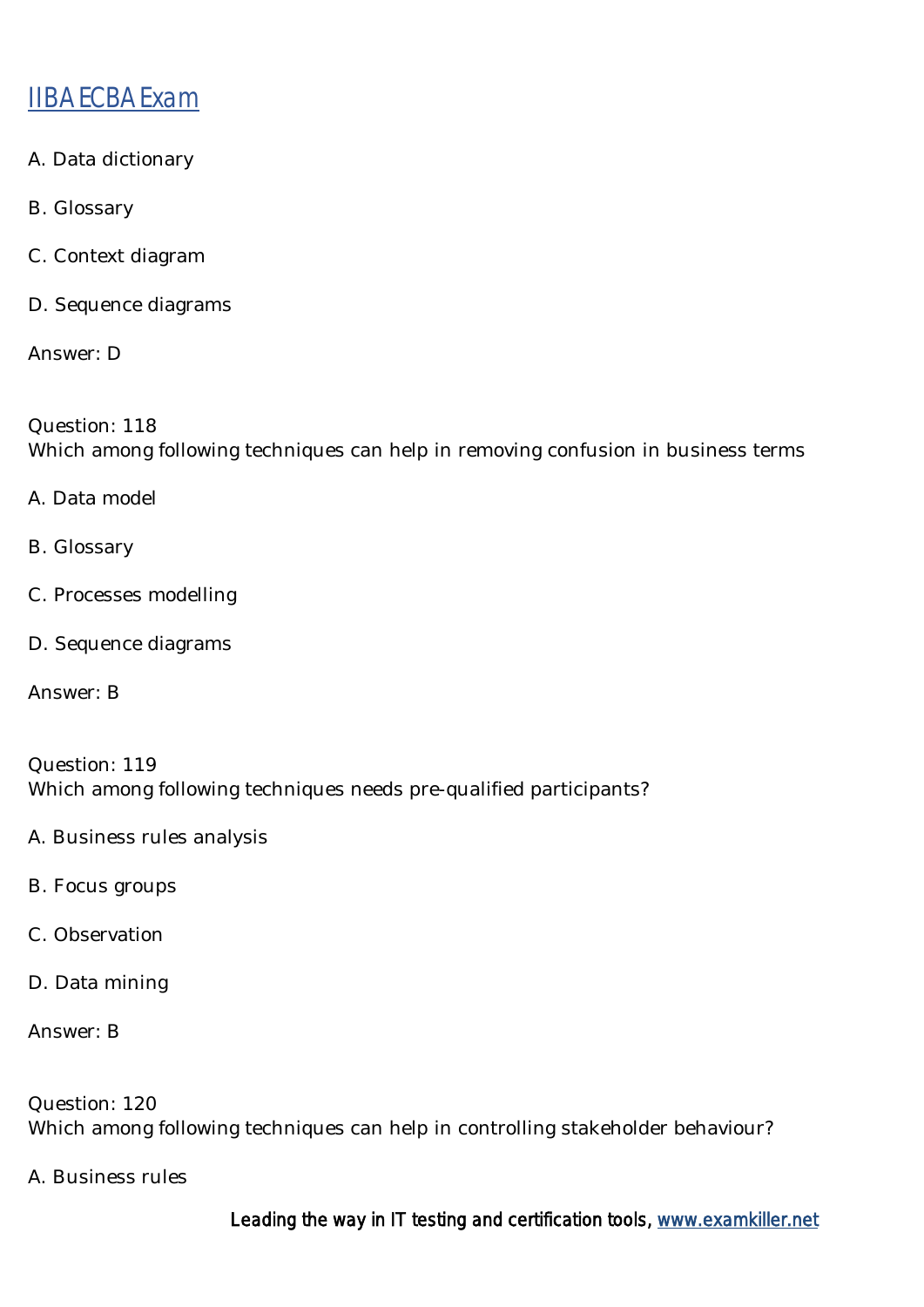- B. Focus groups
- C. Observation
- D. Data mining

Answer: A

Question: 121 Which among following skills encourage stakeholders to explore ideas outside their domain?

- A. Creative thinking
- B. Decision making
- C. Learning
- D. Problem solving
- Answer: A

Question: 122 Among the following, which one can be a perspective for business analysis

- A. Agile
- B. DSDM
- C. Six sigma
- D. Lean
- Answer: A

Question: 123 As per BABoK, all tasks mentioned

- A. Must be carried out multiple times
- B. Must be carried out at least once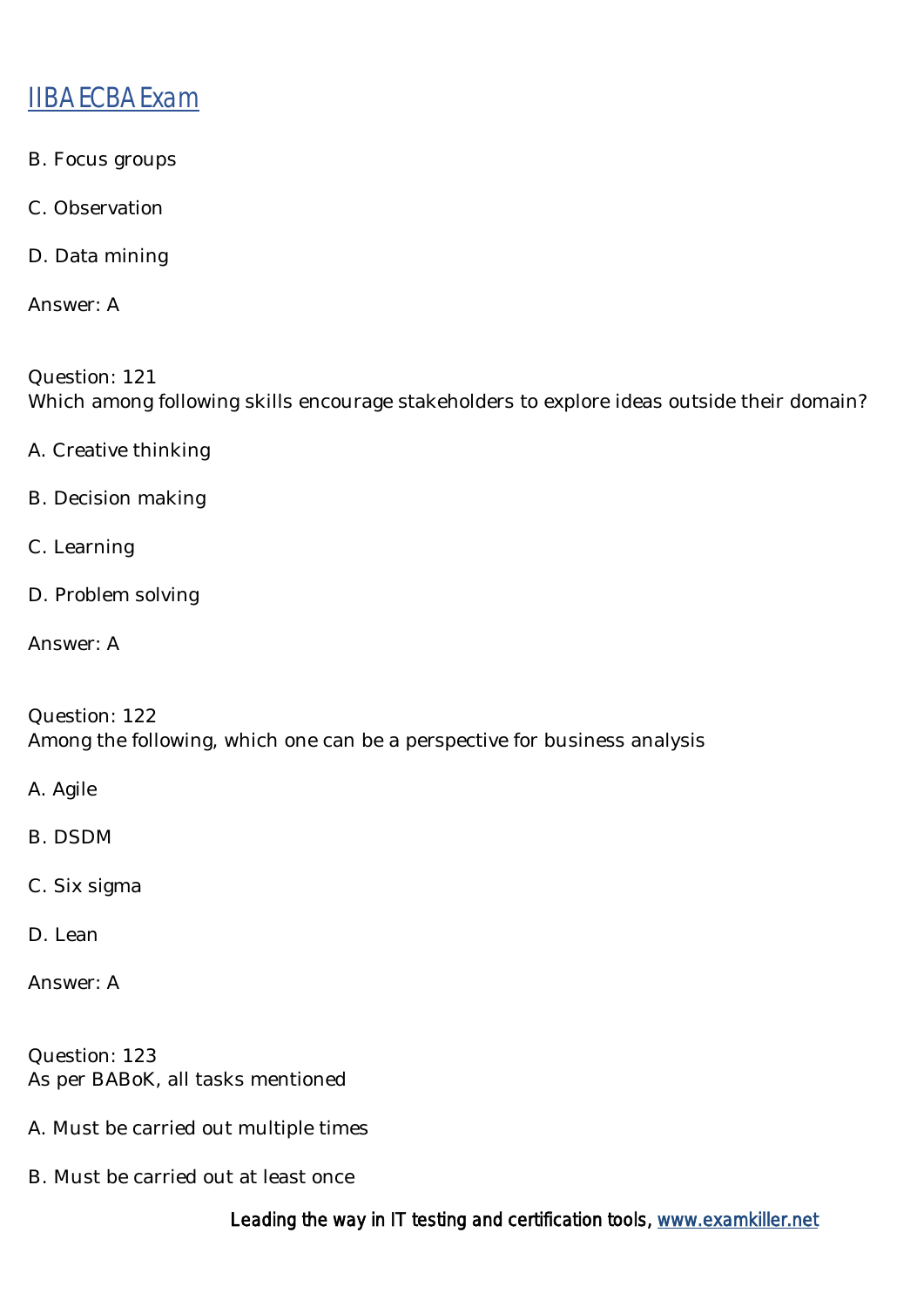- C. Few tasks can't repeat
- D. All tasks must be atleast1 day duration

Answer: B

Question: 124 Which among the following that influences the decision to follow plan-driven or change-driven approach for business analysis?

- A. Risks associated
- B. Requirements structure
- C. Organizational structure
- D. Political orientation of stakeholders

Answer: A

Question: 125 Which one among the following statements BEST describes a predictive approach?

A. These approaches tend to be preferred when taking an exploratory approach

B. Agile methods of software development are typical examples of approaches

C. This approach tends to be preferred when requirements can be realistically defined prior to implementation

D. The risk of an incorrect implementation is low

Answer: C

Question: 126 Purpose of documenting elicitation results is to

- A. Validate the stated requirements expressed by the stake-holders
- B. Record the information provided by stakeholders for future use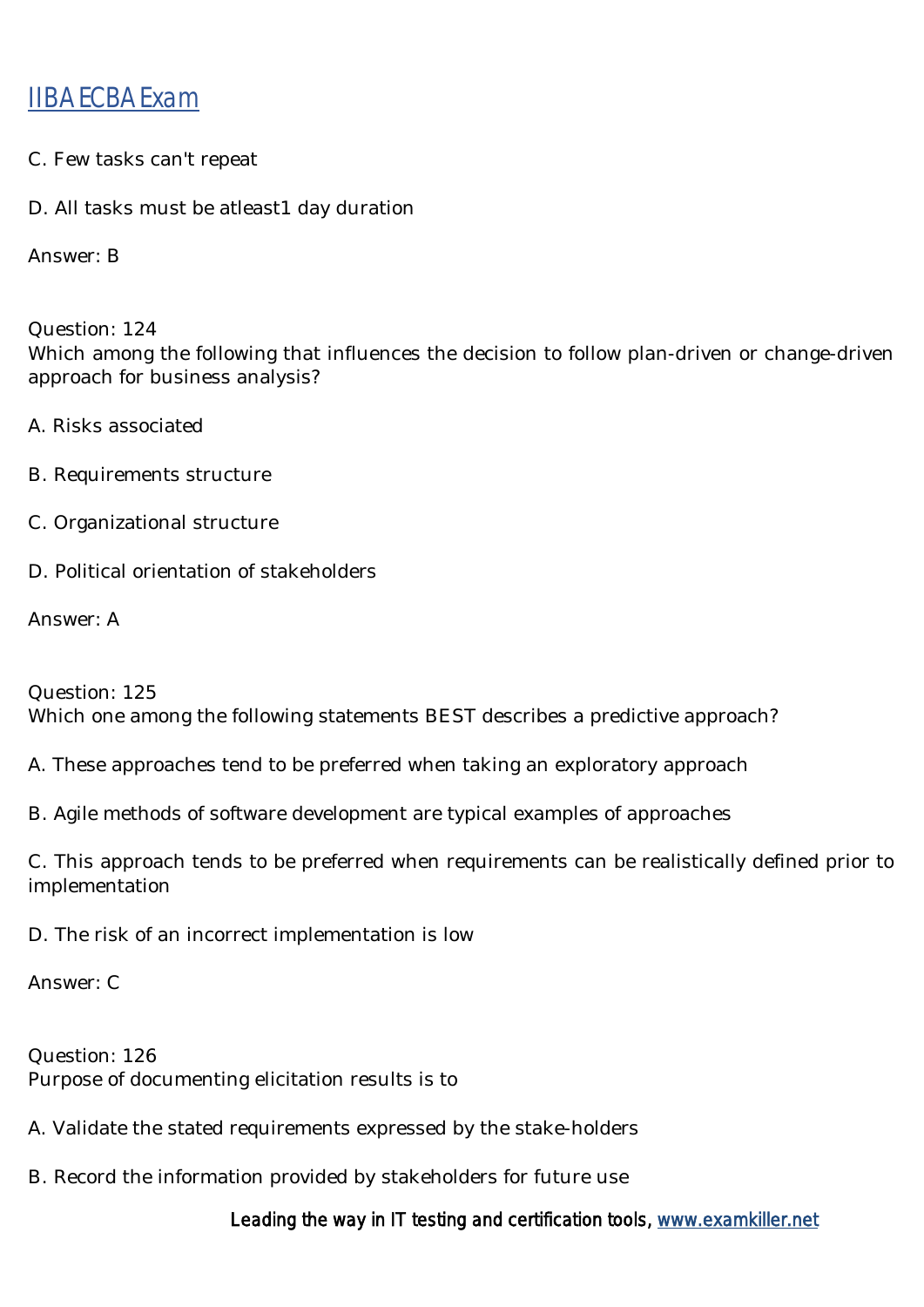- C. To ensure that the stakeholders agree to the requirements
- D. Prioritize requirements for implementation

Answer: B

Question: 127 Which statement among the following statements best describes the "Confirm elicitation results task?

- A. To state and confirm requirements and risks
- B. To transform stakeholder concerns into requirements
- C. To ensure stated stakeholder concerns and stated requirements are confirmed
- D. To document stated requirements and concerns

Answer: C

Question: 128 Capabilities may include

- A. Products, services, processes, and solution scope
- B. Products, services, events, and software features
- C. Software features, tasks, events, and requirements
- D. Products, services, goals, and assumptions

Answer: B

Question: 129 Which is the first task that is performed in requirements analysis phase?

- A. Organizing requirements
- B. Prioritising requirements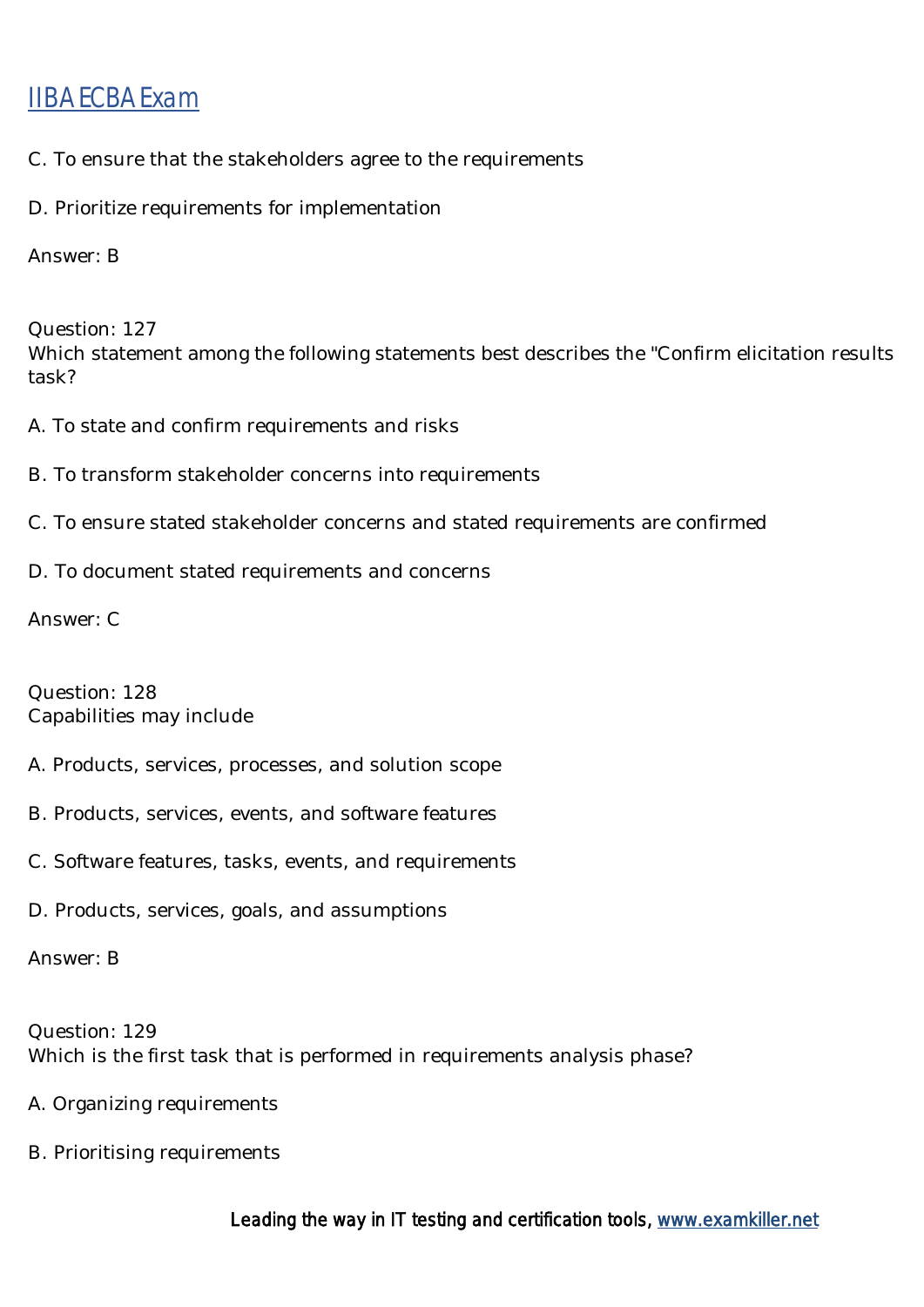- C. Specify and model requirements
- D. Verify requirements

Answer: C

Question: 130 \_\_\_\_\_\_ describes the capabilities of the solution that will meet the stakeholder needs

- A. Business requirements
- B. Solution requirements
- C. Stakeholder requirements
- D. Organizational requirements

Answer: B

Question: 131 Ability to be express one's opinions to all stakeholders is known as?

- A. Behavioural Characteristics
- B. Business Knowledge
- C. Communication Skills
- D. Interaction Skills

Answer: C

Question: 132 Technique that uses expert opinion to estimate is

- A. Delphi
- B. WBS
- C. Parametric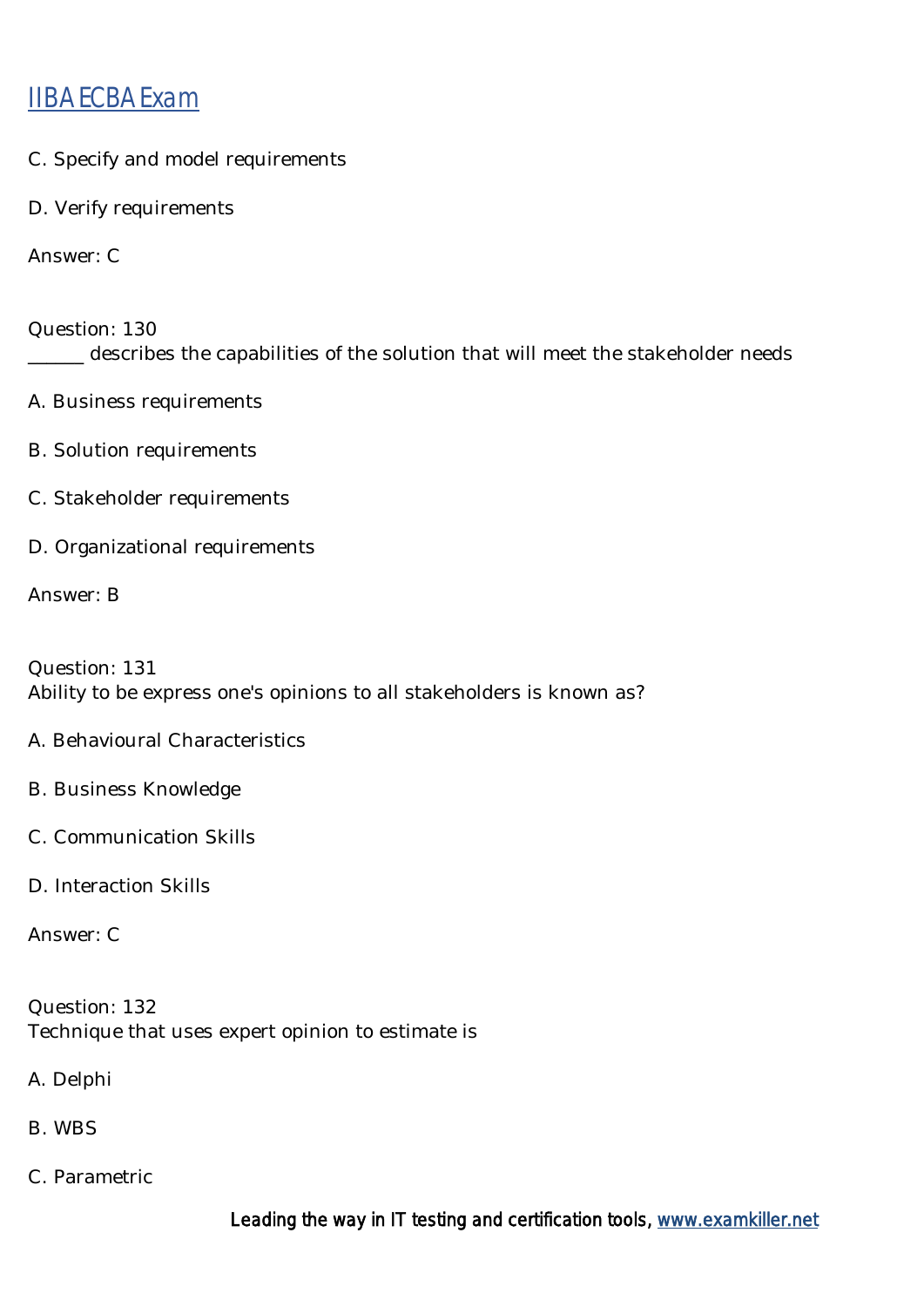D. Top down

Answer: A

Question: 133 Technique that shows various statuses of an entity is

- A. State diagram
- B. Concept diagram
- C. Event diagram
- D. Process diagram

Answer: A

Question: 134 \_\_\_\_\_\_ is a collection of viewpoints that is standard across an industry, sector or organization

- A. Viewpoints
- B. Template structure
- C. Modelling notations
- D. Modelling tools

Answer: B

Question: 135 Usually stakeholders are trained in providing requirements

- A. Always true
- B. Mostly true
- C. Mostly false
- D. Always false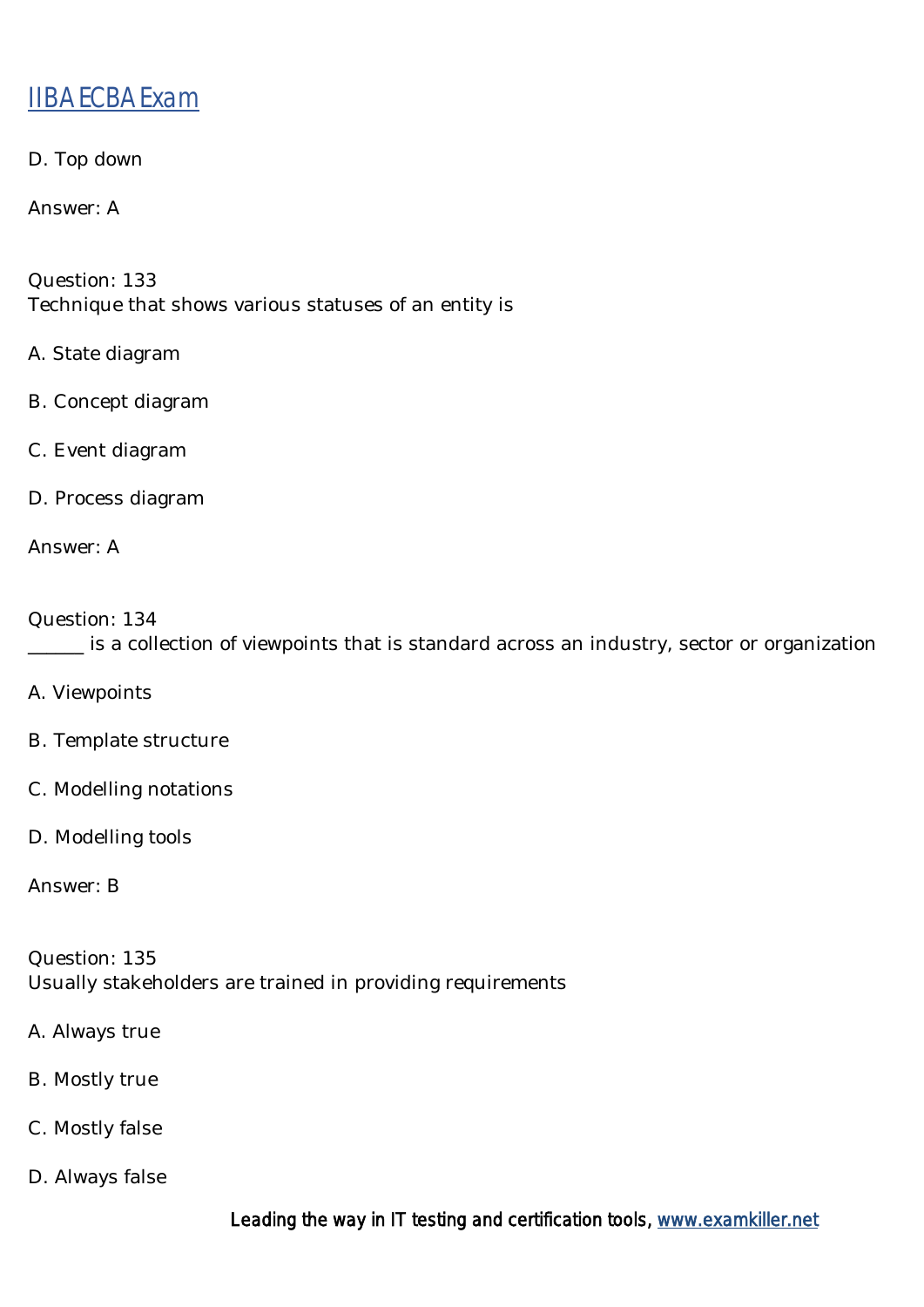#### Answer: C

Question: 136

There can be requirements which stakeholders may need but may not ask.

- A. Always true
- B. Mostly true
- C. Mostly false
- D. Always false
- Answer: A

#### Question: 137 There can be requirements which stakeholders are not even aware of

- A. Always true
- B. Mostly true
- C. Mostly false
- D. Always false

Answer: A

Question: 138 Elicitation is same as requirements gathering

- A. Always true
- B. Mostly true
- C. Mostly false
- D. Always false
- Answer: C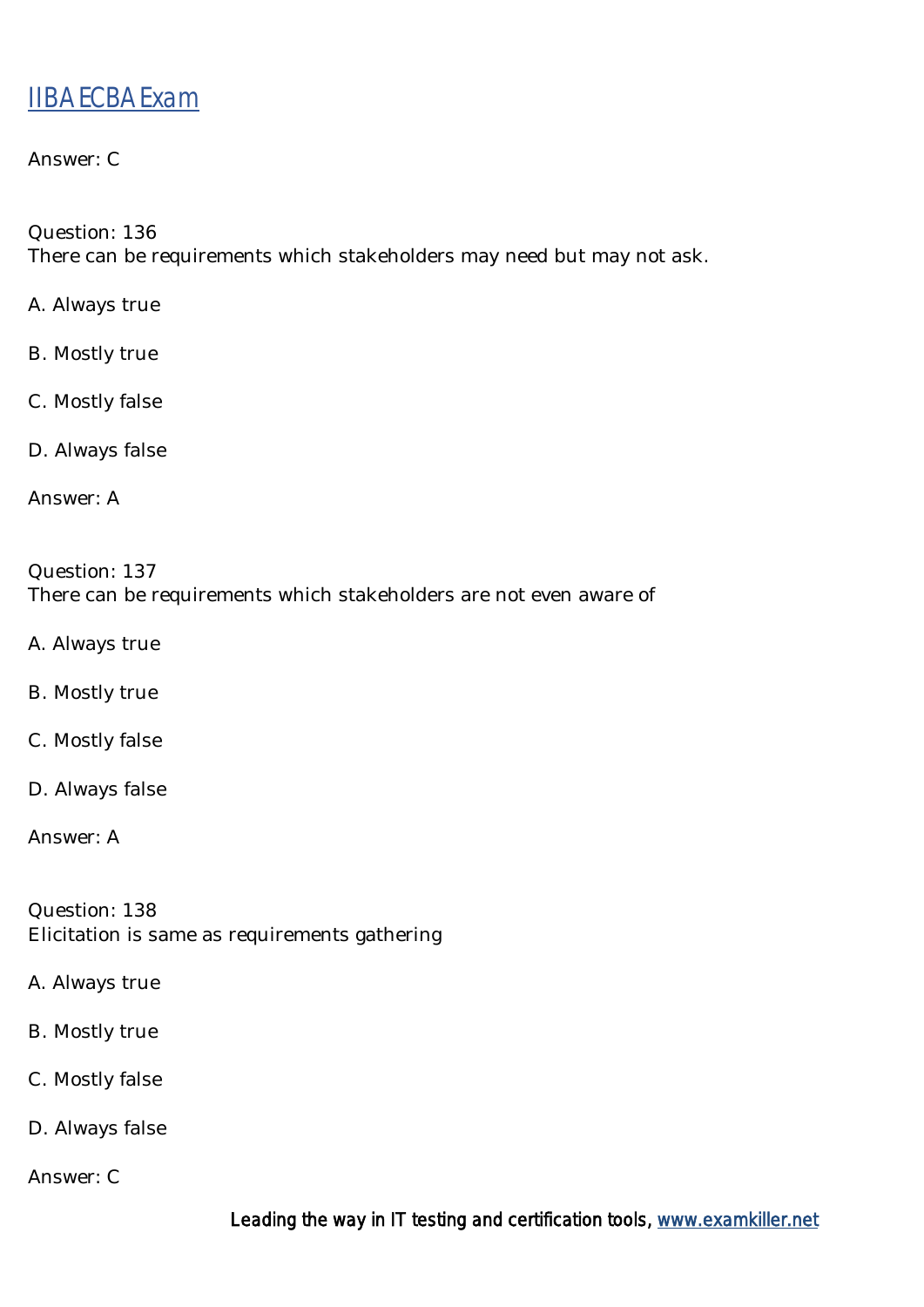Question: 139 Aim of elicitation is to get complete and correct requirements

- A. Always true
- B. Mostly true
- C. Mostly false
- D. Always false
- Answer: A

#### Question: 140

\_\_\_\_\_\_ is the practice of collecting requirements from stakeholders or other sources.

- A. Elicitation
- B. Collaboaration
- C. Planning
- D. Implementation

Answer: A

Question: 141 In use case models, the symbol below indicates

 $\longrightarrow$ 

- A. A use case
- B. An actor
- C. A directed association
- D. A generalization

Answer: C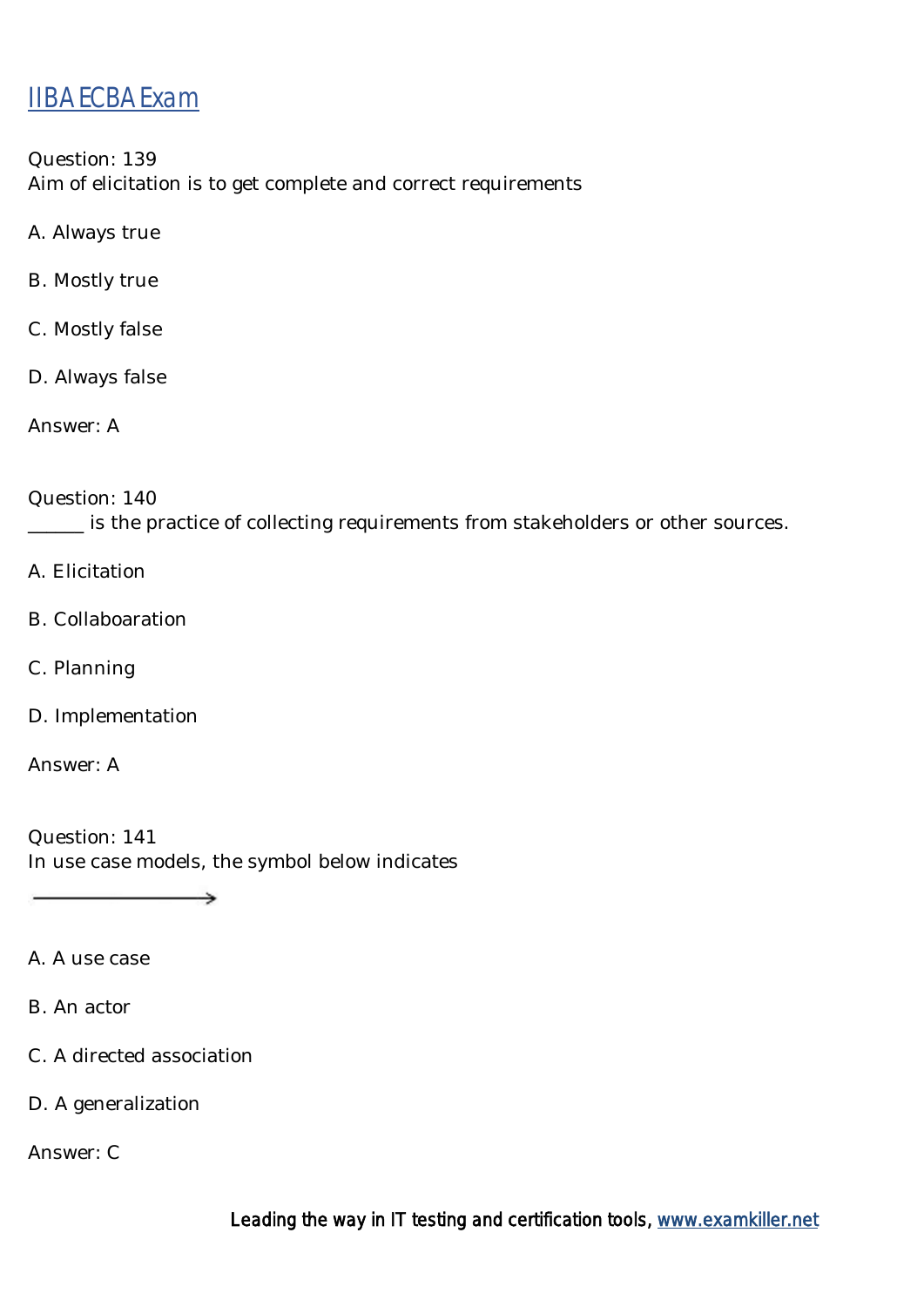Question: 142 In use case models, the symbol below indicates

A. A use case

B. System boundary

C. An association

D. A generalization

Answer: B

Question: 143 In use case models, the symbol below indicates

A. A use case

- B. System boundary
- C. An association
- D. A generalization

Answer: D

Question: 144 In class models, the symbol below indicates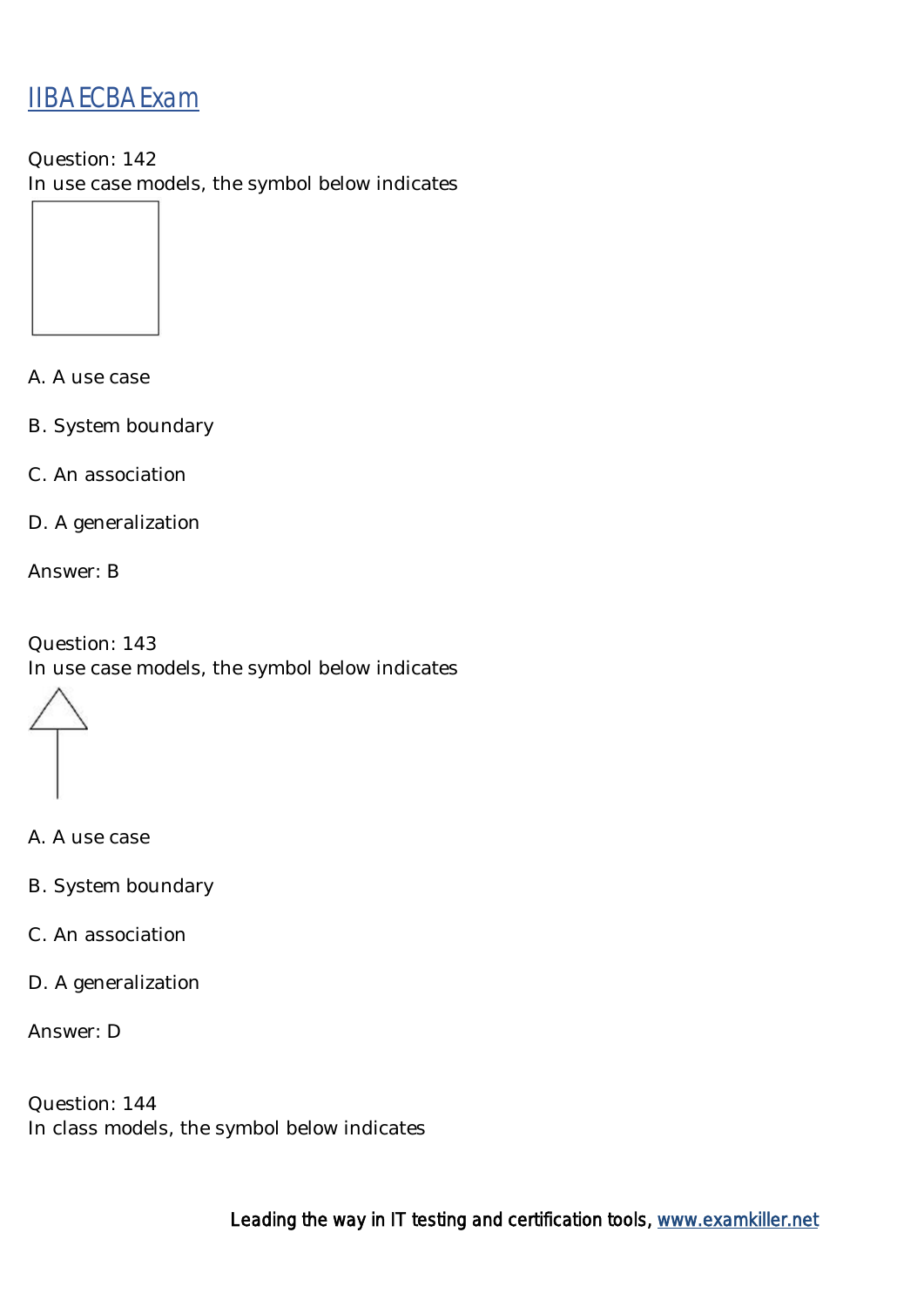

- A. An aggregation
- B. A composition
- C. An association
- D. A generalization

Answer: B

Question: 145 In activity models, the symbol below indicates



- A. End
- B. Start
- C. Activity
- D. Decision

Answer: B

Question: 146 In data flow diagrams, the symbol below indicates

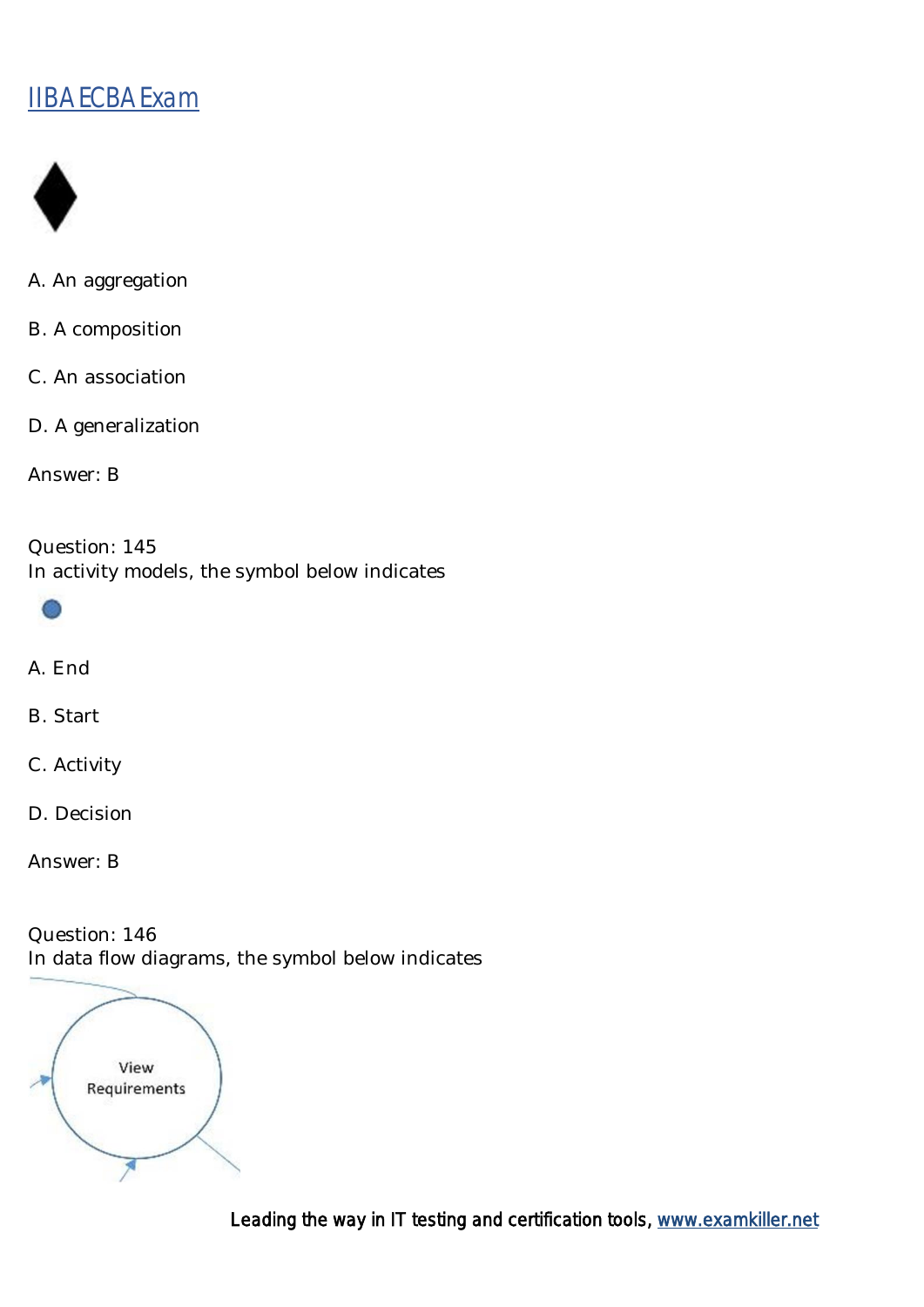- A. Source
- B. Dataflow
- C. Process
- D. Store
- Answer: C

Question: 147 In ER diagrams, the symbol below indicates



- A. Source
- B. Dataflow
- C. Association
- D. Store
- Answer: C

Question: 148 In state chart models, the symbol below indicates



- A. Start
- B. End
- C. Association
- D. Transition

Answer: B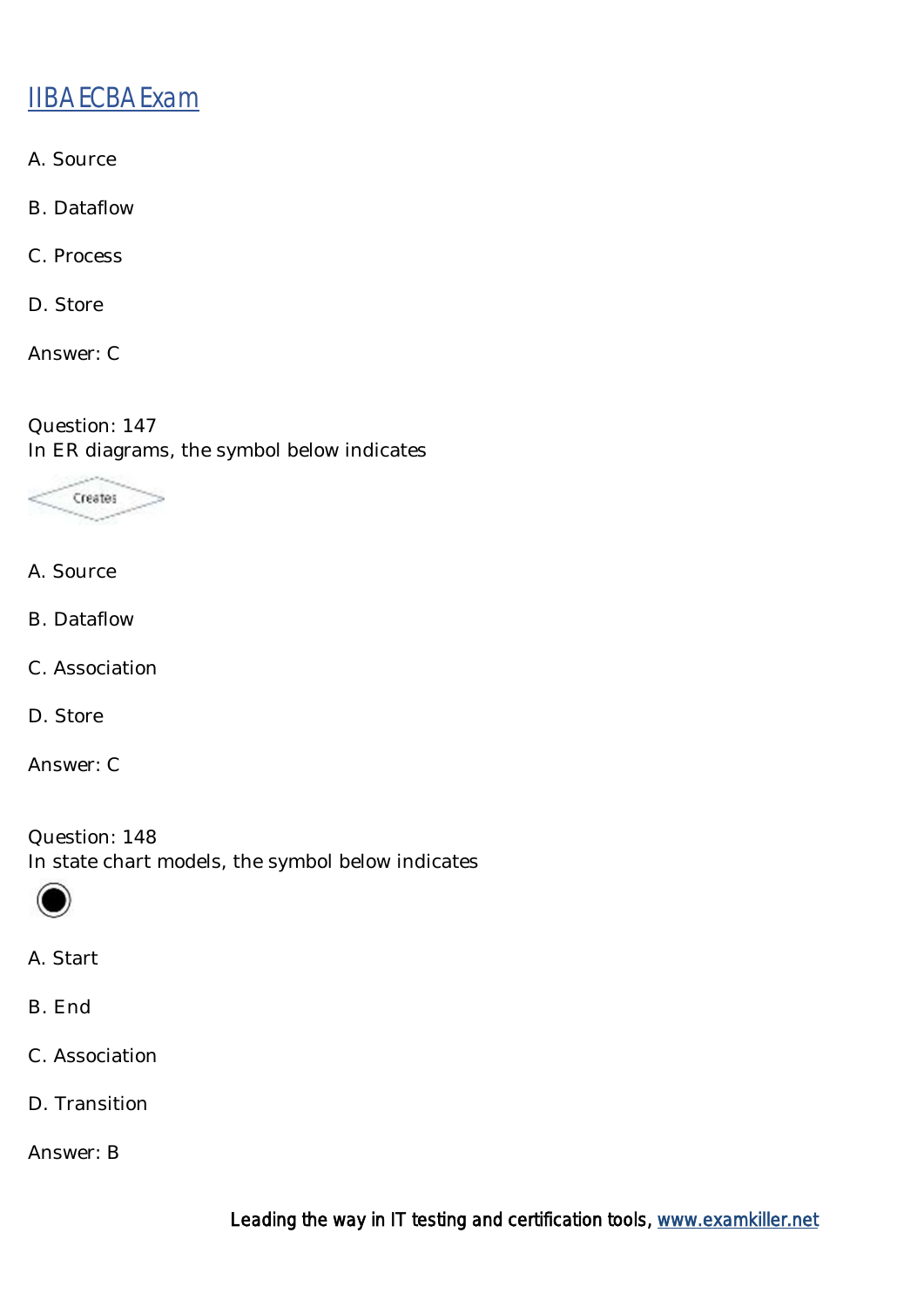Question: 149 Business analysts should focus on

- A. Requirements stated by project manager
- B. Real needs of stakeholders
- C. Requirements stated by stakeholders
- D. None of the above

Answer: B

Question: 150 \_\_\_\_\_\_ provides results of previous assessments that can be used for further planning

- A. Business policies
- B. Change strategy
- C. Current state description
- D. BA performance assessment

Answer: D

Question: 151 **\_\_\_\_\_\_** establishes relationship with other requirements and work products

- A. Governance approach
- B. Requirements architecture
- C. Scheduling tools
- D. Domain knowledge

Answer: B

Question: 152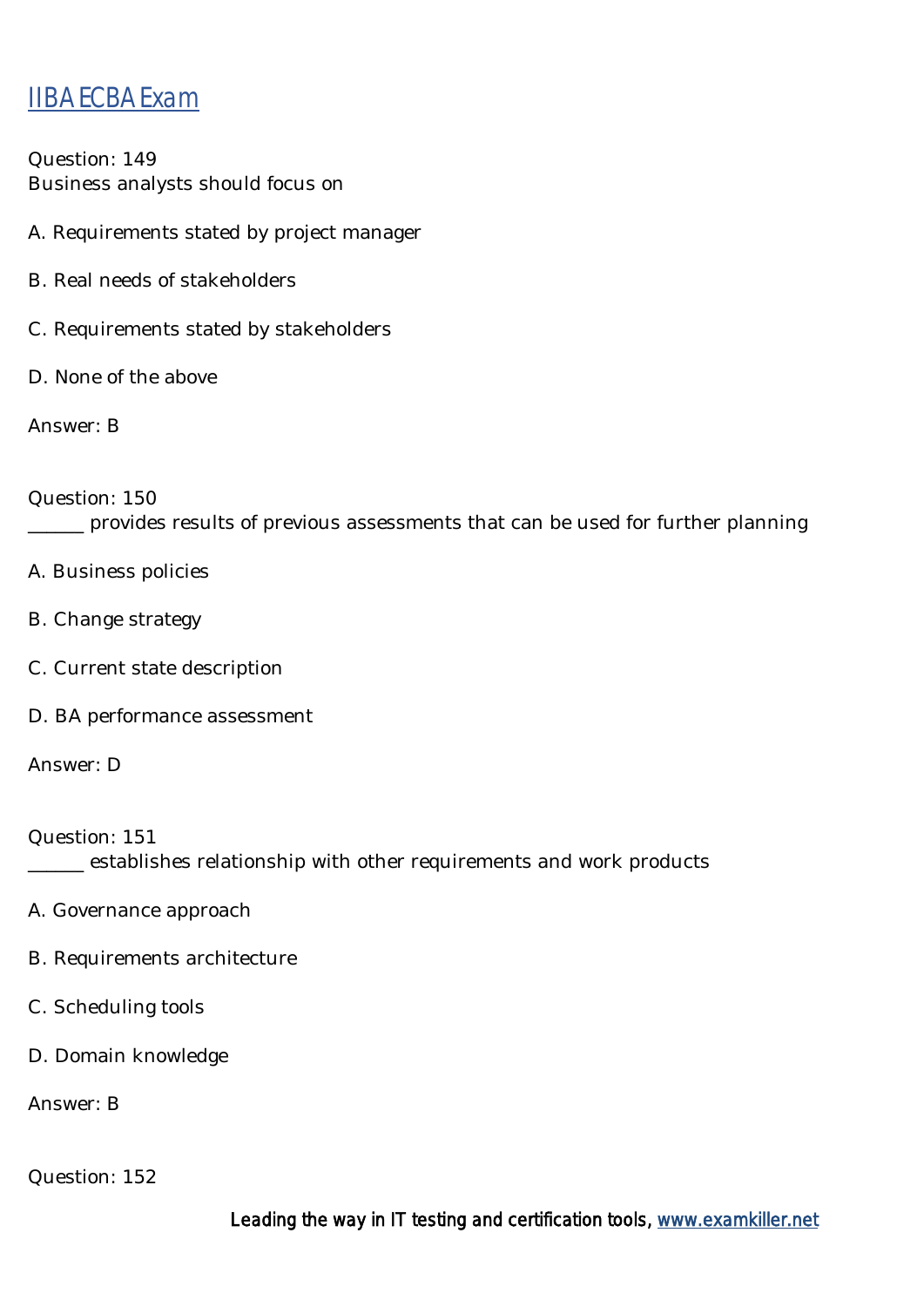- \_\_\_\_\_\_ stores and manages BA information.
- A. Governance approach
- B. Requirements architecture
- C. RM tools
- D. Domain knowledge

Answer: C

Question: 153 \_\_\_\_\_\_ provides boundary of the solution.

A. Scope

- B. Requirements architecture
- C. RM tools
- D. Domain knowledge

Answer: A

Question: 154 \_\_\_\_\_\_ provides Ability to link requirements to solution components.

- A. Traceability matrix
- B. Requirements architecture
- C. Business knowledge
- D. Domain knowledge

Answer: A

Question: 155

\_\_\_\_\_\_ provides Ability to link requirements to business need.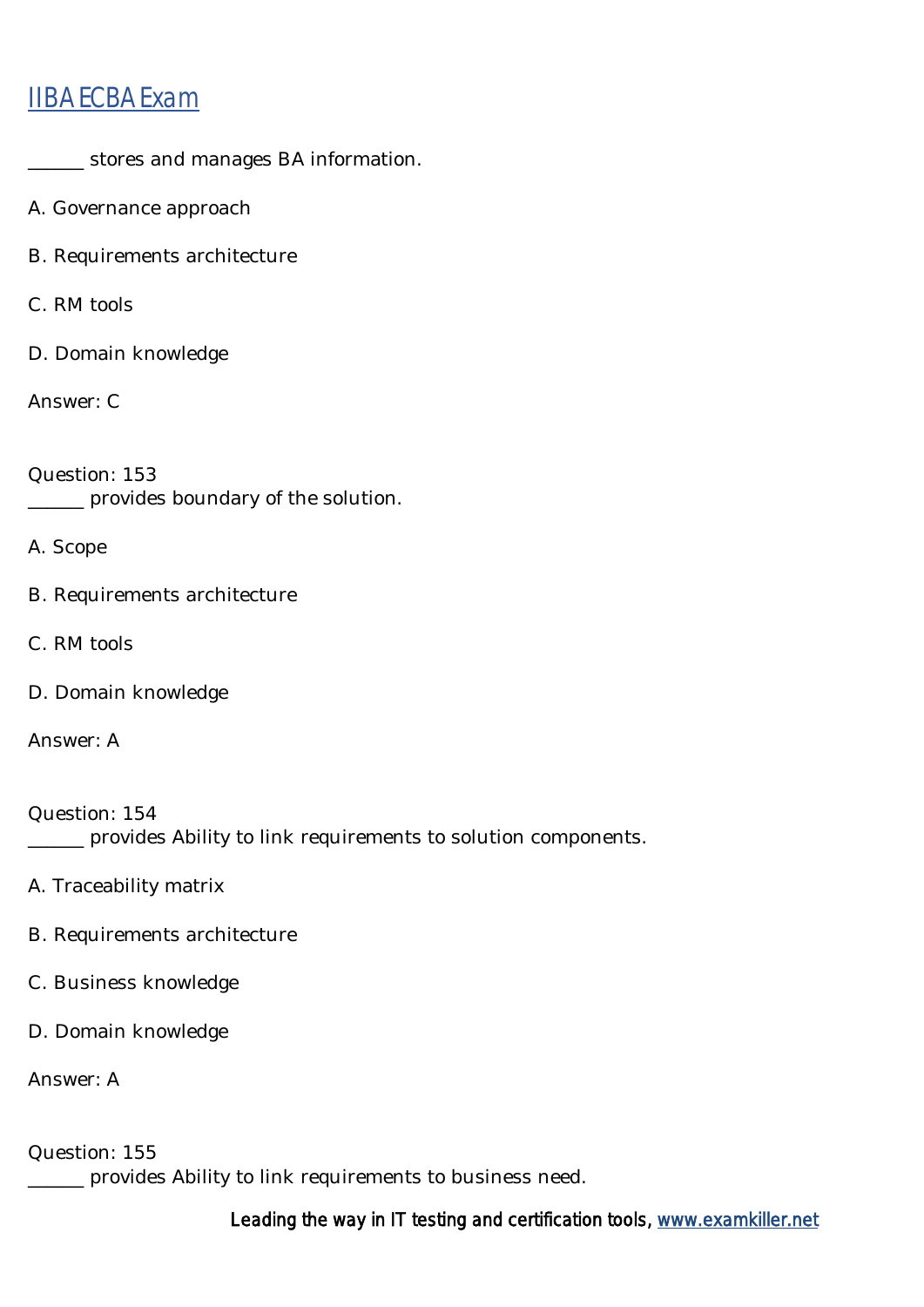- A. Backward traceability
- B. Horizontal traceability
- C. Vertical traceability
- D. Forward traceability

Answer: A

Question: 156 Stakeholder requirements have \_\_\_\_\_\_ relationship with business requirements

A. Derive

- B. Satisfy
- C. Depend
- D. Validate
- Answer: A

Question: 157 \_\_\_\_\_\_ is a position that an enterprise aspires to achieve in long term.

A. Goal

- B. Strategy
- C. Mission
- D. Vision

Answer: A

Question: 158 Tools that facilitate drawing and storing matrices and diagrams to represent requirements are

A. Requirements(traced)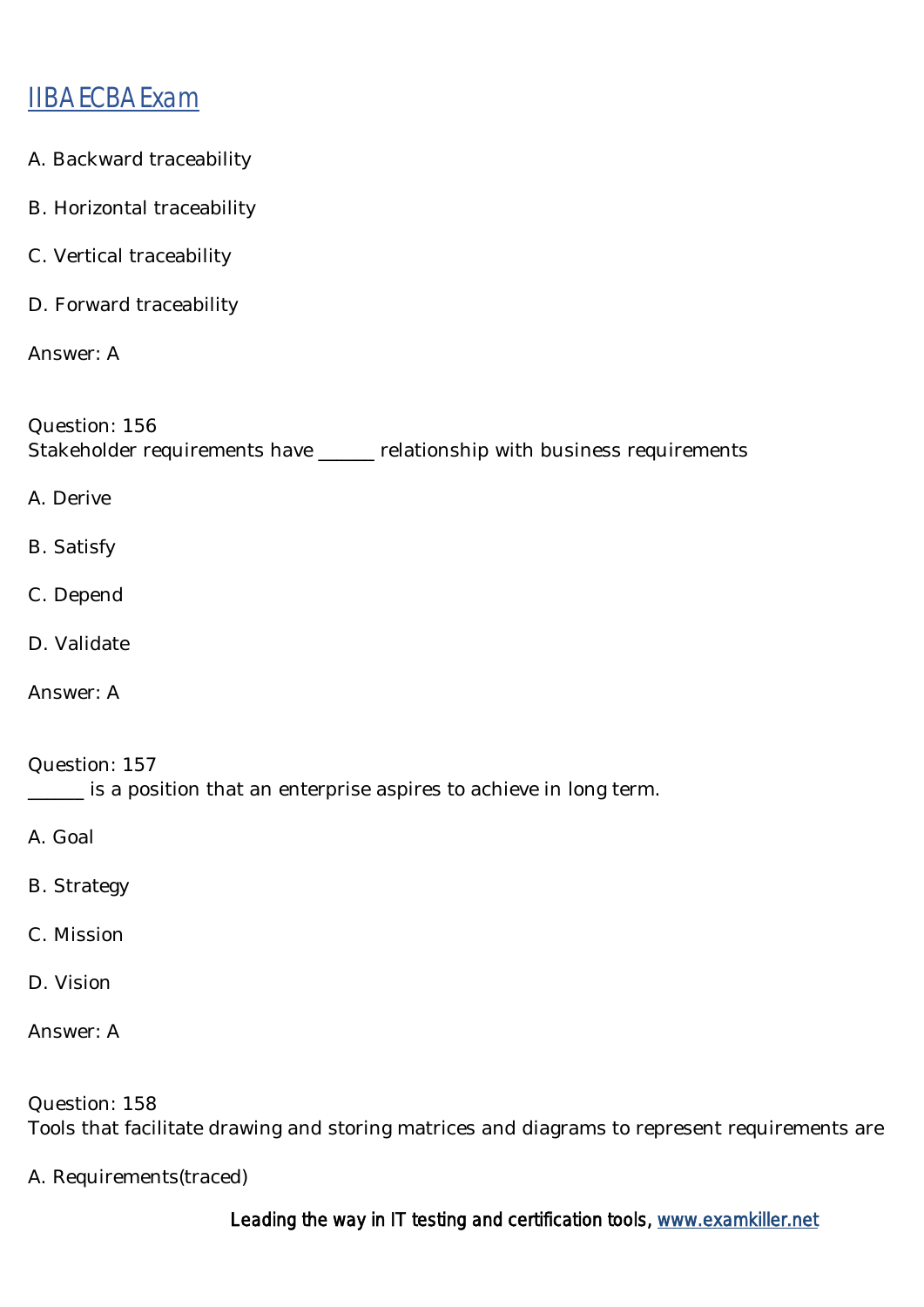- B. Modelling notations/standards
- C. Requirements management tools
- D. Modelling tools

Answer: D

Question: 159 Which among following techniques can help in describing business activities

- A. Data dictionary
- B. Glossary
- C. Processes model-ling
- D. Sequence diagrams

Answer: C

Question: 160 Which among following techniques can help in describing business information

- A. Data dictionary
- B. Glossary
- C. Processes model-ling
- D. Sequence diagrams

Answer: A

Question: 161 Which among following techniques can help in finding inconveniences users face while using the product?

A. Business rules analysis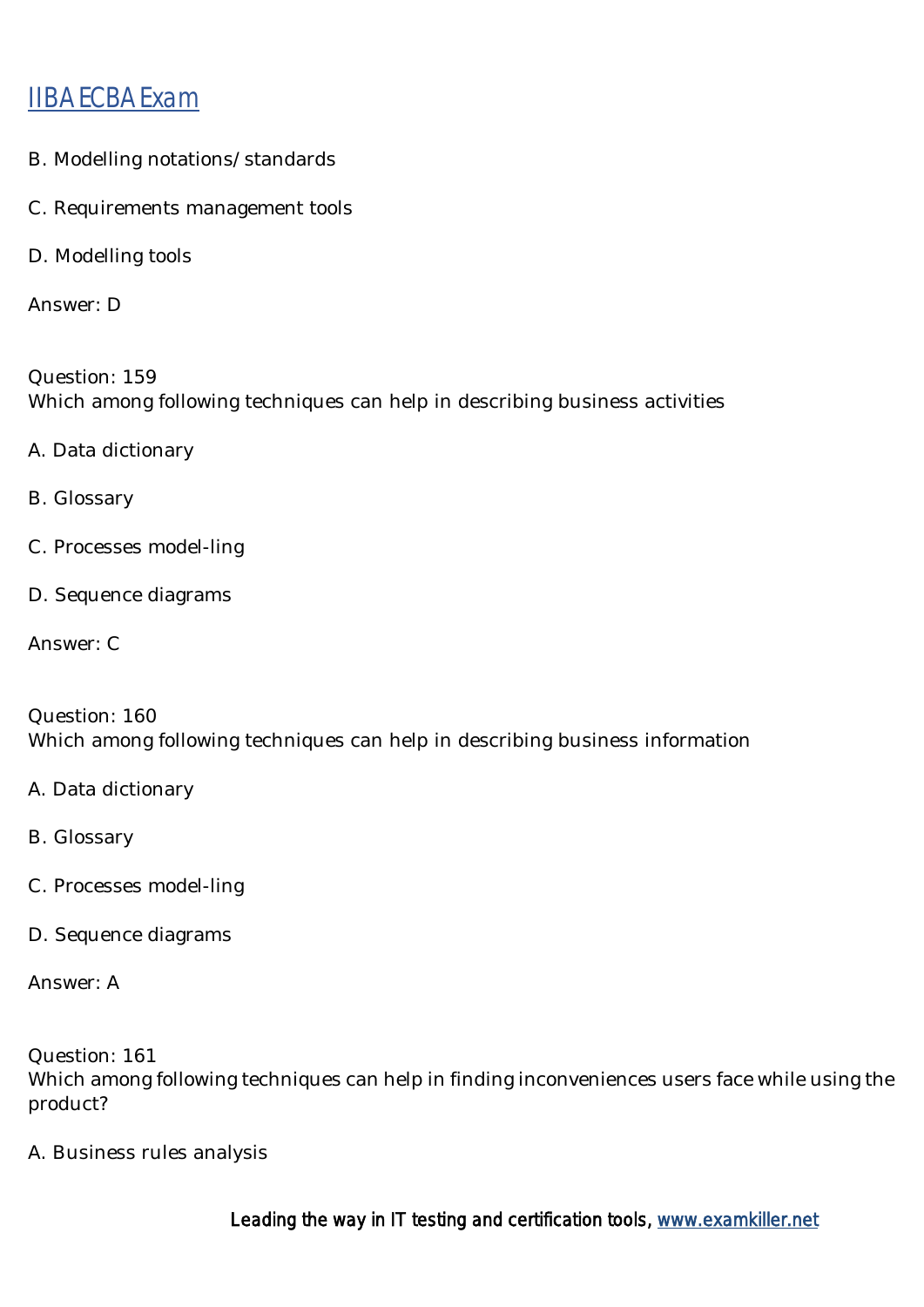- B. Business case
- C. Observation
- D. Data mining

Answer: C

Question: 162 Which among following techniques can help in finding customer buying patterns from past purchases?

- A. Business rules analysis
- B. Focus groups
- C. Observation
- D. Data mining
- Answer: D

Question: 163 Which among following skills expects BAs to explain basis of choice made?

- A. Creative thinking
- B. Decision making
- C. Learning
- D. Problem solving
- Answer: B

Question: 164

Which one among the following possible project requirements is considered functional business requirements?

A. New data that supports changes to any business process will be included in the new system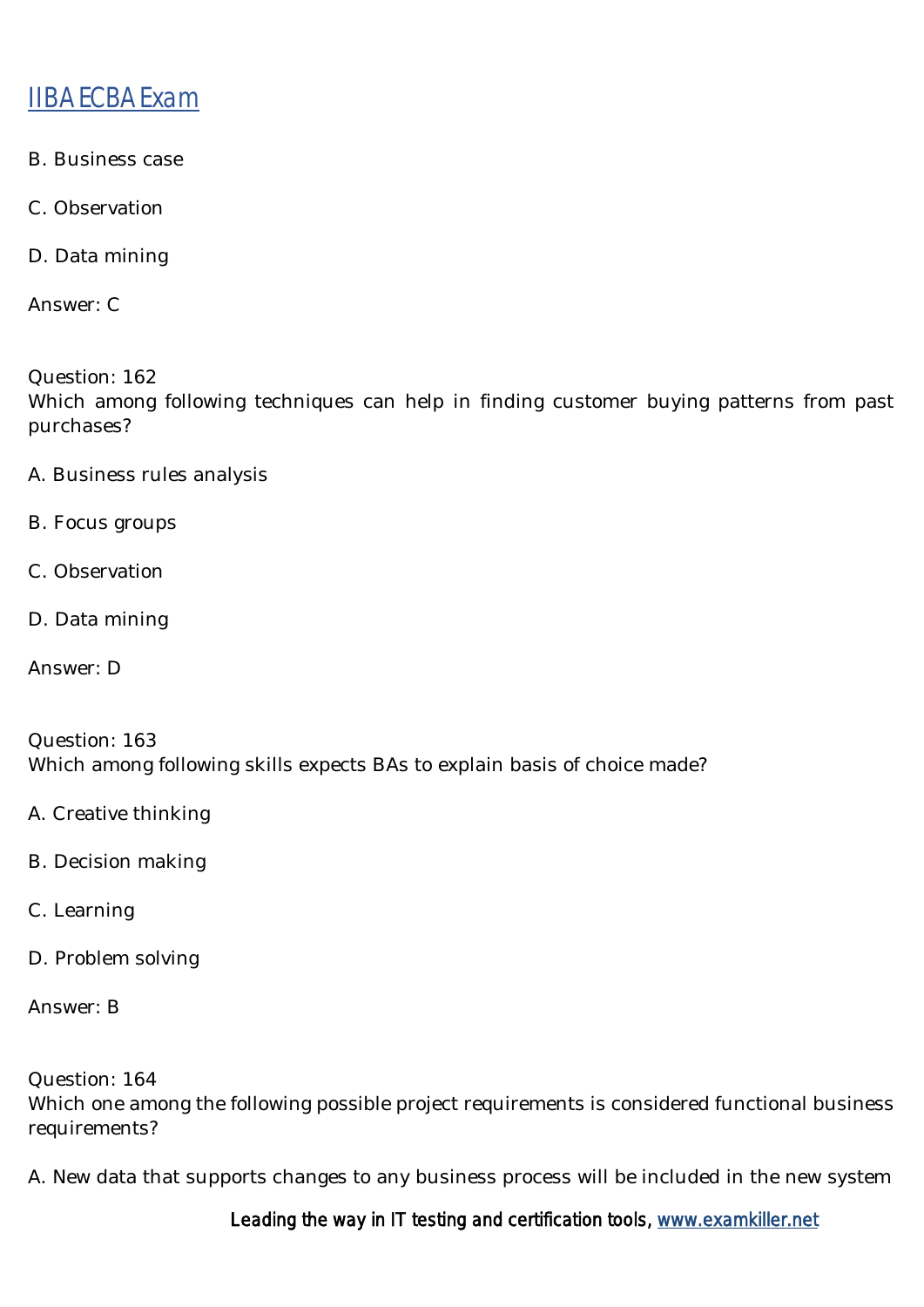- B. New data that will be added shall be accessible directly from the My SQL database
- C. Data for the system changes will be retained for 3 years
- D. Data for the system changes will be backed up daily and one copy stored off-site

Answer: A

Question: 165 Non-functional requirements, assumptions and constraints \_\_\_\_\_\_.

- A. Exclude environmental requirements
- B. Should not pose constraints on the solution
- C. Do not directly relate to the functionality of the solution

D. Should only be considered after Requirements Elicitation is complete and function a requirements are defined

Answer: C

Question: 166 Which one among the following are BA approaches described in detail in BABoK?

- A. Incremental and Waterfall
- B. Predictive and Adaptive
- C. Scaled Agile and Hybrid Agile
- D. CMMI and IS09001

Answer: B

Question: 167

Business analysts perform all of the following tasks EXCEPT one in the Business Analysis planning and monitoring knowledge area.

A. Conducting stakeholder analysis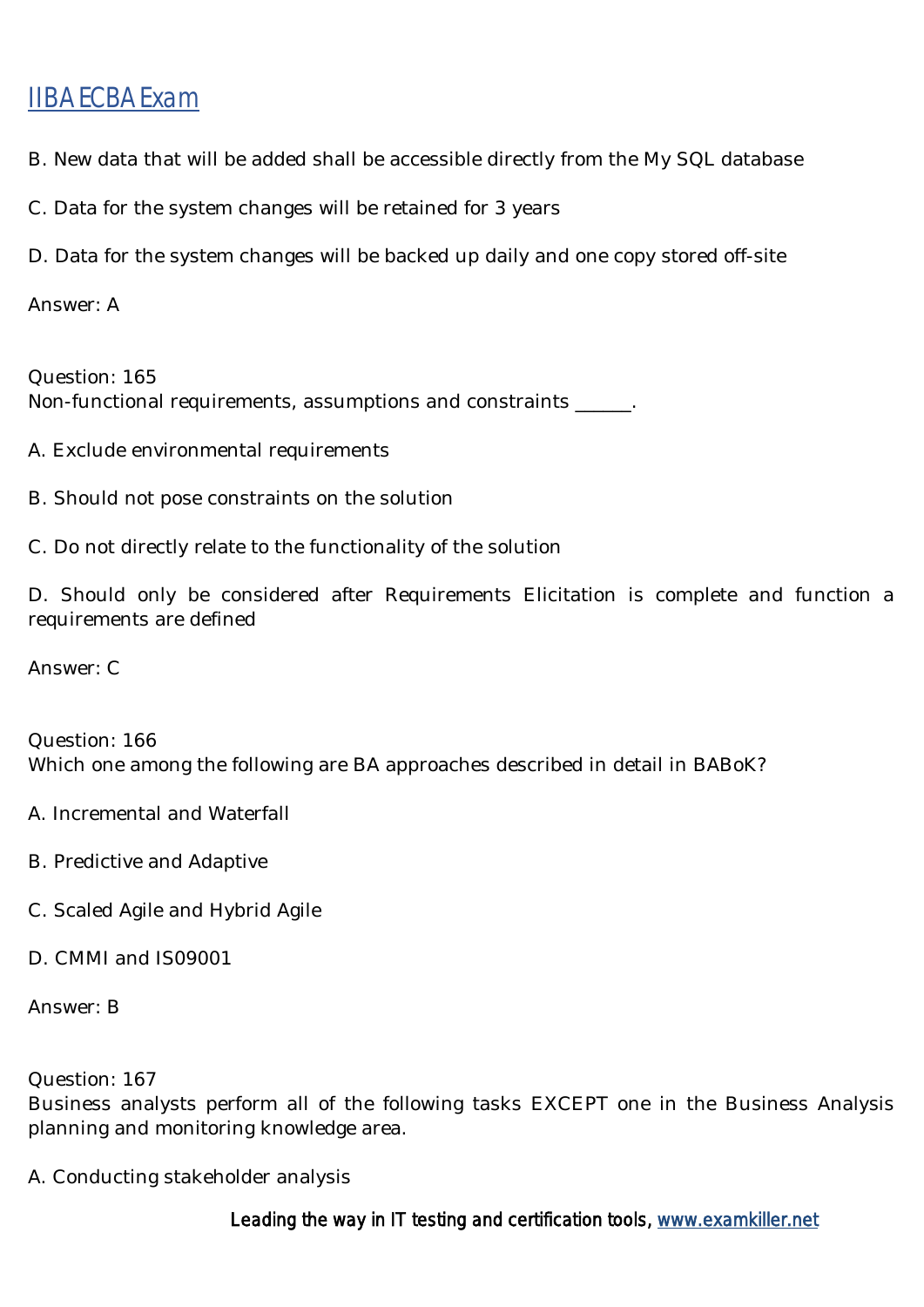- B. Planning business analysis and communication
- C. Planning the requirements management process
- D. Requirements validation

Answer: D

Question: 168 Purpose of preparing for elicitation is

A. Meet with the stakeholders to elicit requirements regarding their needs

B. To ensure all needed resources are organized and scheduled for conducting the elicitation activity

C. Record the information provided by stakeholders for use in analysis

D. Ensure that the stated requirements expressed by the stakeholder match the stakeholder's needs

Answer: B

Question: 169 Which among the following inputs might be needed to ensure that business analysts understand information to be elicited?

- A. Business need
- B. Organizational process assets
- C. Requirements management plan
- D. Scheduled resources

Answer: A

Question: 170 What is a business need?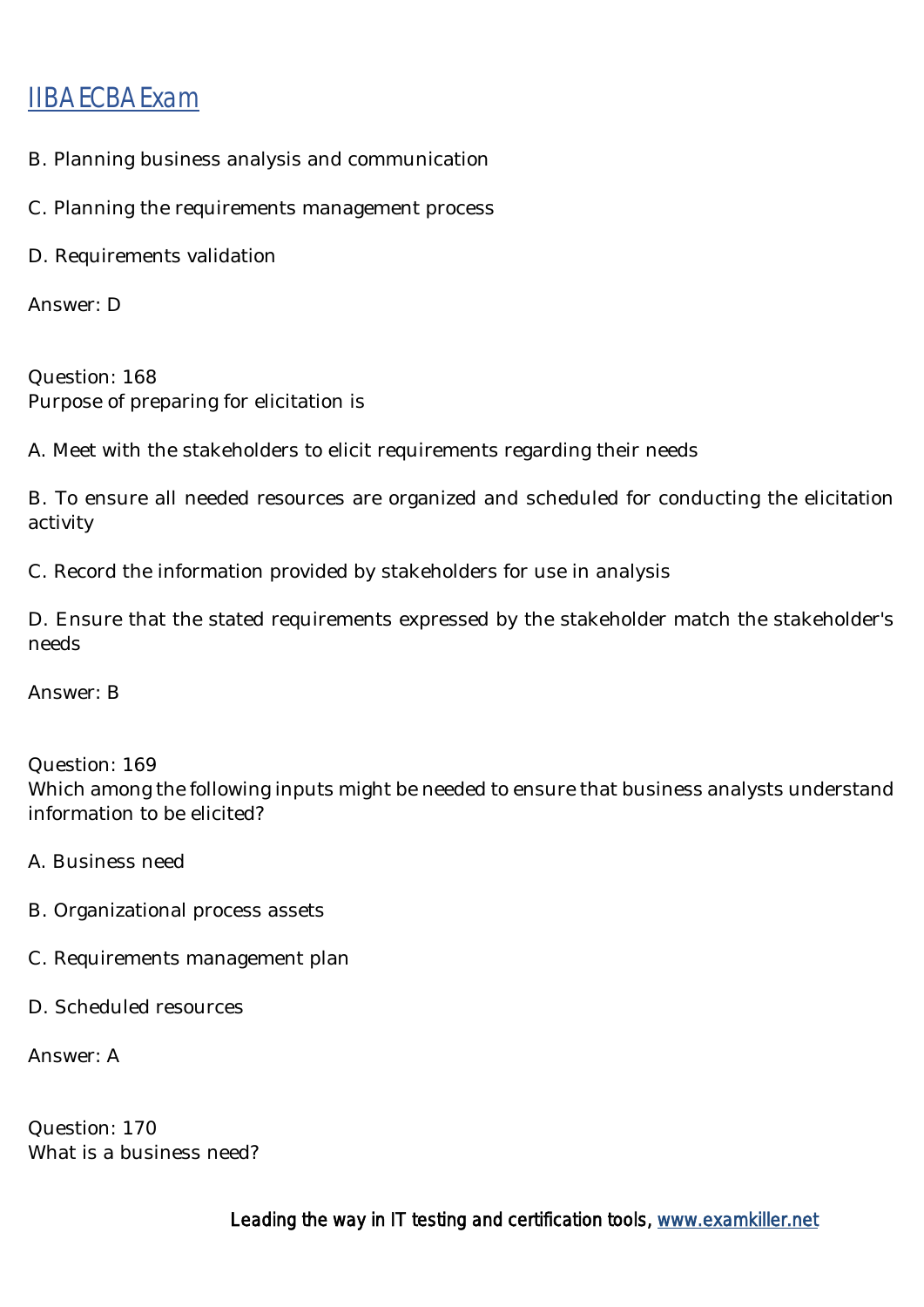- A. A statement of the project objective
- B. A statement of the business objective
- C. The definition of the required change to the organizational systems or capabilities
- D. A definition of why the change is required

Answer: D

Question: 171

\_\_\_\_\_\_ activity ensures that the analysis and implementation efforts are focus on the most critica requirements.

A. Organize

- B. Verify
- C. Prioritize
- D. Validate
- Answer: C

Question: 172 Business analysts have \_\_\_\_\_\_ tasks to perform in requirement analysis and design definition knowledge area.

A. Four

B. Five

C. Six

D. Seven

Answer: C

Question: 173 Ability to conduct a facilitation workshop is known as?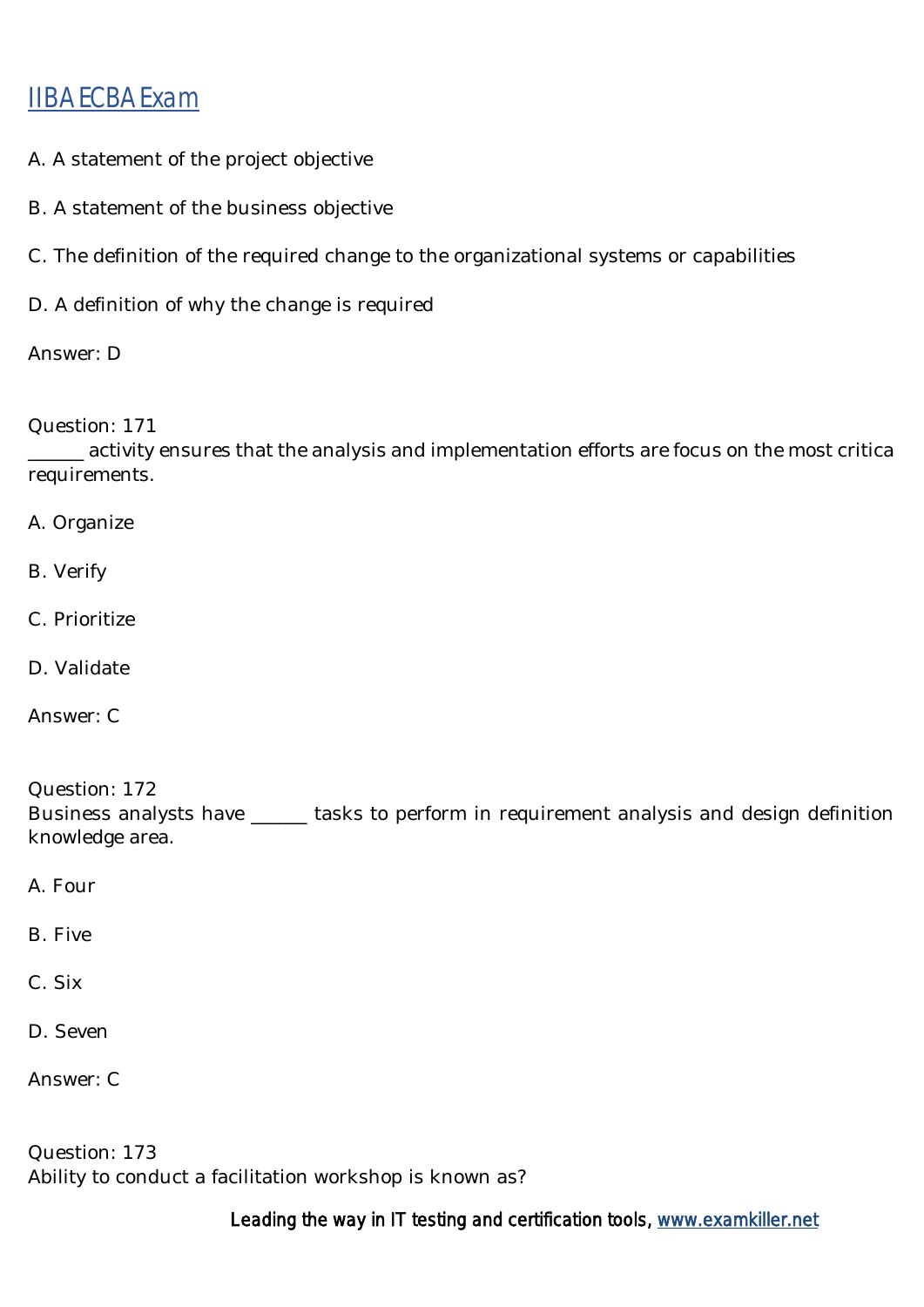- A. Behavioural Characteristics
- B. Business Knowledge
- C. Communication Skills
- D. Interaction Skills

Answer: D

Question: 174 Technique that shows various activities in a process is

- A. State diagram
- B. Activity diagram
- C. Event diagram
- D. Process diagram
- Answer: B

Question: 175 Technique that uses smaller tasks to estimate is

- A. Delphi
- B. WBS
- C. Parametric
- D. Top down

Answer: B

Question: 176 Validating the solution involves

A. Ensuring solution meets business need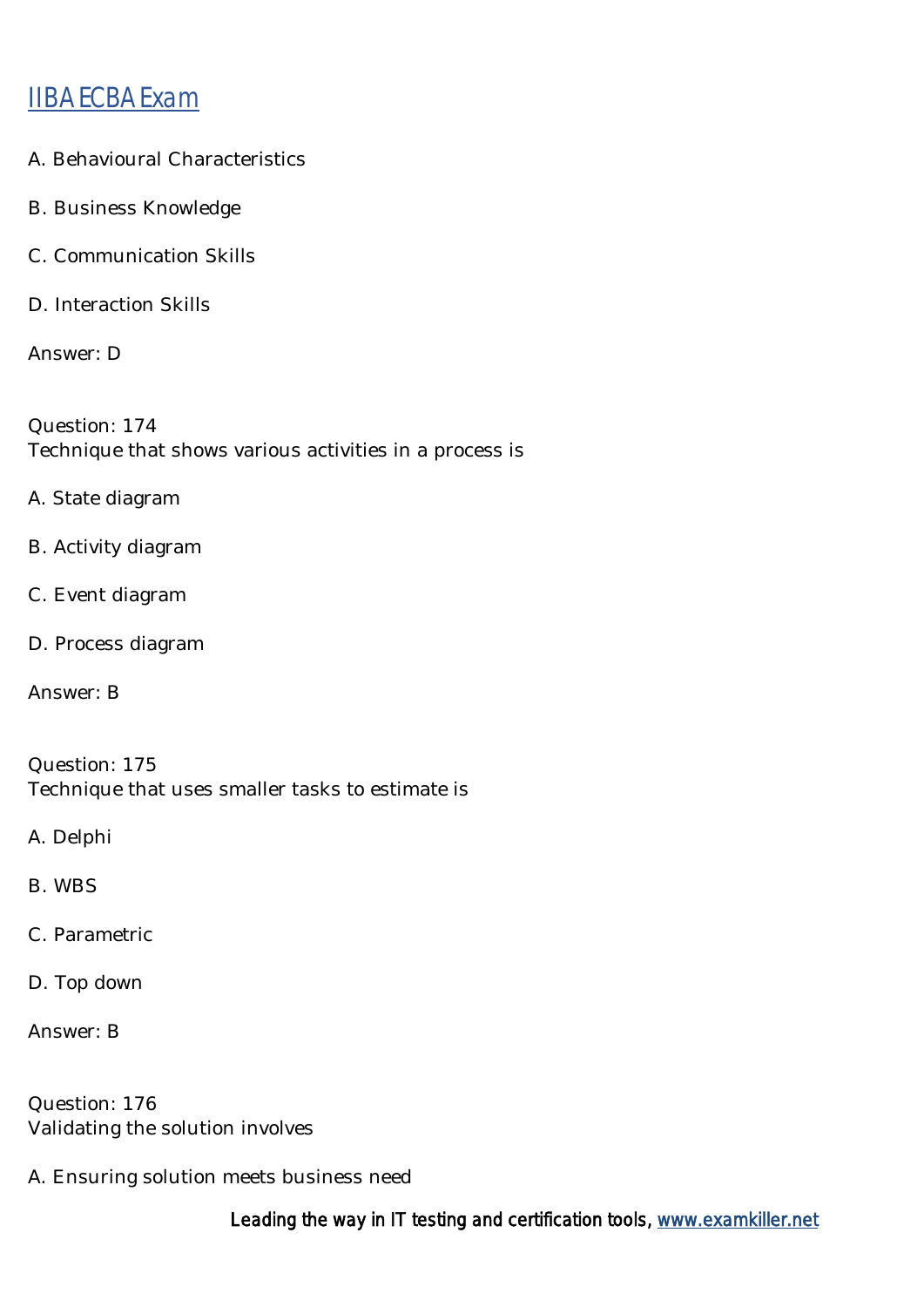- B. Ensuring solution is completed within budget
- C. Ensuring requirements are complete and correct
- D. Identifying preventive and corrective action

Answer: A

Question: 177

What is an important goal for a business analyst for both defining and then carrying out transition requirements?

A. Minimize loss of data when transitioning from one system to another

B. Ensure that end users are able to coordinate between old and new systems if they are to be in use fora period of time

C. Minimize disruptions to customers when transitioning from one system to another

D. To sunset the old system on the go-live day of the new system

Answer: C

Question: 178 \_\_\_\_\_\_ helps in completeness of requirements.

A. Views

- B. Template structure
- C. Modelling notations
- D. Traceability matrix

Answer: B

Question: 179 Requirements can have legal relevance

A. Always true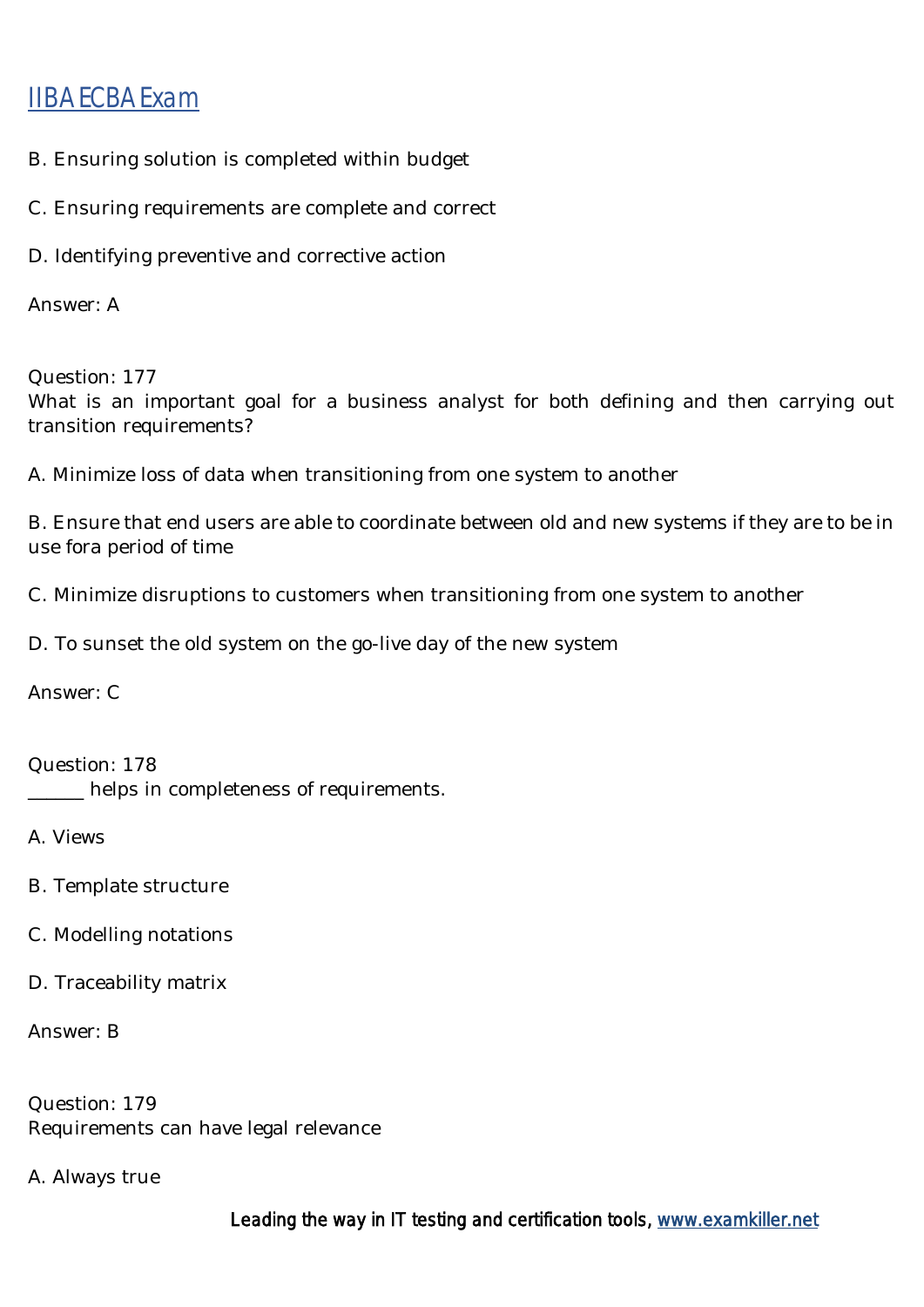- B. Mostly true
- C. Mostly false
- D. Always false

Answer: A

Question: 180 Requirements can have contractual relevance

- A. Always true
- B. Mostly true
- C. Mostly false
- D. Always false
- Answer: A

#### Question: 181

Verbally telling a requirement to one stakeholder can be considered as formal recording of requirements.

- A. Always true
- B. Mostly true
- C. Mostly false
- D. Always false
- Answer: D

Question: 182

\_\_\_\_\_\_ is the act of working together with other people towards accomplishing a common goal.

A. Elicitation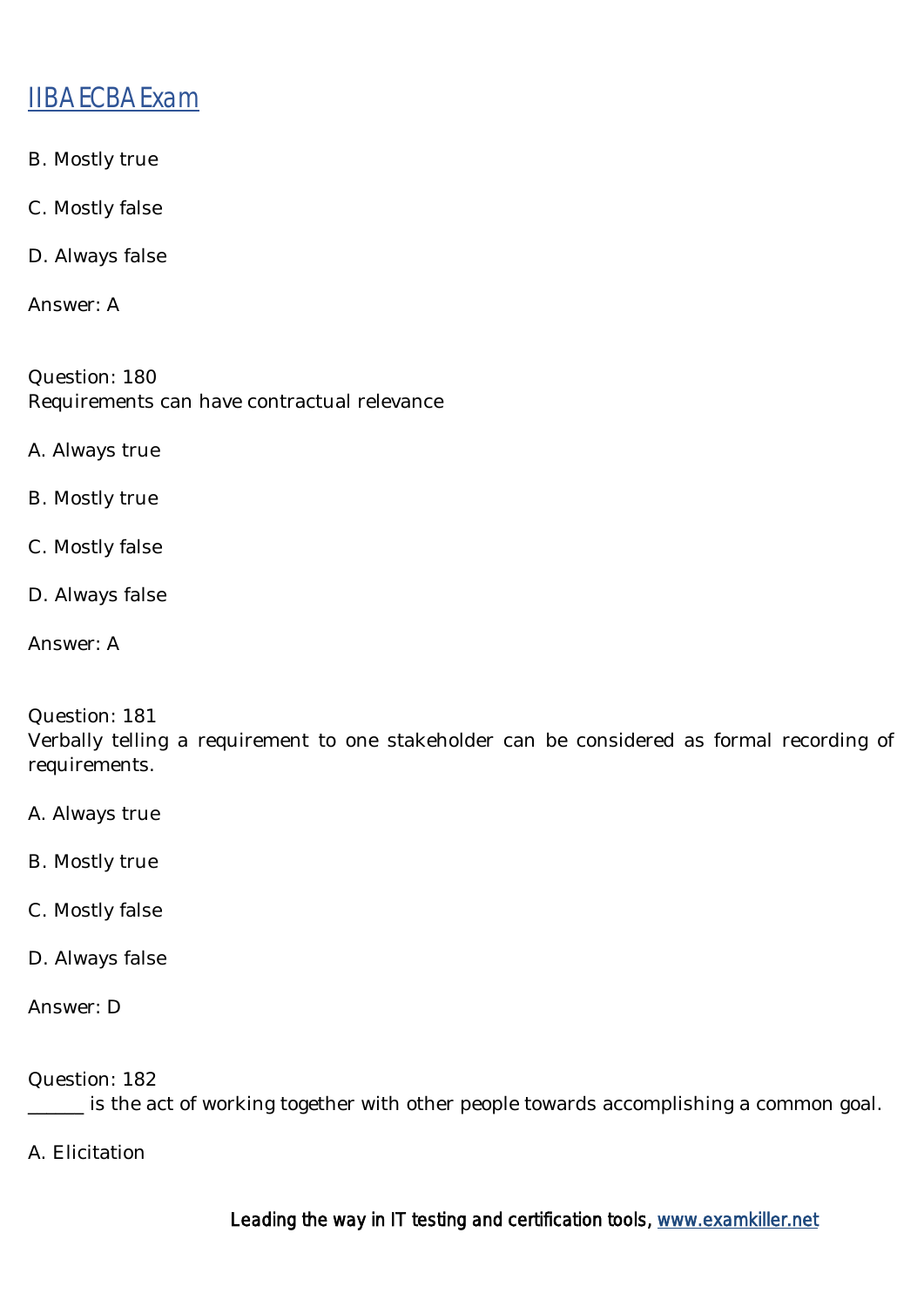- B. Collaboaration
- C. Planning
- D. Implementation

Answer: B

Question: 183 Elicitation is completed after requirements gathering phase

- A. Always true
- B. Mostly true
- C. Mostly false
- D. Always false
- Answer: D

Question: 184 \_\_\_\_\_\_ can be an example of existing BA information.

- A. Product manuals
- B. User manuals
- C. Change requests
- D. Any of the above

Answer: D

Question: 185 In use case models, the generalization symbol points to Generalized class

- A. Always true
- B. Mostly true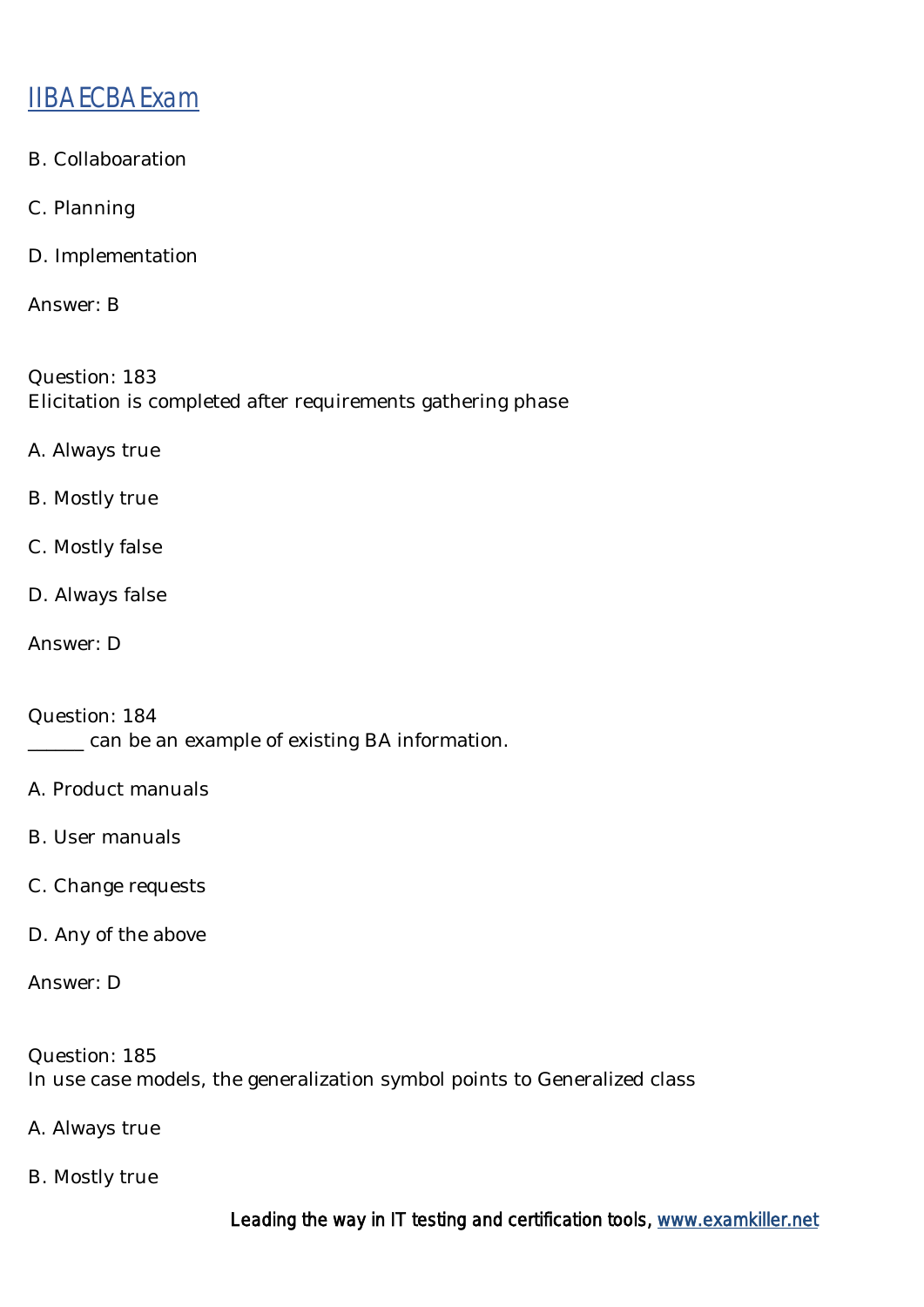- C. Mostly false
- D. Always false

Answer: A

Question: 186 An actor can be associated with multiple use cases

- A. Always true
- B. Mostly true
- C. Mostly false
- D. Always false
- Answer: A

Question: 187 A use can be associated with multiple actors

- A. Always true
- B. Mostly true
- C. Mostly false
- D. Always false

Answer: A

Question: 188 In class models, the symbol below indicates

A. An aggregation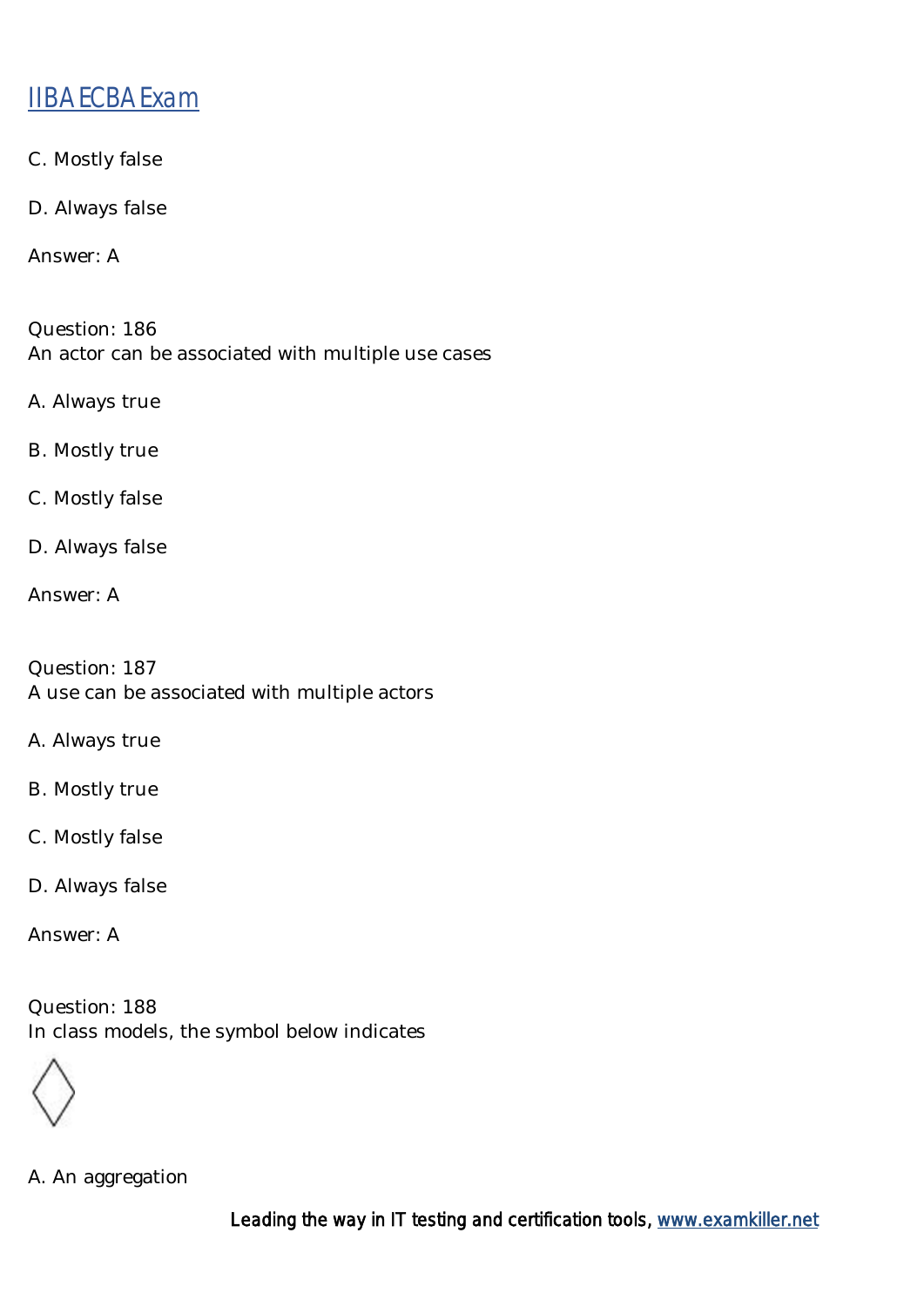- B. A composition
- C. An association
- D. An association

Answer: A

Question: 189 In activity models, the symbol below indicates



#### A. End

B. Start

- C. Activity
- D. Decision

Answer: A

Question: 190 In data flow diagrams, the symbol below indicates

 $\lambda$   $\sqrt{2}$ 

Requirements library

- A. Source
- B. Dataflow
- C. Process
- D. Data store

Answer: D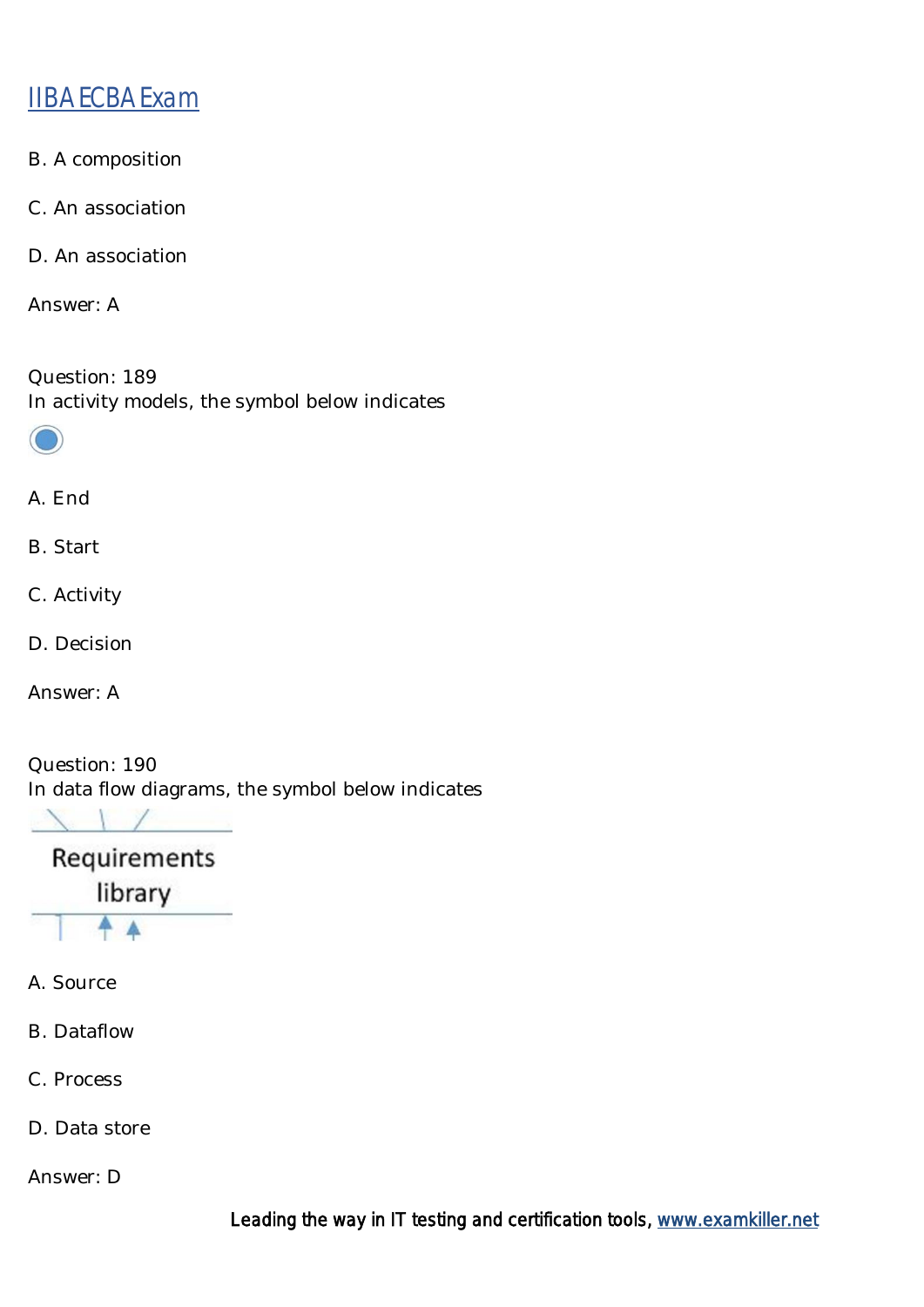Question: 191 In ER diagrams, the symbol below indicates



A. Source

B. Dataflow

C. Process

D. Entity

Answer: D

Question: 192 In state chart models, the symbol below indicates

⋟

A. Start

B. End

C. Association

D. Transition

Answer: D

Question: 193 System analysts can be considered as BA.

A. Always true

B. Mostly true

C. Mostly false

D. Always false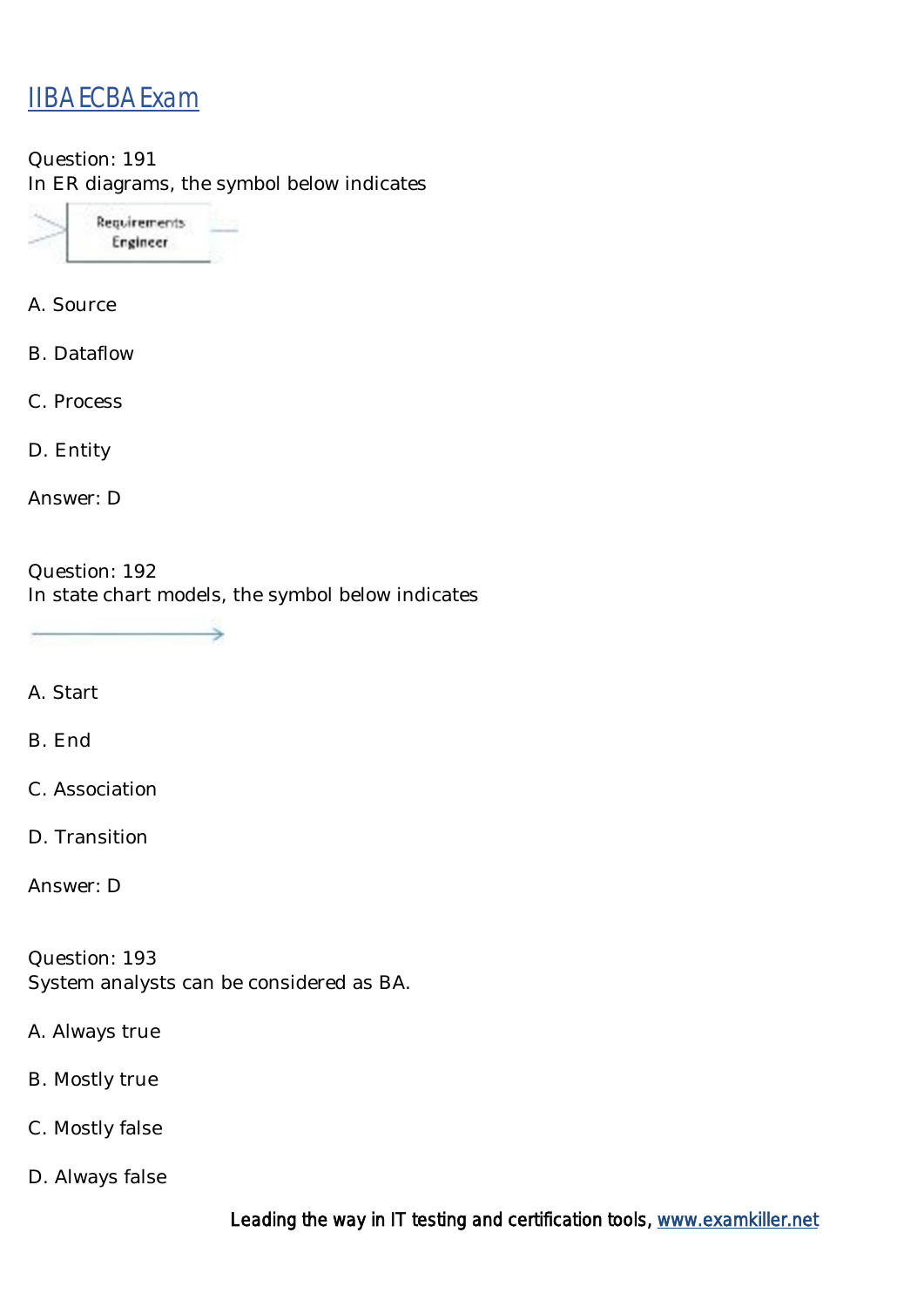#### Answer: B

- Question: 194 \_\_\_\_\_\_ defines limits within which decisions must be made
- A. Business policies
- B. Change strategy
- C. Current state description
- D. BA performance assessment

Answer: A

Question: 195 Solution components have \_\_\_\_\_\_ relationship with Stakeholder requirements

- A. Derive
- B. Satisfy
- C. Depend
- D. Validate
- Answer: B

Question: 196 Test cases have \_\_\_\_\_\_ relationship with solution requirements

- A. Derive
- B. Satisfy
- C. Depend
- D. Validate
- Answer: D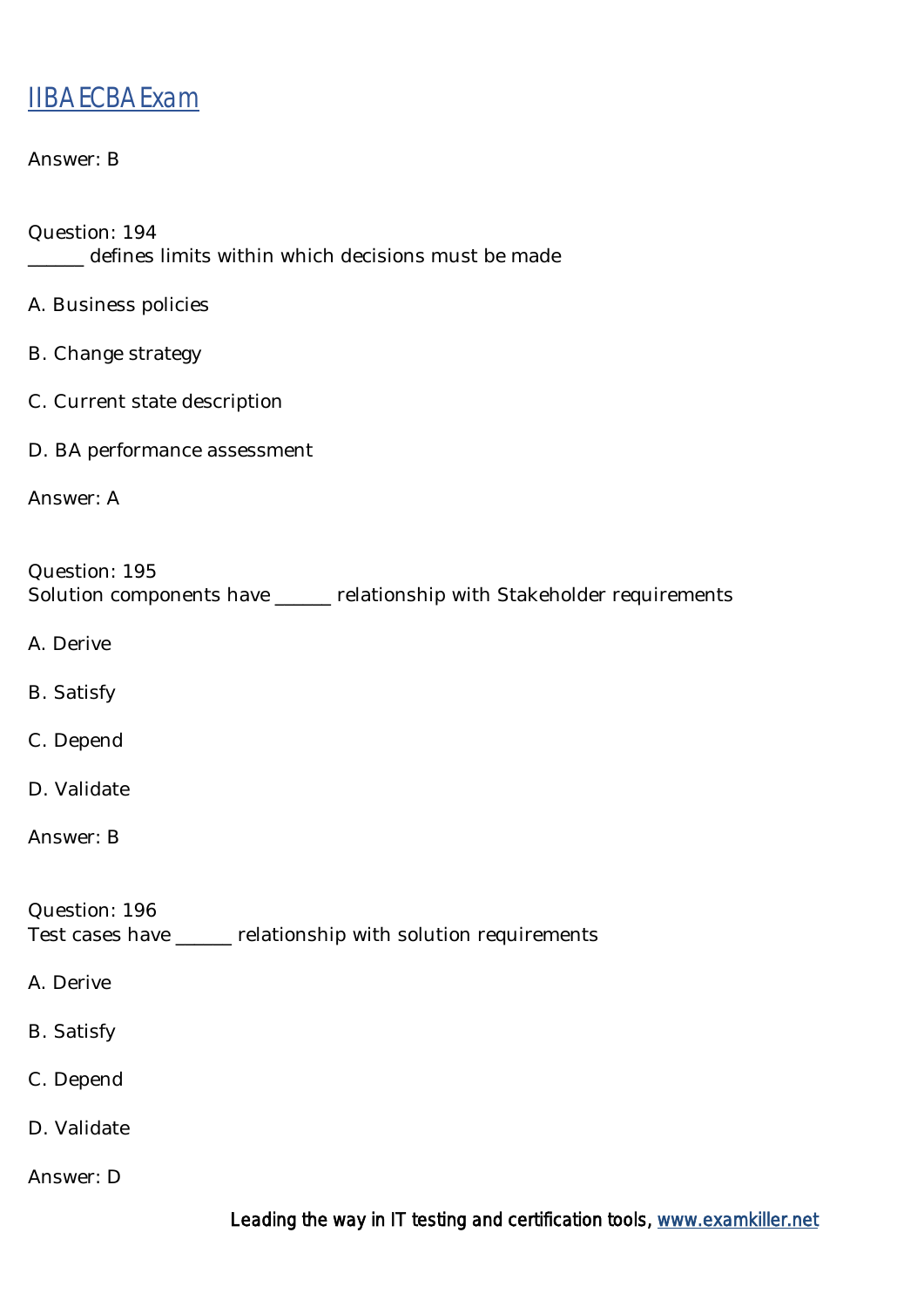Question: 197

If requirement A has no value unless requirements B is implemented, the relationship is

A. Derive

B. Satisfy

C. Depend

D. Validate

Answer: C

Question: 198 \_\_\_\_\_\_ requirements are better from re-use perspective

- A. Generalized
- B. Modelled
- C. Tested
- D. Validated

Answer: A

Question: 199 In agile environments, requirements are maintained as

- A. Sprint backlog
- B. Project backlog
- C. Release backlog
- D. Product backlog

Answer: D

Question: 200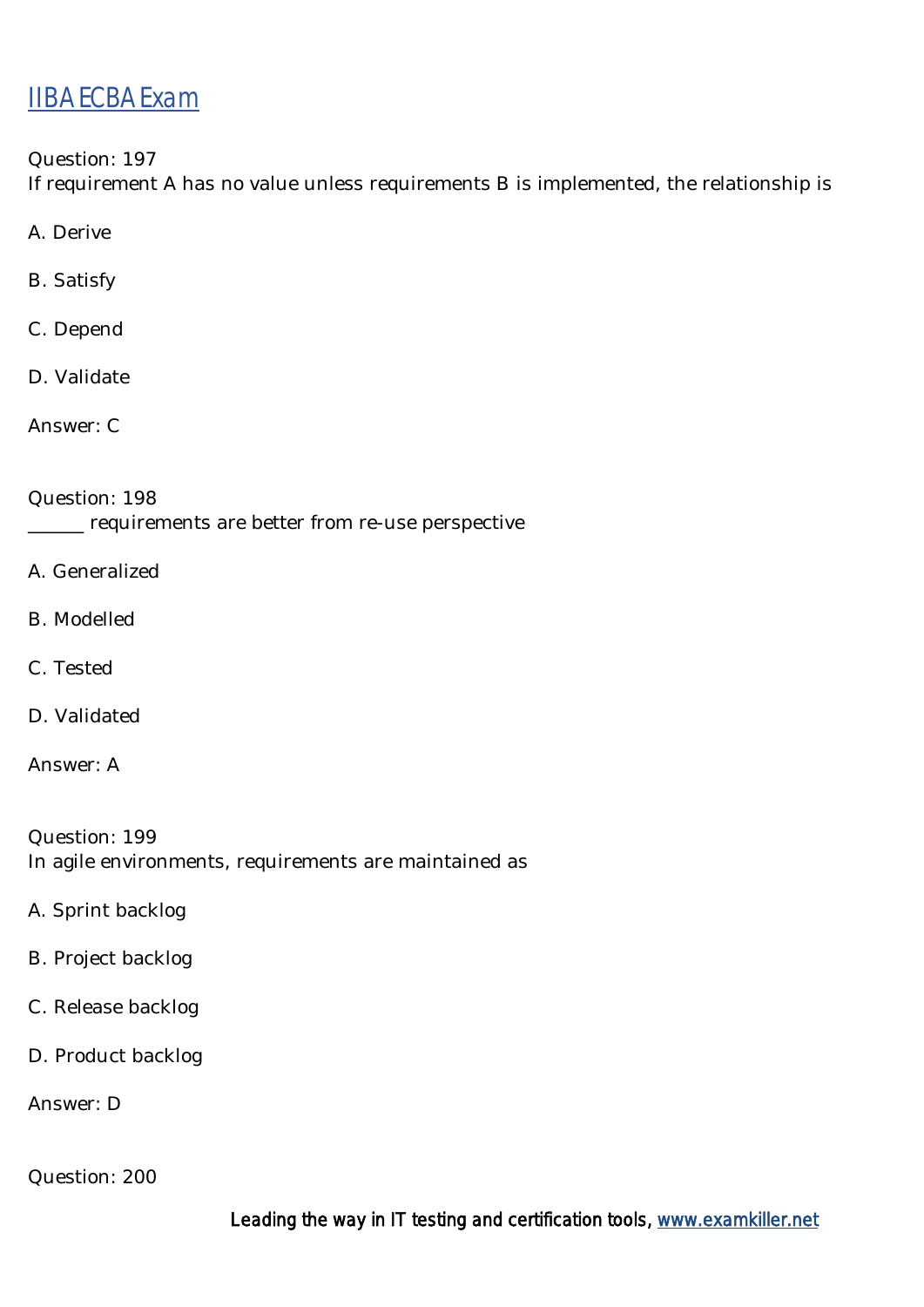- \_\_\_\_\_\_ cannot be overlooked.
- A. Regulatory requirements
- B. Stakeholder requirements
- C. Functional requirements
- D. Exciting requirements

Answer: A

Question: 201 \_\_\_\_\_\_ indicates rea-son for existence of an organization

- A. Vision
- B. Strategy
- C. Mission
- D. Goal

Answer: C

Question: 202 Requirements for which relationships to other requirements, solution components, or releases, phases, or iterations are established.

- A. Requirements(traced)
- B. Modelling notations/standards
- C. Requirements life cycle management tools
- D. Modelling tools

Answer: A

Question: 203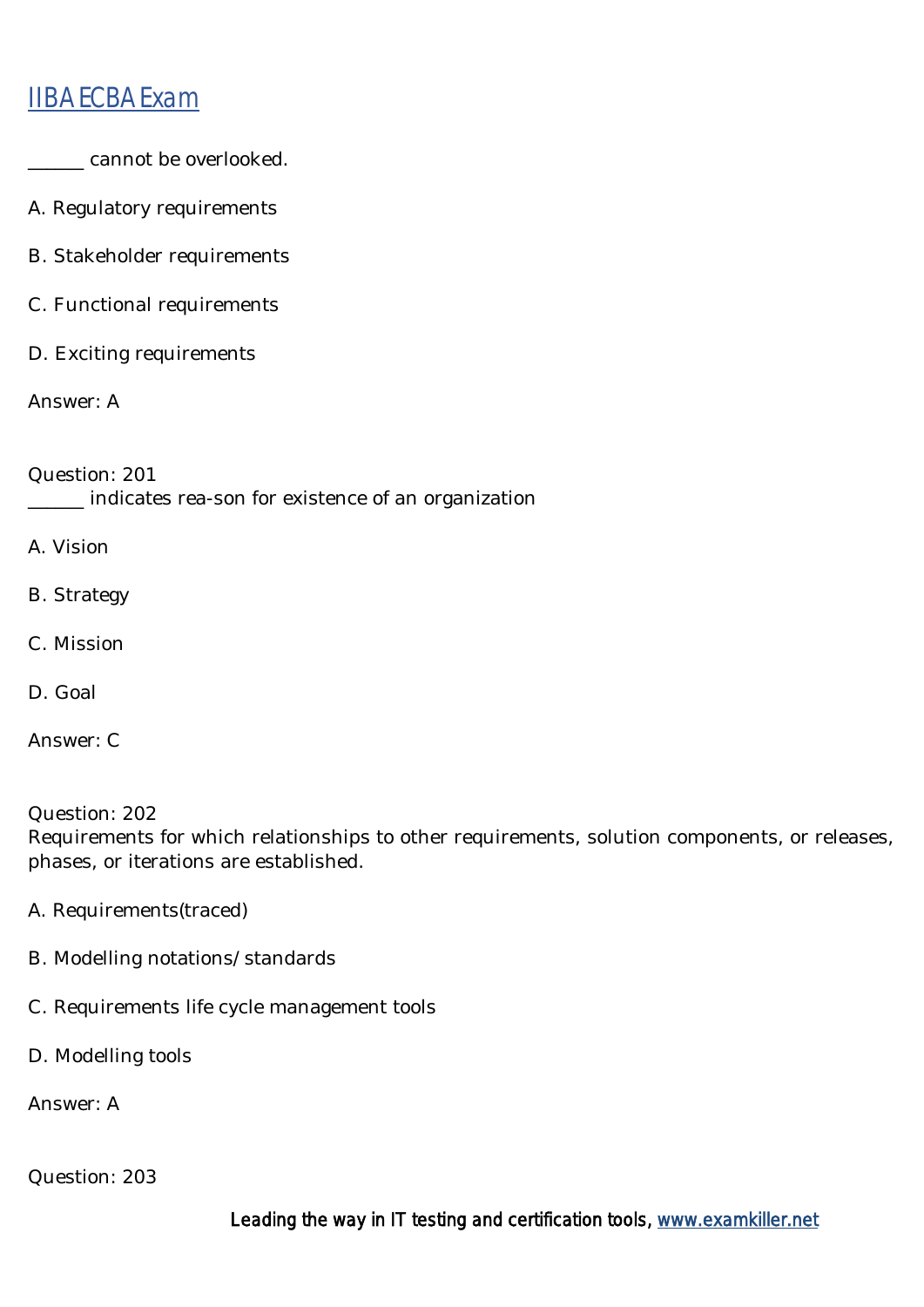Which among following techniques can help in describing statuses of business information

A. State model

- B. Backlog management
- C. Balanced scorecard
- D. Collaborative games

Answer: A

Question: 204 Which among following techniques can help in describing flow of business information

- A. Data flow diagrams
- B. State modelling
- C. Process model
- D. ER diagram
- Answer: A

Question: 205 Which among following techniques can help in finding errors in business requirements document?

- A. Metrics and KPIs
- B. Functional decomposition
- C. Reviews
- D. Root cause analysis

Answer: C

Question: 206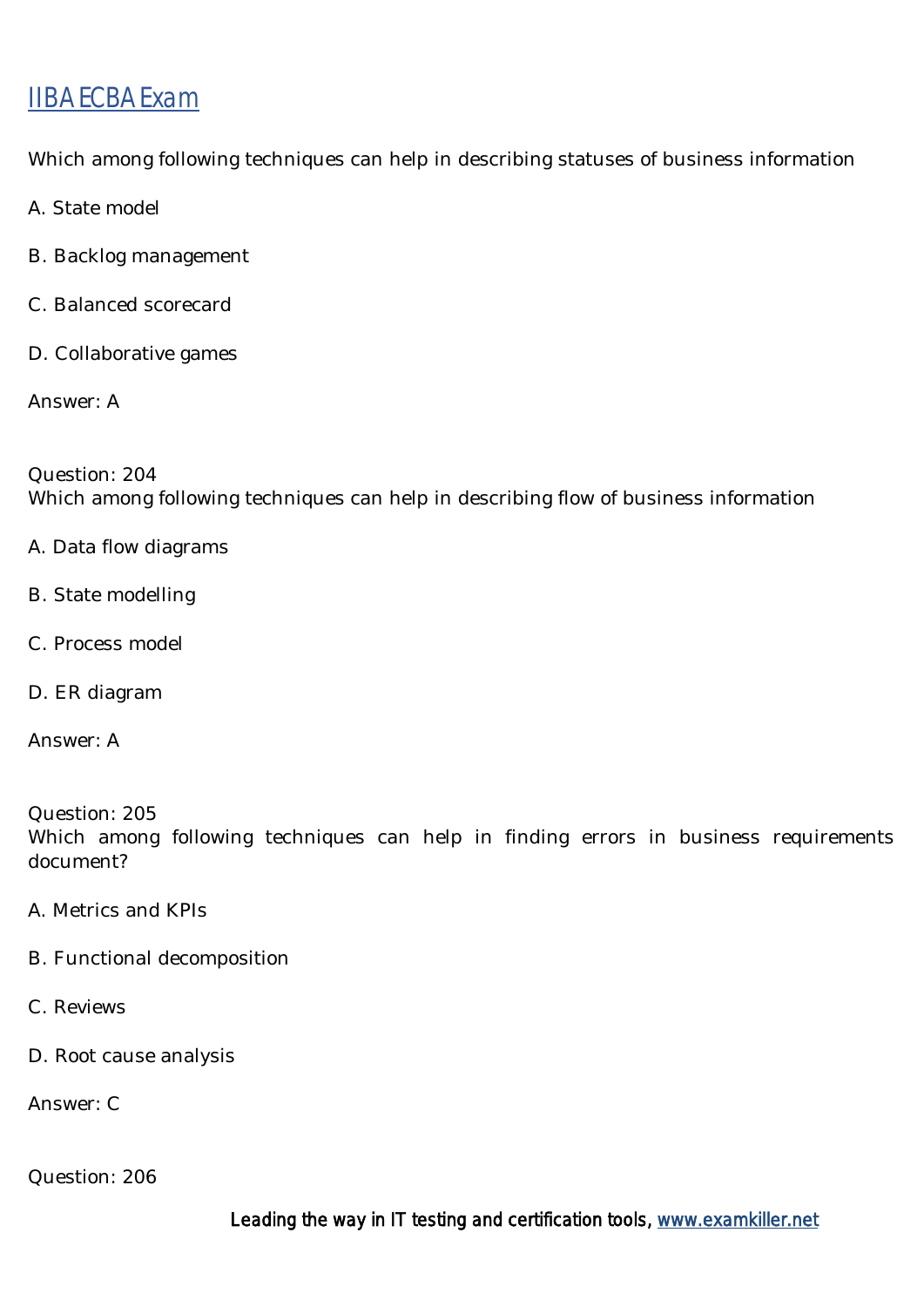Which among following techniques can help in estimating?

- A. Metrics and KPIs
- B. Functional decomposition
- C. Reviews
- D. Root cause analysis

Answer: B

Question: 207 Which among following skills expect to BA to explore possible reasons for poor performance?

- A. Conceptual thinking
- B. Decision making
- C. Learning
- D. Problem solving
- Answer: D

Question: 208 "All companies must collect tax at source″. This requirement is provided by \_\_\_\_\_\_.

- A. Regulatory bodies
- B. End users
- C. Domain SMEs
- D. Sponsor

Answer: A

Question: 209 Project managers need a report on project schedule variances in the project management system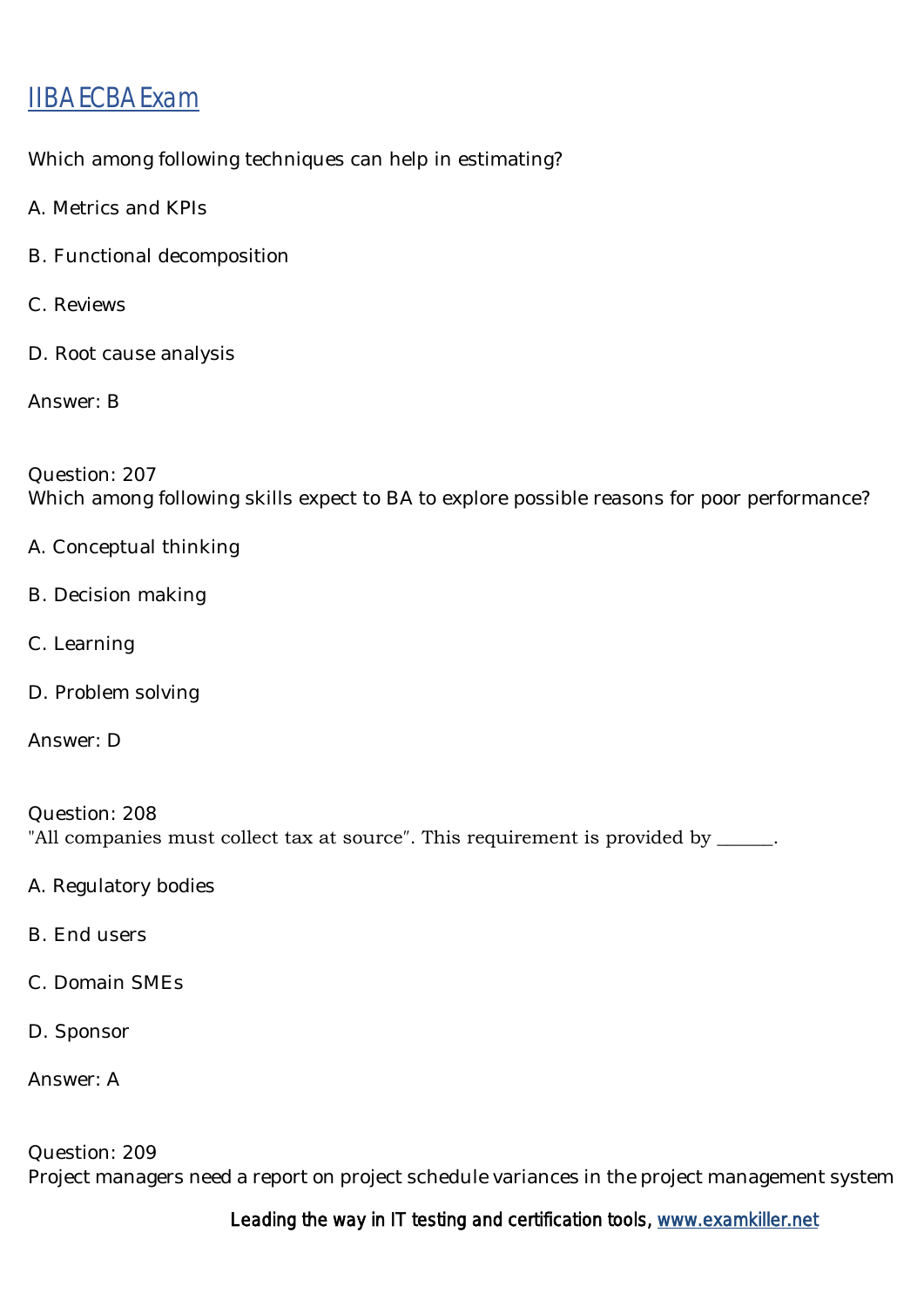This is a requirements provided by \_\_\_\_\_\_.

- A. Regulatory bodies
- B. End users
- C. Domain SMEs
- D. Sponsor

Answer: B

Question: 210 Business analysis project carried out to analyze retail behaviour data will be

- A. Information technology
- B. Business process improvement
- C. Business intelligence
- D. Agile process improvement

Answer: C

Question: 211

Business Analyst A is performing stakeholder analysis for a healthcare project. Which one among the following elements are necessary to analyse stakeholders and document meaningful information about the stakeholders?

- A. Stakeholders political orientation
- B. Stakeholders ethnicity
- C. Stakeholders religion
- D. Stakeholder attitudes

Answer: D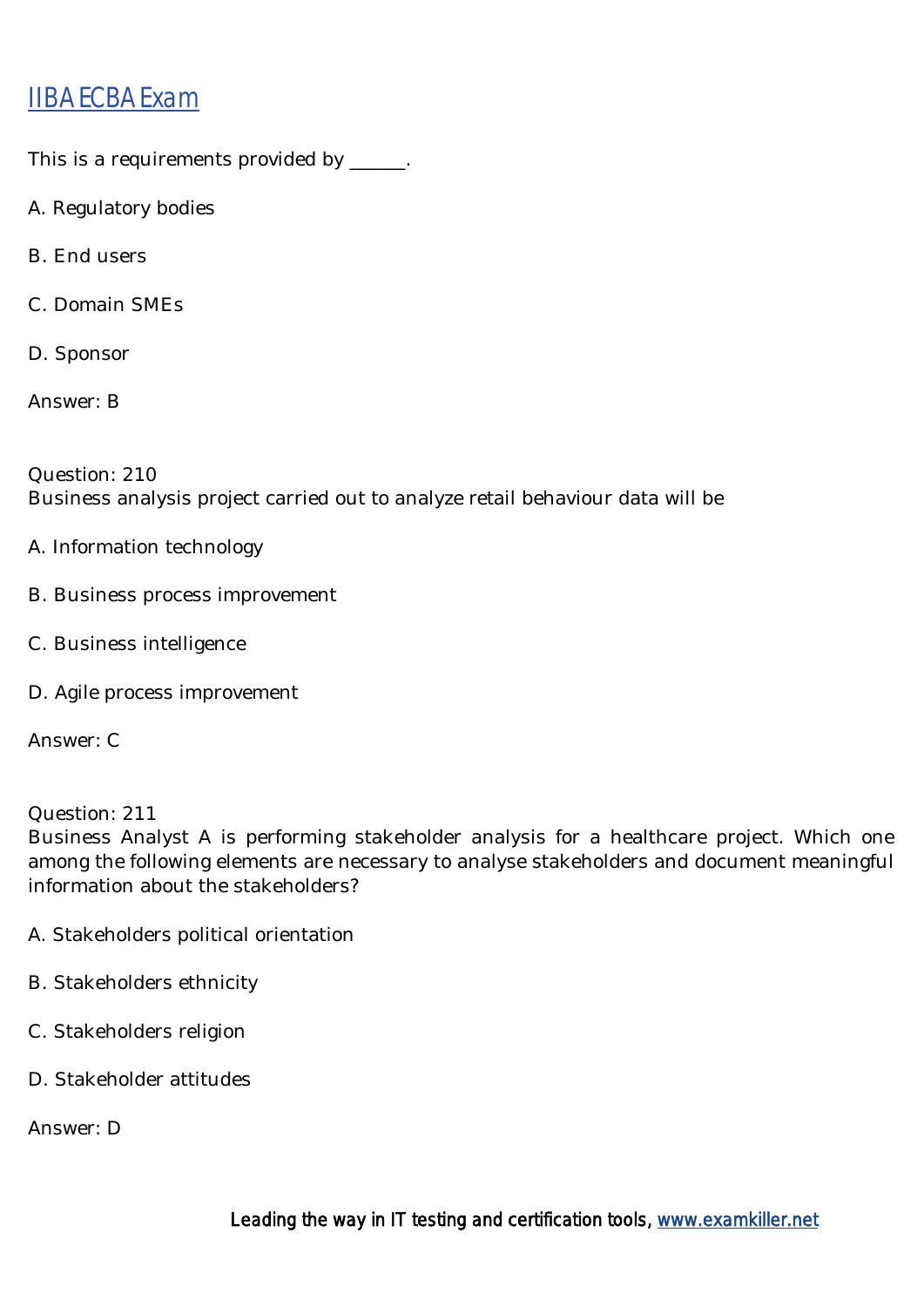Question: 212 Which one among the following techniques is used for analyzing stakeholders?

A. Onion diagram

- B. Sequence diagram
- C. Decision analysis
- D. State modeling

Answer: A

Question: 213 What is a disadvantage with observation technique?

- A. It gives a realistic view of the business process
- B. It only provides view of the existing process
- C. The workarounds are evident which is otherwise not documented
- D. It provides a hands-on feel for how the business works

Answer: B

Question: 214

As part of gathering requirements. Business Analyst A is simply following the people around on the shop floor doing their work and quietly recording A's observations without any intervention. Which one among the following approach to observation analysis is A using?

- A. Structured interview
- B. Passive observation
- C. Active observation
- D. Unstructured inter-view

Answer: B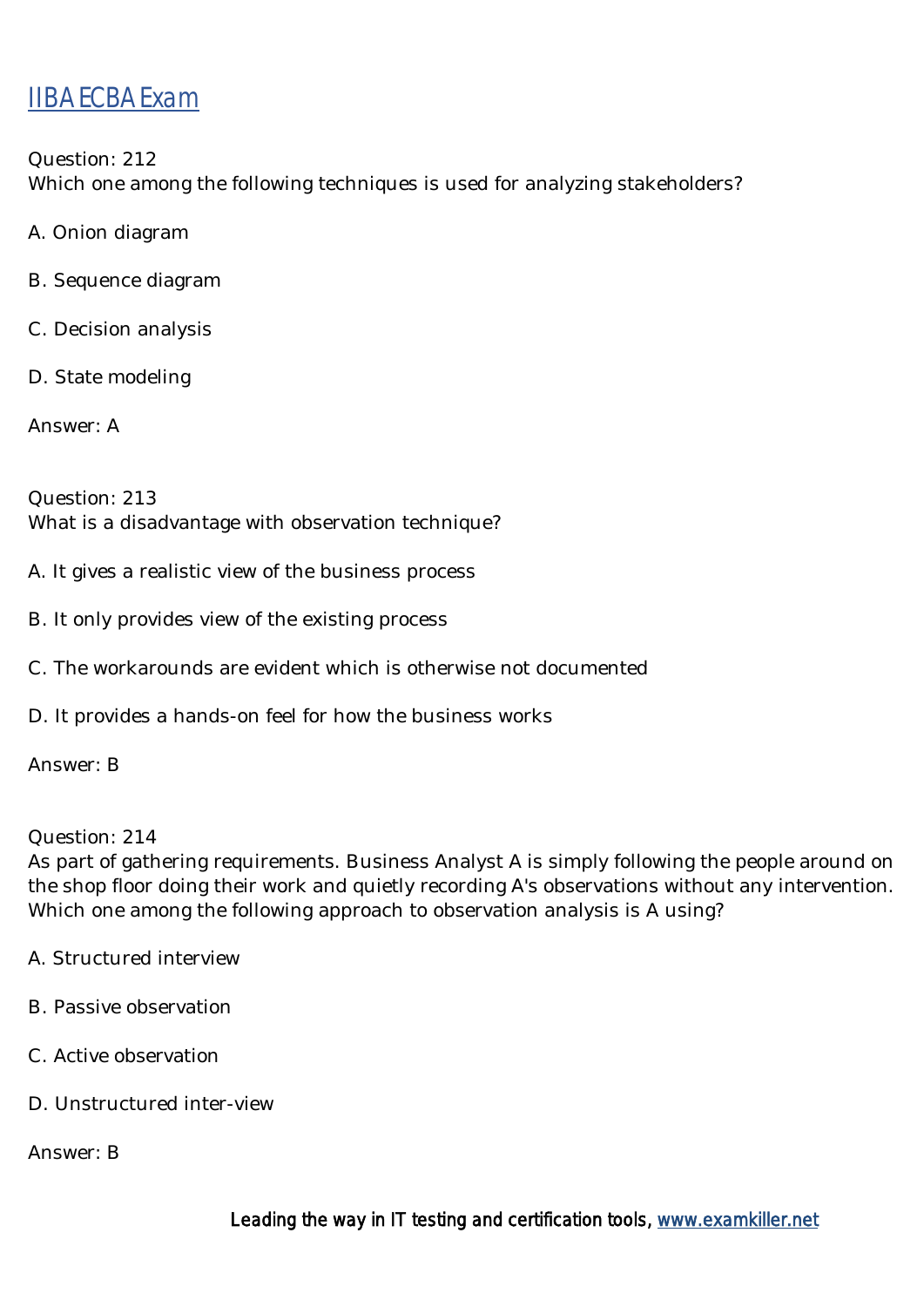Question: 215 In risk analysis, after identifying and assessing risks, the next thing that should be done is to

A. Plan risk response

- B. Compute risk probability
- C. Perform root cause analysis
- D. Brainstorm additional risks

Answer: A

Question: 216 Organizing of requirements results in following

- A. Requirements Traceability Matrix
- B. Requirements architecture
- C. Requirements models
- D. Requirements attributes

Answer: B

Question: 217 Which one among the following is an element of data flow diagram?

A. Actor

- B. Use case
- C. Join
- D. Data stores

Answer: D

Question: 218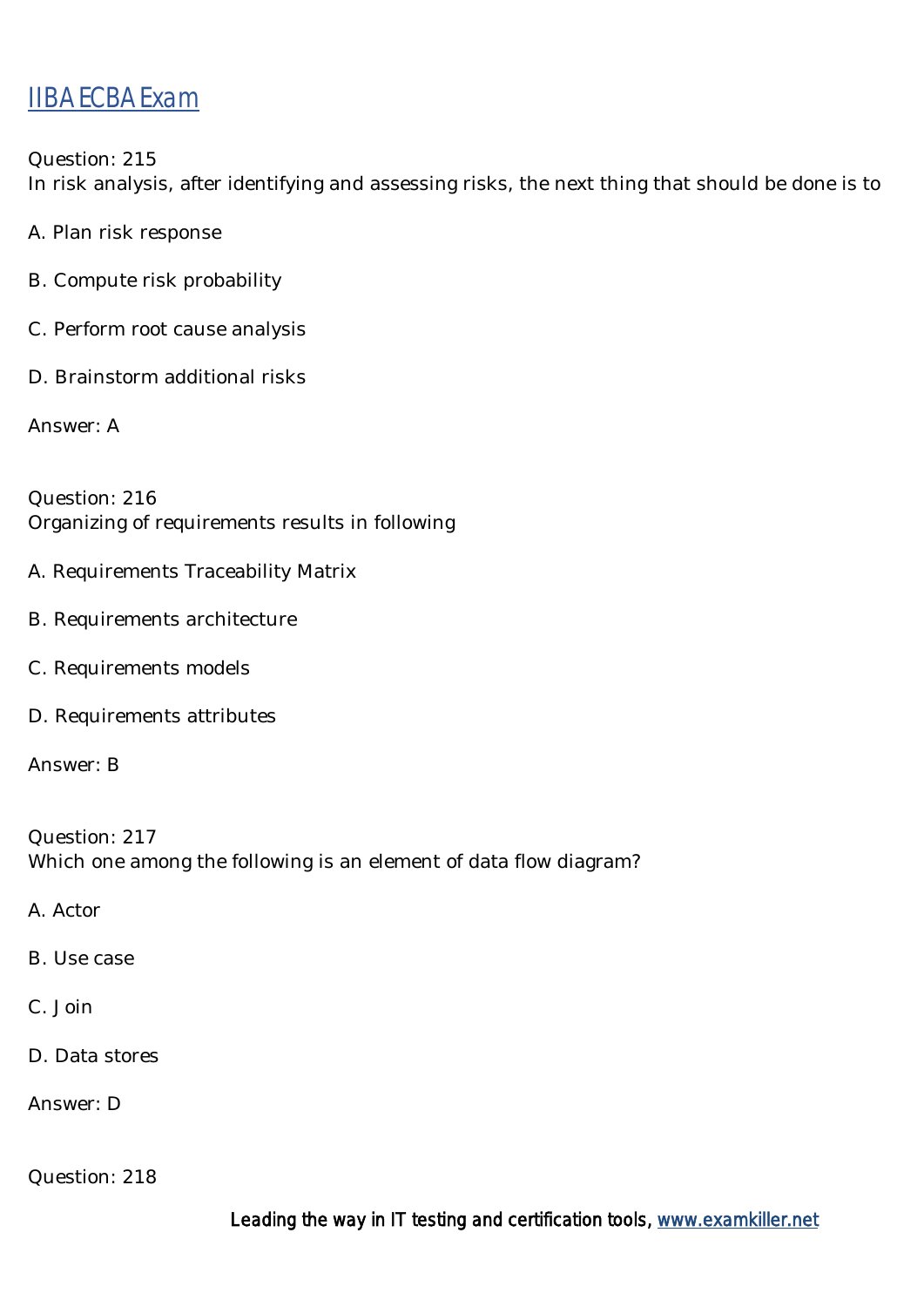Ability to analyze process performance data is known as?

- A. Analytical skills
- B. Business Knowledge
- C. Communication Skills
- D. Interaction Skills

Answer: A

Question: 219 Ability to develop business process models is known as?

- A. Analytical skills
- B. Business Knowledge
- C. Technology Skills
- D. Interaction Skills
- Answer: C

Question: 220 Which technique helps the BA to choose between multiple options?

- A. Acceptance criteria
- B. Choice criteria
- C. Selection criteria
- D. Evaluation criteria

Answer: D

Question: 221 Technique used for showing information attributes of a software application is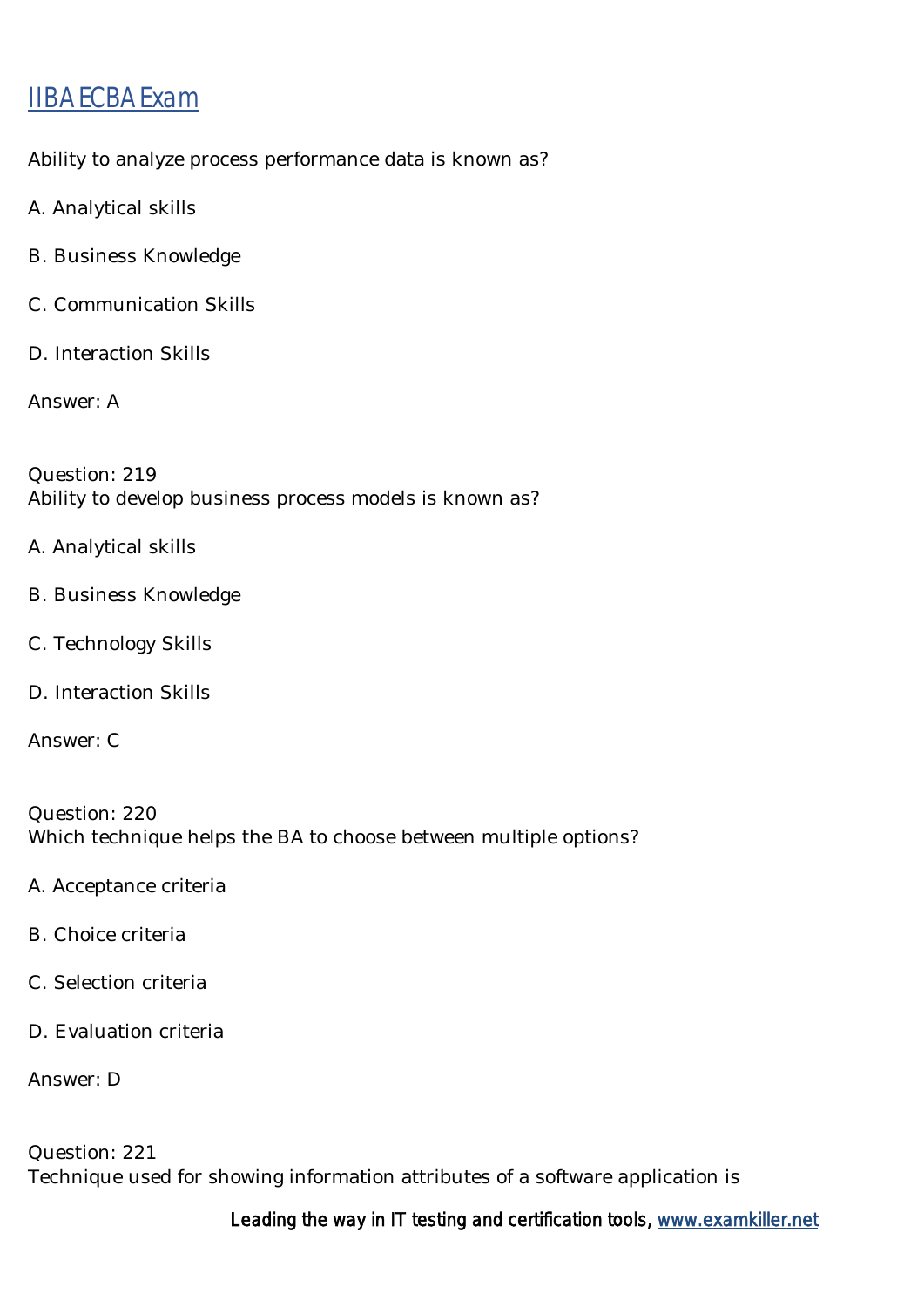- A. Data model
- B. Activity diagram
- C. State model
- D. Sequence mode

Answer: A

Question: 222 A requirements package is best described as

A. Results of object-oriented design where classes and messages are combined into packages' for delivering a software system

B. Consolidation of data modeling graphical representations into a packaged presentation for the design team and other stakeholders who approve the solutions recommendations

C. A set of requirements grouped together in a document or presentation for communication to stakeholders

D. Summation of requirements metrics used to evaluate the performance of the requirements management plan; the 'package' delivered to project management at the end of a requirements management project

Answer: C

Question: 223 What should NOT be considered when evaluating whether or not a solution should be retired or replaced?

A. Necessity

- B. Future investment required
- C. Sunk cost
- D. Opportunity cost

Answer: C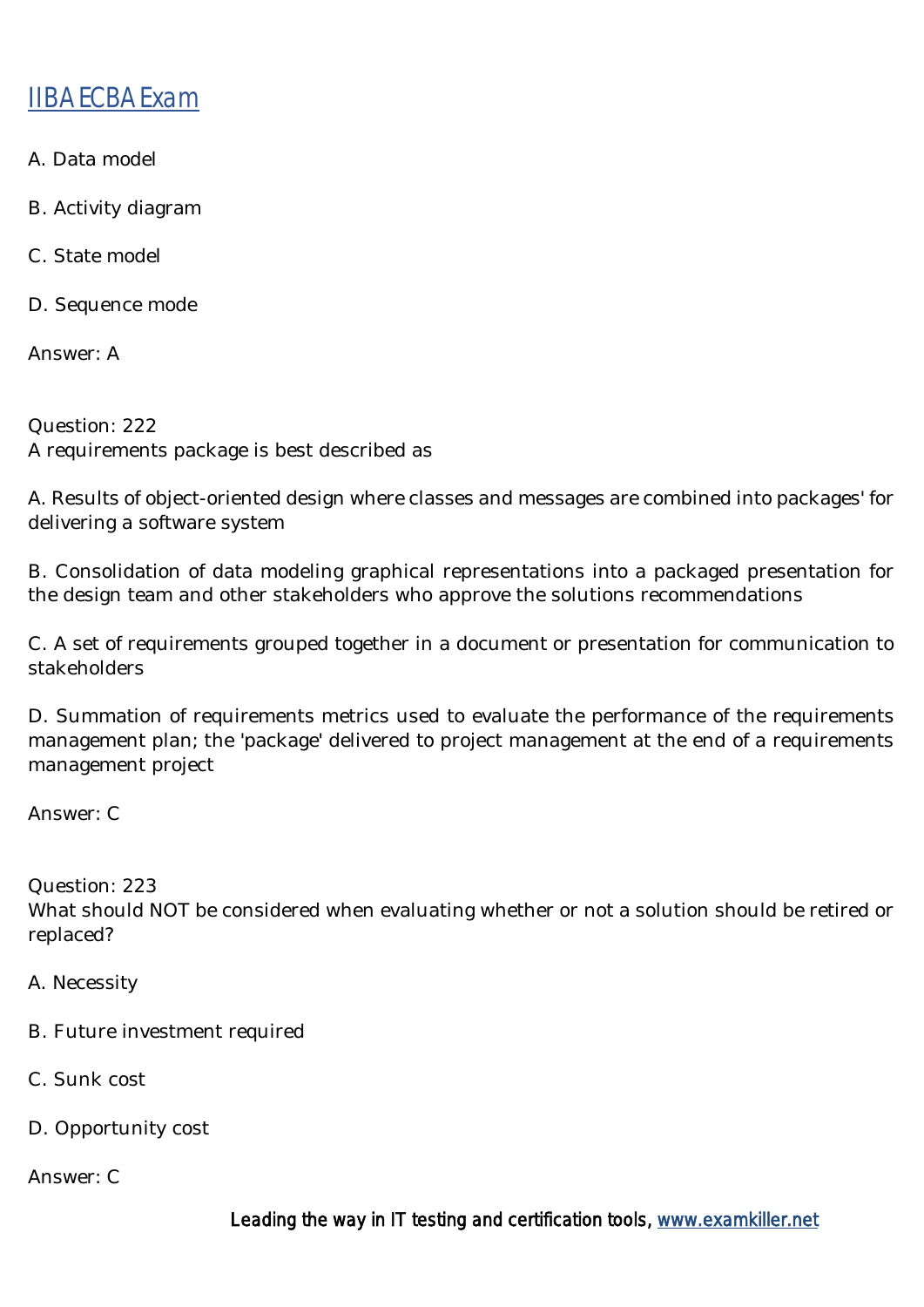Question: 224 \_\_\_\_\_\_ provides ways to fulfil specific requirements

A. Design options

B. Template structure

C. Modelling notations

D. Modelling-tools

Answer: A

Question: 225 \_\_\_\_\_\_ is a basic prerequisite for collaboration.

A. Building trust

- B. Designing a fantastic UI
- C. Speedy implementation
- D. Weekly review meetings

Answer: A

Question: 226 Design a fantastic UI is a SMART requirement

A. Always true

- B. Mostly true
- C. Mostly false
- D. Always false

Answer: D

Question: 227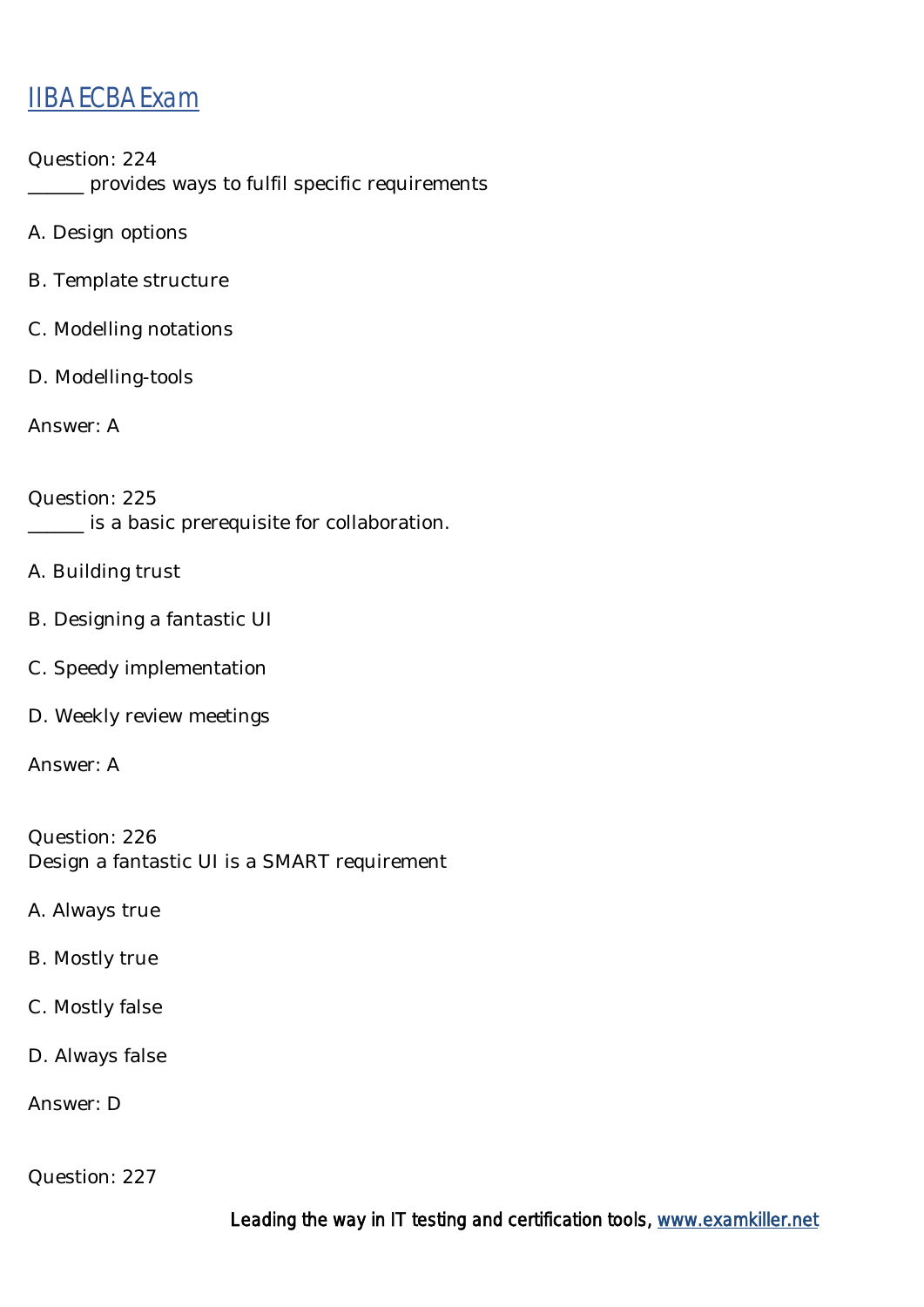Design a highly efficient system is a SMART requirement

- A. Always true
- B. Mostly true
- C. Mostly false
- D. Always false
- Answer: D

Question: 228 \_\_\_\_\_\_ can be an example of supporting materials.

- A. Web conference
- B. Stakeholders
- C. Traceability matrix
- D. BA plan
- Answer: A

Question: 229 Personas are same as user roles

- A. Always true
- B. Mostly true
- C. Mostly false
- D. Always false
- Answer: D

Question: 230 An approach to group stakeholders will be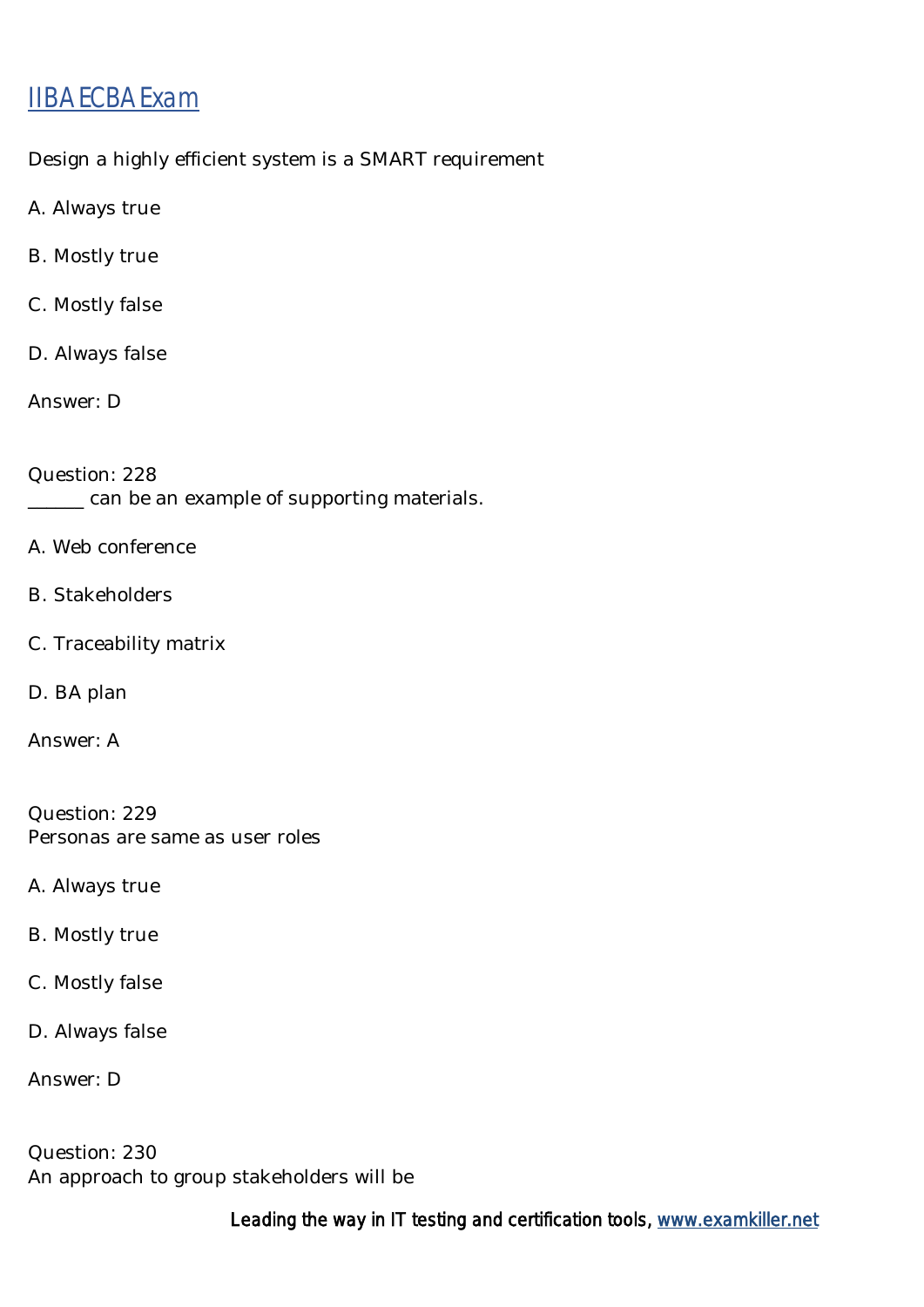- A. RACI matrix
- B. Stakeholder matrix
- C. Stakeholder charter
- D. Stakeholder map

Answer: D

Question: 231 An included use can be used independently.

- A. Always true
- B. Mostly true
- C. Mostly false
- D. Always false
- Answer: D

Question: 232 All use cases must be within system boundary.

A. Always true

- B. Mostly true
- C. Mostly false
- D. Always false

Answer: A

Question: 233 As per the diagram below, User can perform tasks which can be performed by Requirements engineer.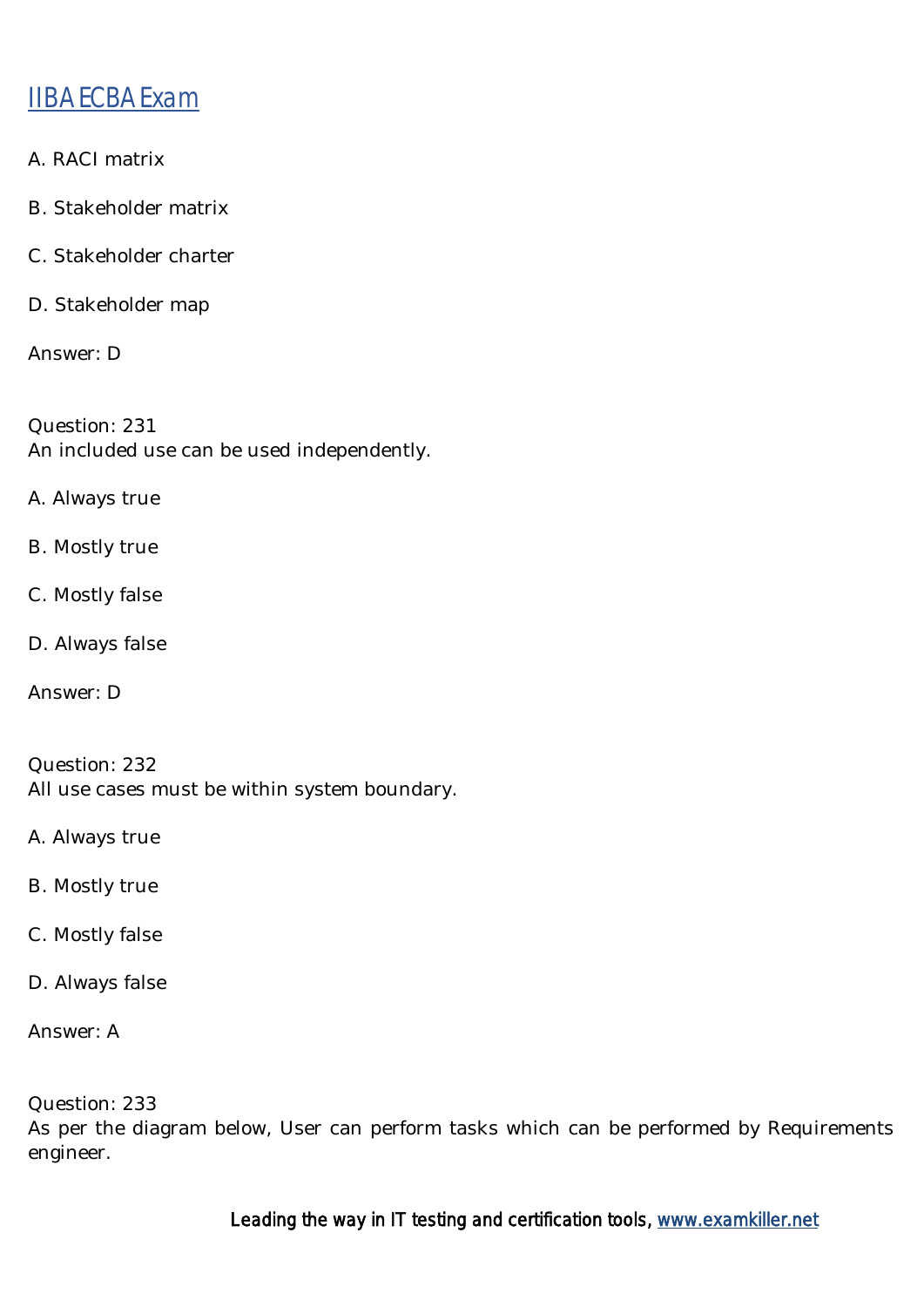

- A. Always true
- B. Mostly true
- C. Mostly false
- D. Always false
- Answer: A

Question: 234 In class models, the symbol below indicates

- A. A use case
- B. System boundary
- C. An association
- D. A generalization

Answer: D

Question: 235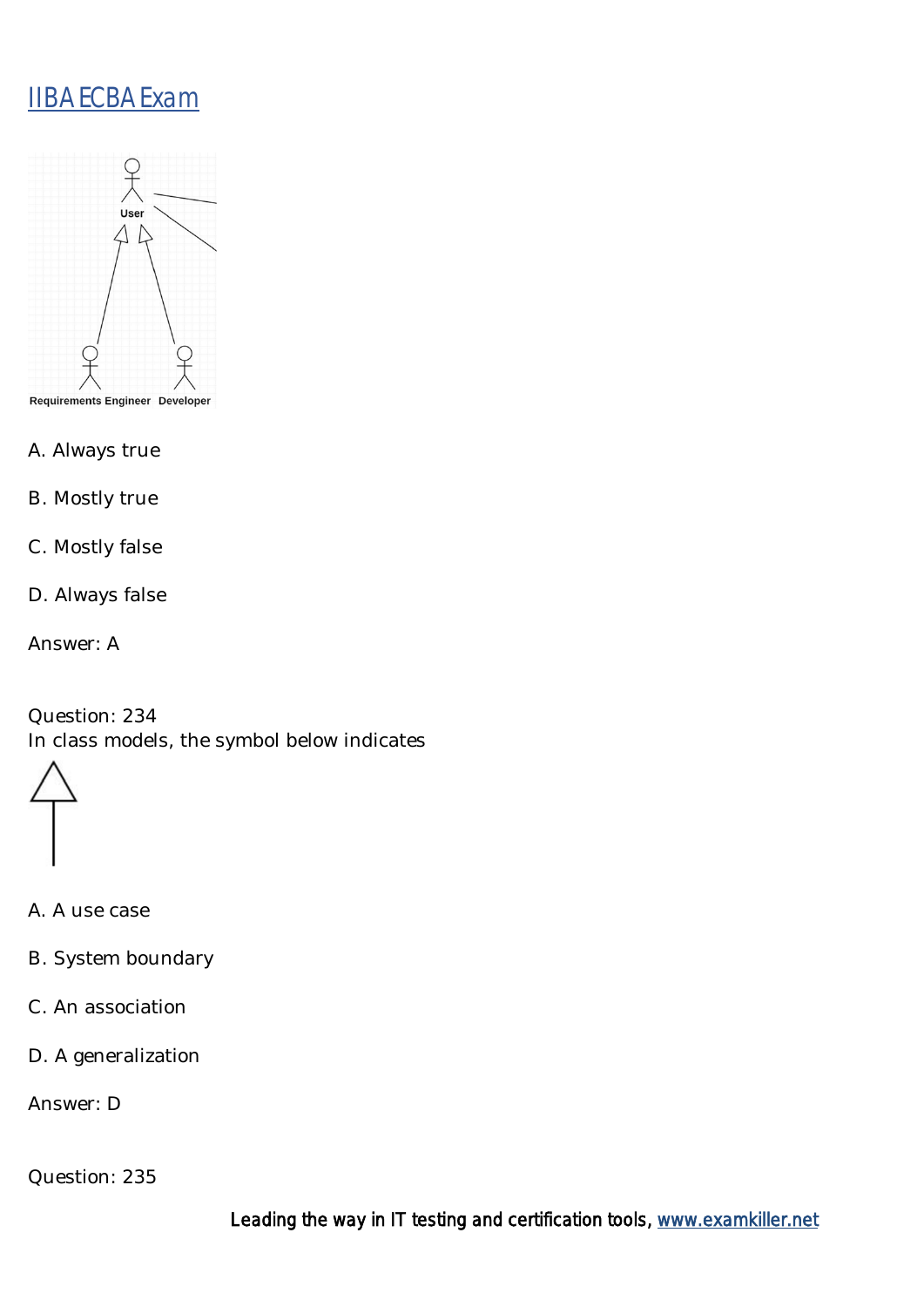In activity models, the symbol below indicates



A. End

B. Start

C. Activity

D. Decision

Answer: D

Question: 236 In data flow diagrams, the symbol below indicates

A. Source

B. Dataflow

C. Process

D. Data store

Answer: B

Question: 237 In ER diagrams, the symbols M and N indicate

N M creates

A. Source

B. Multiplicity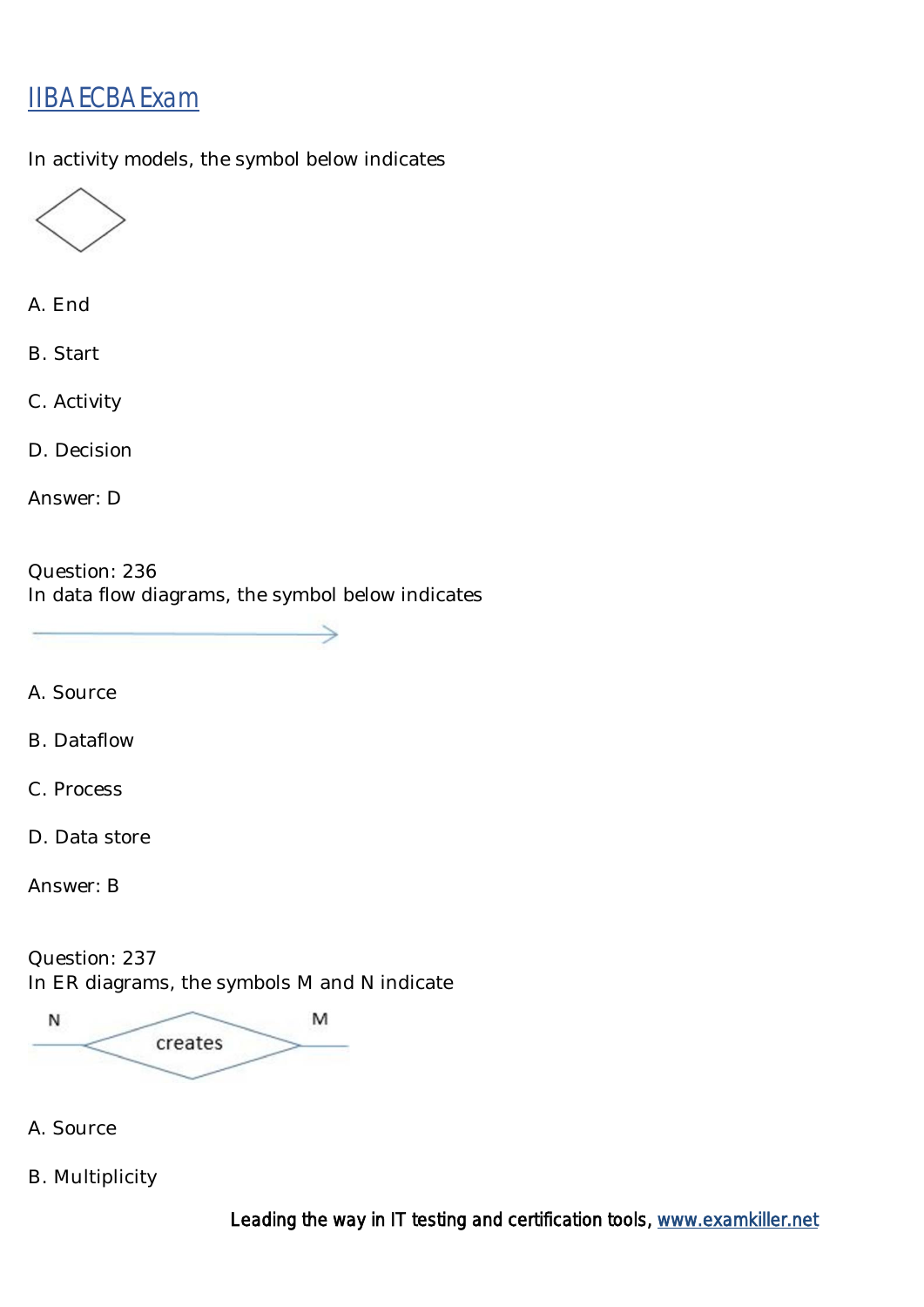- C. Navigability
- D. Data store

Answer: B

Question: 238 In the below diagram, object Open indicates



- A. A State
- B. A super state
- C. Terminal state
- D. A generalization

Answer: A

Question: 239 Process analysts can be considered as BA.

- A. Always true
- B. Mostly true
- C. Mostly false
- D. Always false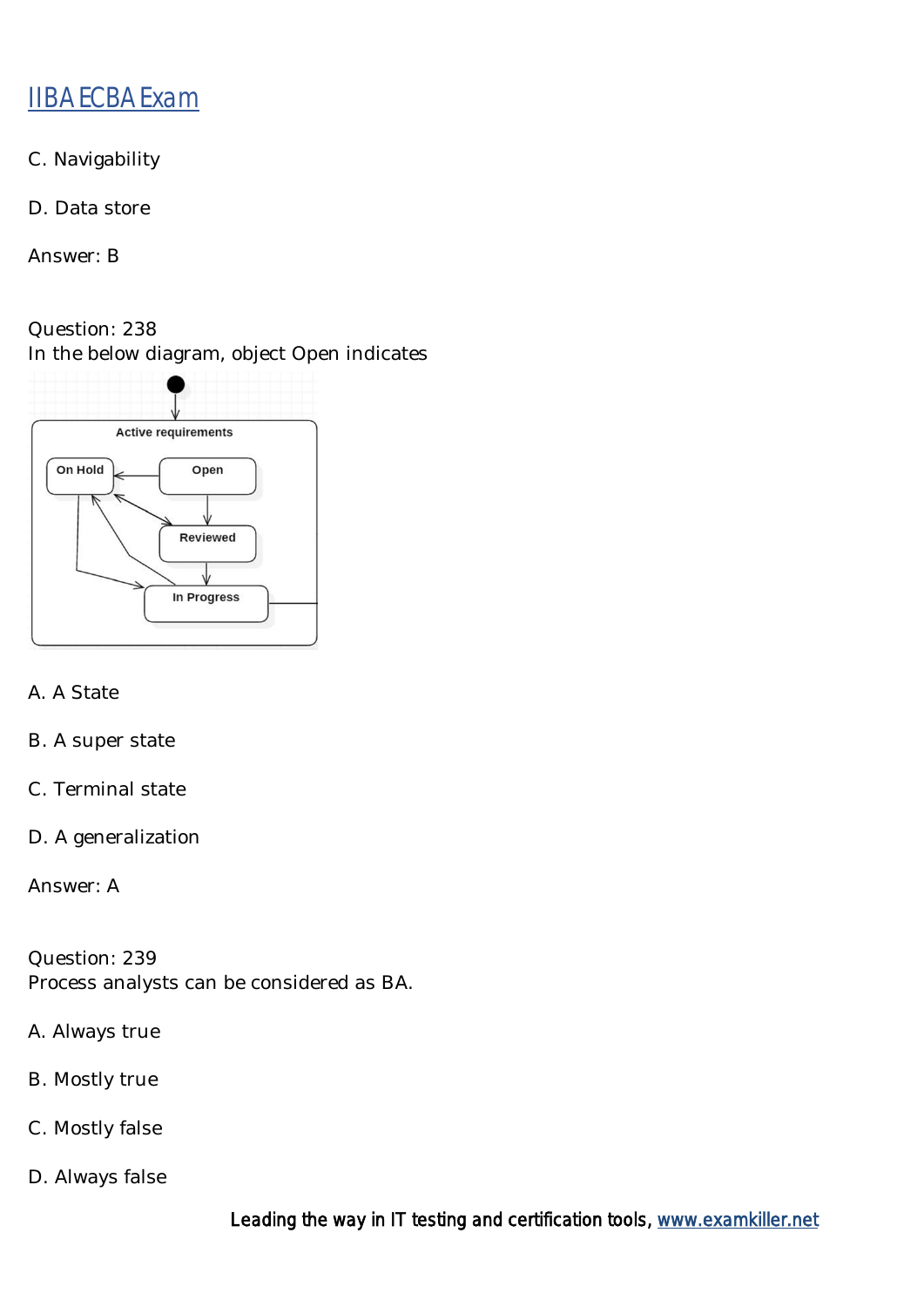| Answer: B                                                                                                                        |
|----------------------------------------------------------------------------------------------------------------------------------|
| Question: 240<br>provides plan to transition from the current state to the future state                                          |
| A. Business policies                                                                                                             |
| <b>B.</b> Change strategy                                                                                                        |
| C. Current state description                                                                                                     |
| D. BA performance assessment                                                                                                     |
| Answer: B                                                                                                                        |
| Question: 241<br>Requirements that provide highest benefit are prioritized first in _____ method<br>A. Penalty<br><b>B.</b> Cost |
| C. Benefit                                                                                                                       |
| D. Risk                                                                                                                          |
| Answer: C                                                                                                                        |
| Question: 242<br>considers consequences resulting from not implementing a requirement                                            |
| A. Benefit                                                                                                                       |
| <b>B.</b> Penalty                                                                                                                |
| C. Cost                                                                                                                          |

- D. Risk
- Answer: B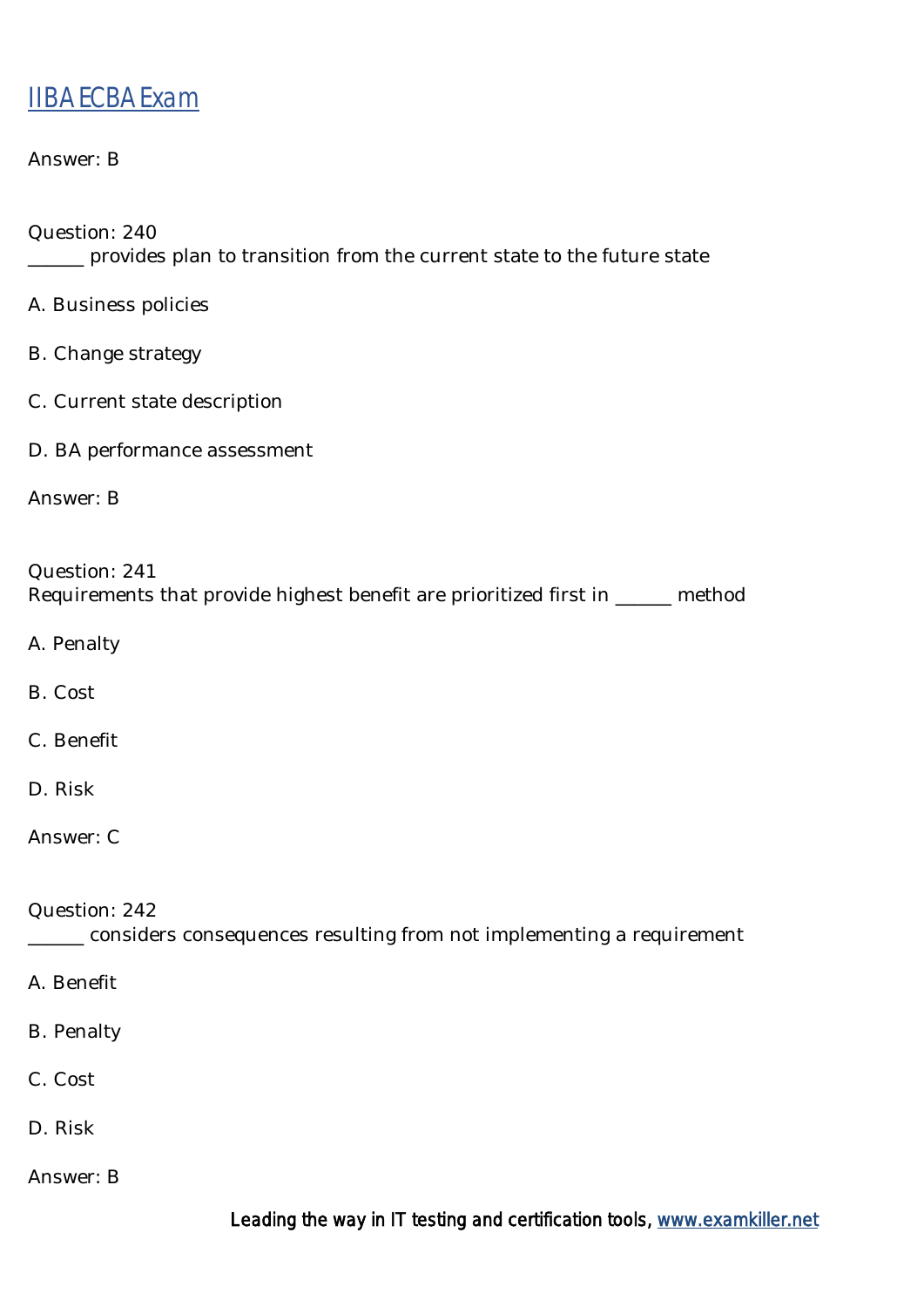Question: 243

\_\_\_\_\_\_ considers resources required to implement a requirement

A. Benefit

B. Penalty

C. Cost

D. Risk

Answer: C

Question: 244

\_\_\_\_\_\_ considers chances that a requirement cannot deliver potential value

A. Benefit

- B. Penalty
- C. Cost
- D. Risk

Answer: D

Question: 245 \_\_\_\_\_\_ considers utility of the feature for the stakeholders

A. Benefit

- B. Penalty
- C. Cost
- D. Risk

Answer: A

Question: 246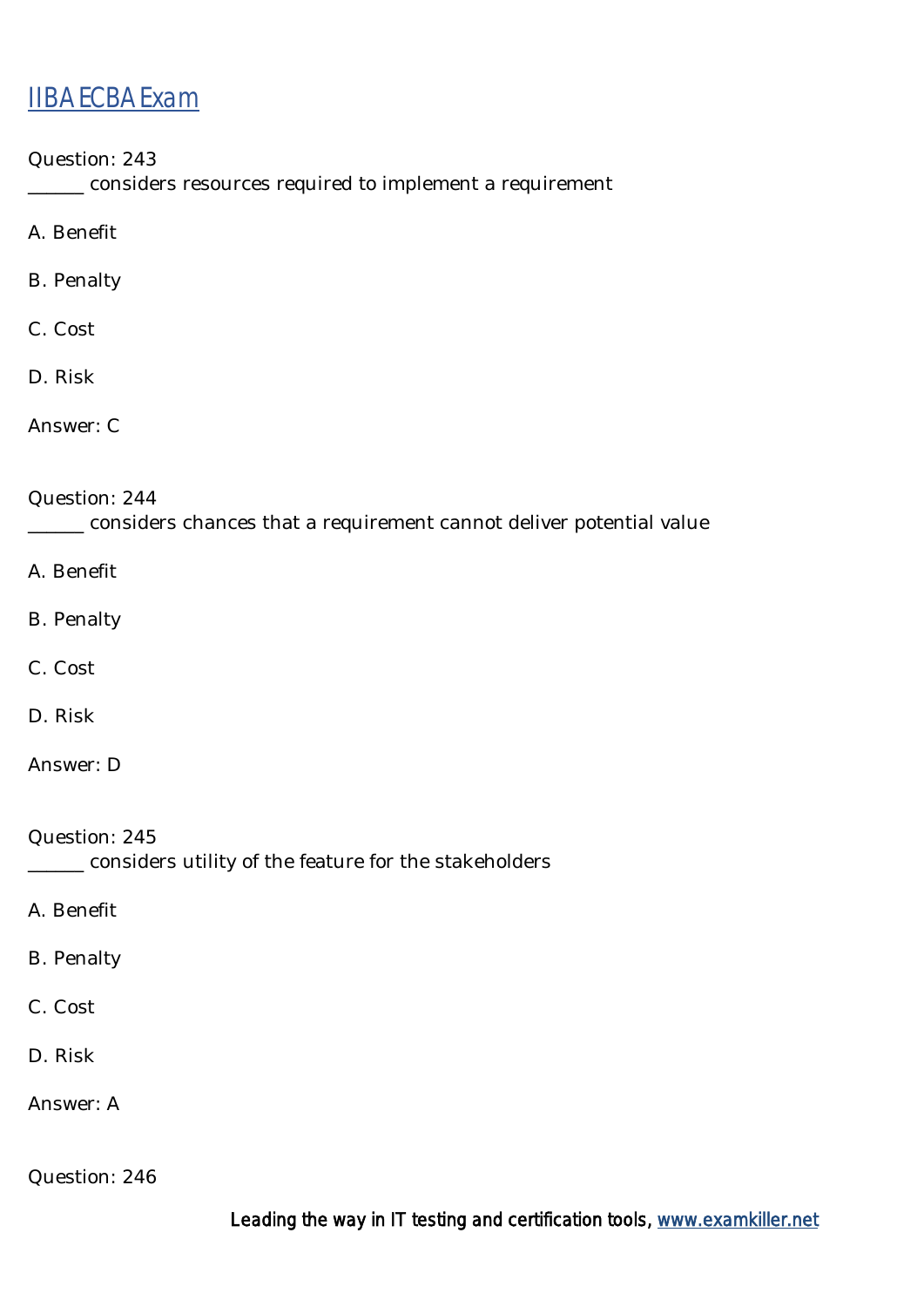Stakeholders usually prioritize their requirements into \_\_\_\_\_\_ priority

A. High

- B. Medium
- C. Low
- D. Very low

Answer: A

Question: 247 Strategy can be performed only during strategy planning process

- A. Always true
- B. Mostly true
- C. Mostly false
- D. Always false
- Answer: D

Question: 248 Tools that facilitate recording, organizing, storing and sharing requirements and designs are

- A. Requirements(traced)
- B. Modelling notations/standards
- C. Requirements management tools
- D. Modelling tools

Answer: C

Question: 249 Which among following techniques can help in making requirements workshops more engaging?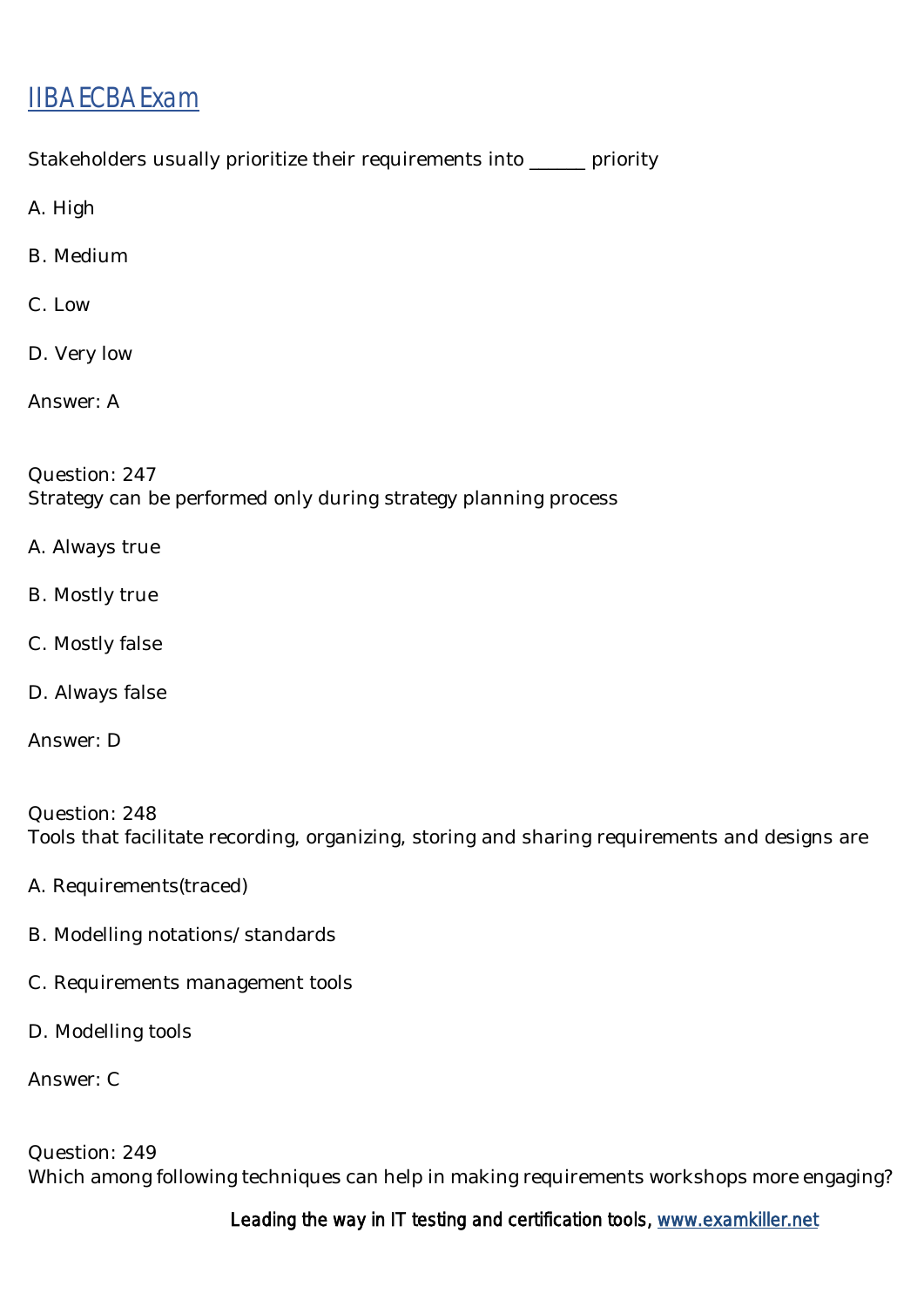- A. State modelling
- B. Backlog management
- C. Balanced scorecard
- D. Collaborative games

Answer: D

Question: 250 Which among following techniques can help in managing requirements?

- A. State modelling
- B. Backlog management
- C. Balanced scorecard
- D. Collaborative games

Answer: B

Question: 251 Which among following techniques can help in judging BA process performance?

- A. Metrics and KPIs
- B. Functional decomposition
- C. Stakeholder analysis
- D. Root cause analysis

Answer: A

Question: 252 Which among following techniques can help in improving BA process?

A. Estimation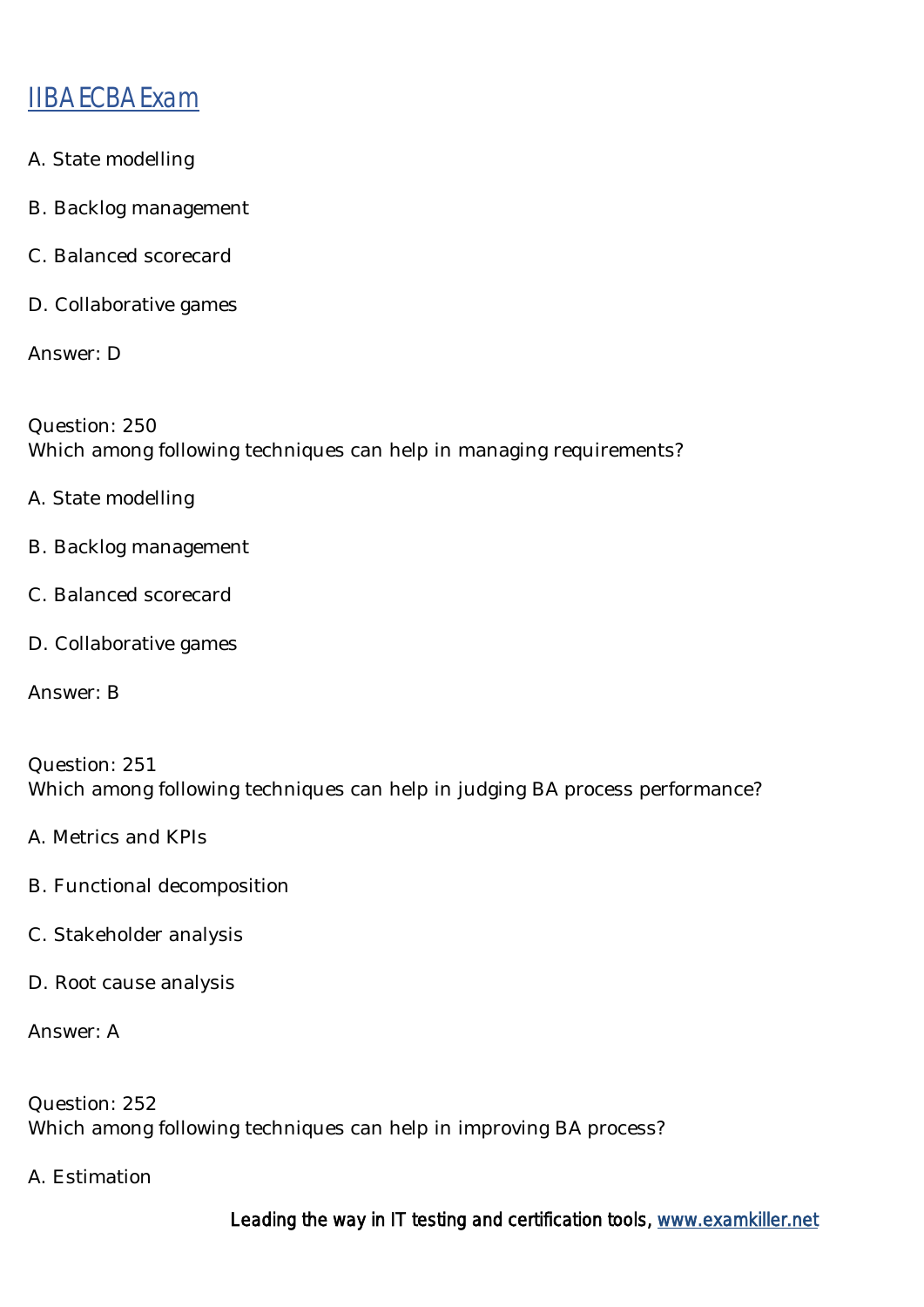- B. Functional decomposition
- C. Stakeholder analysis
- D. Root cause analysis

Answer: D

Question: 253 Which among following skills expect BAs to transfer skills to stakeholders?

- A. Creative thinking
- B. Decision making
- C. Learning
- D. Problem solving
- Answer: C

Question: 254 Business analysis projects carried out to improve SLA performance of a process will be of type

- A. Information technology
- B. Business process improvement
- C. Business intelligence
- D. Agile process improvement

Answer: B

Question: 255 Which type of requirement best describes the conditions under which the system is expected to perform?

A. Business Requirements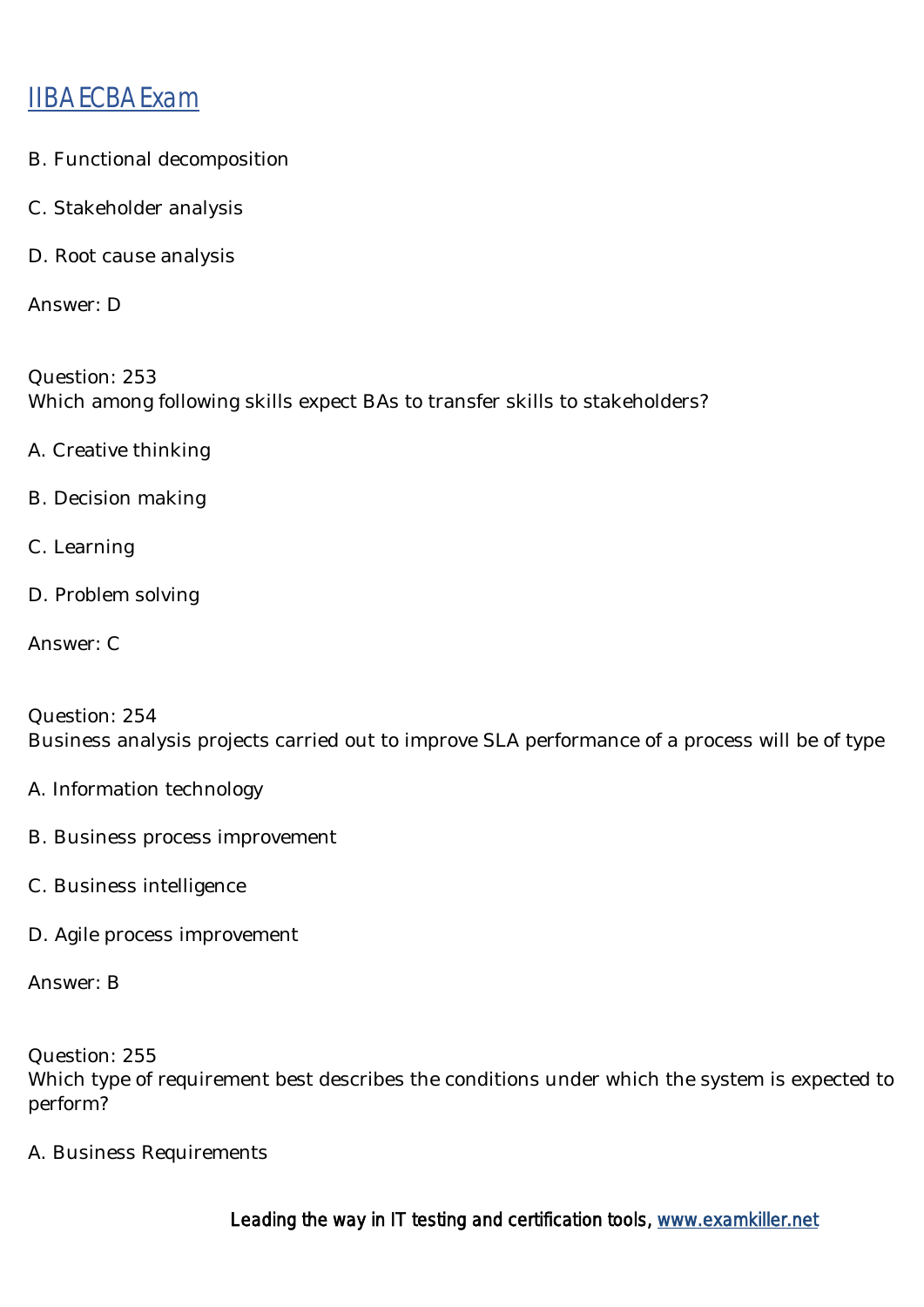- B. Stakeholder Requirements
- C. Functional Requirements
- D. Non-functional Requirements

Answer: D

Question: 256 Requirements management plans contain

- A. Process of developing solution
- B. Traceability approach to requirements management
- C. Selection of solution
- D. Selection of application architecture

Answer: B

#### Question: 257

Business Analyst A uses hierarchical decomposition to break down the business analysis deliverables into activities and tasks. A then adds the hours needed and can give an accurate estimate of the time needed to complete the BA work. What type of estimation has A used?

- A. Delphi estimation
- B. Historic analysis
- C. Parametric estimation
- D. Bottom-up estimation

Answer: D

#### Question: 258

\_\_\_\_\_\_ prototyping technique is used to quickly uncover and identify user interface requirements and is discarded after the final system is complete.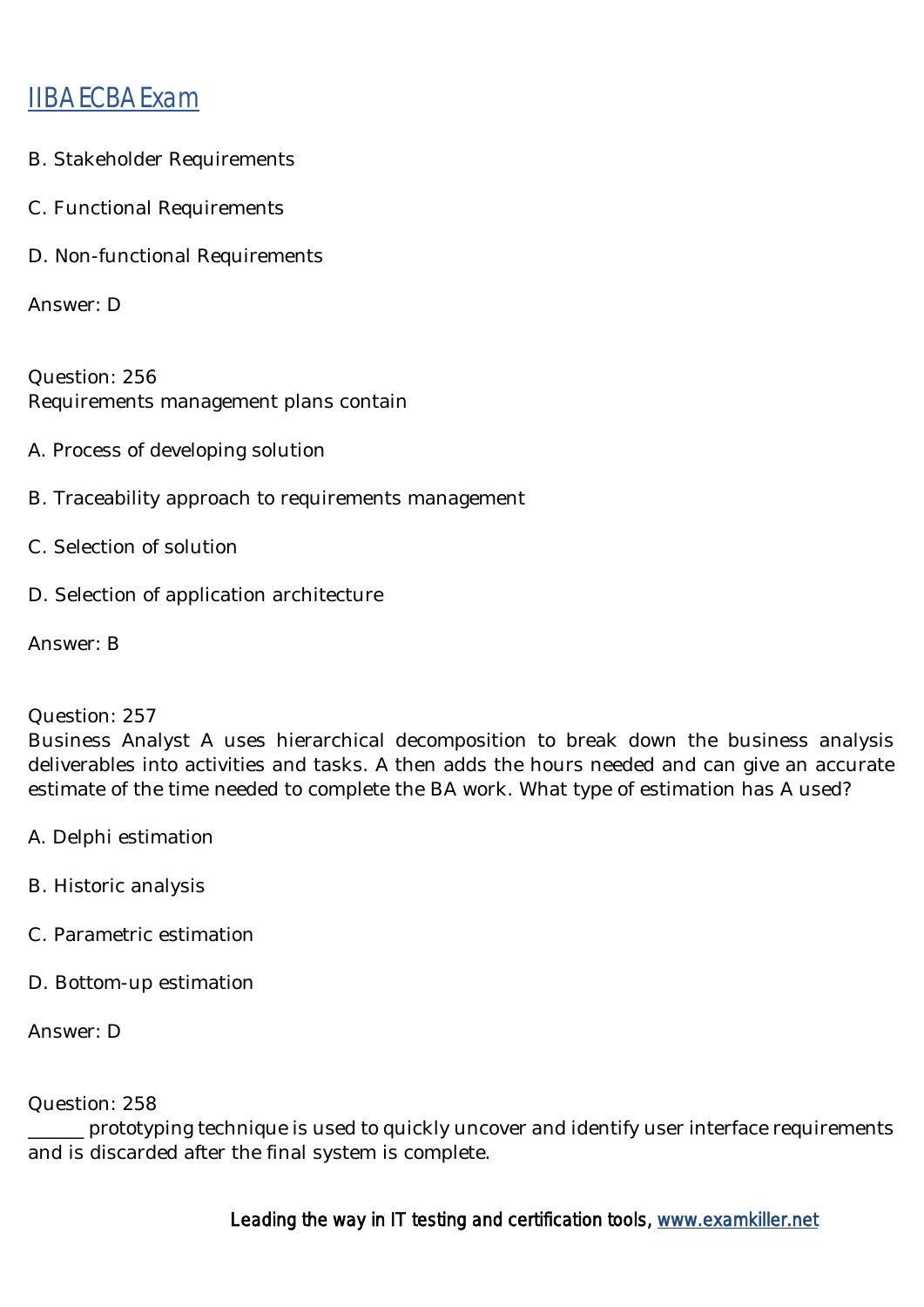- A. Horizontal functional scope prototype
- B. Vertical functional scope prototype
- C. Throw-away prototypes
- D. Evolutionary prototypes

Answer: C

Question: 259 Which one among the following technique may be best for carrying out eliciting user interface requirements?

- A. Interviews
- B. Focus group discussions
- C. Interface analysis
- D. Prototypes

Answer: D

Question: 260 What do desired outcomes describe?

- A. Business benefits that will result from meeting the business needs
- B. Solution to a business problem or opportunity
- C. Business need
- D. Costs and benefits of implementing the solution

Answer: A

Question: 261 During strategy analysis, role of business analyst is to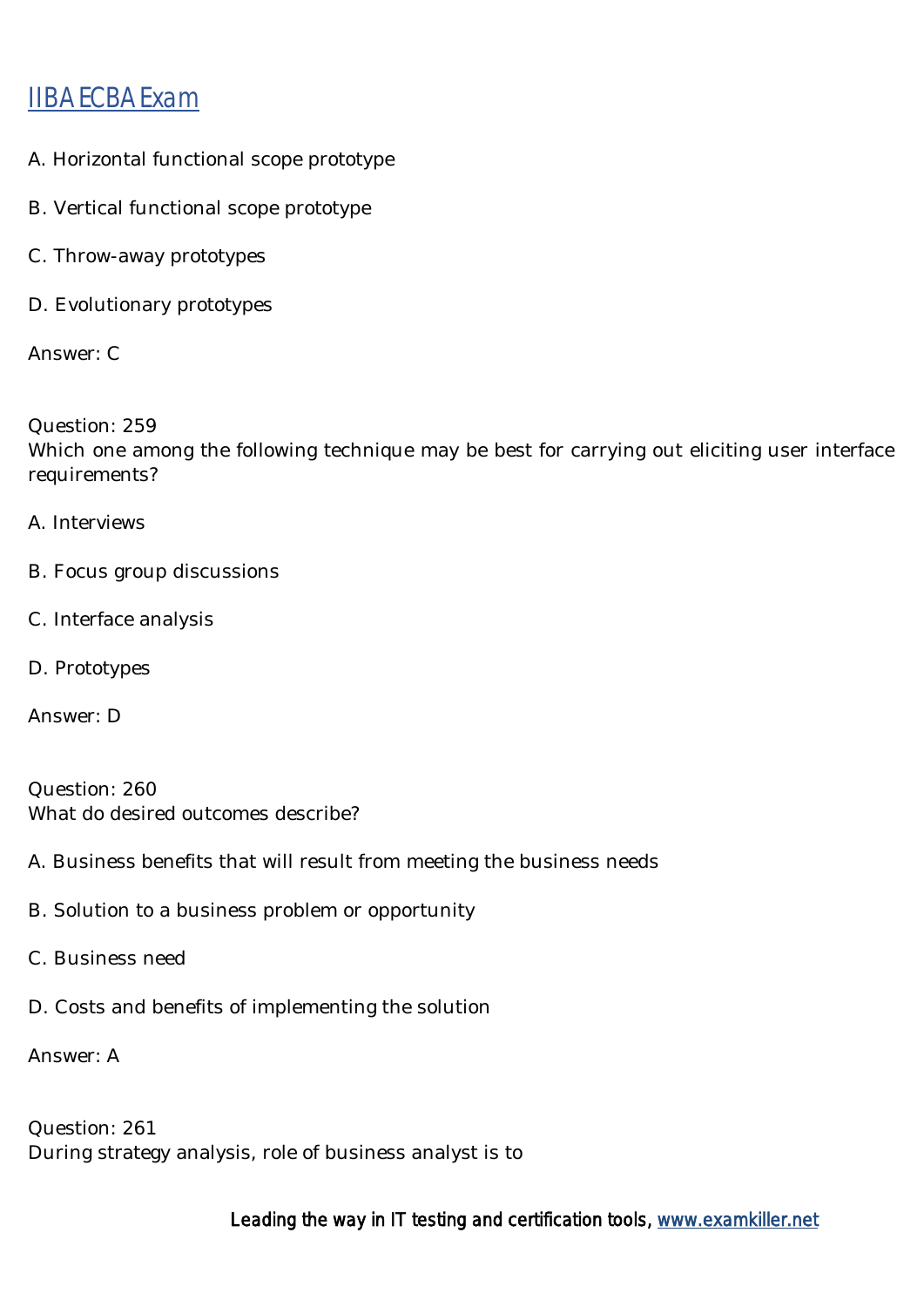- A. Define the business need
- B. Prioritize the projects
- C. Select the project
- D. Launch new projects

Answer: A

Question: 262 Commonly used notations in data flow diagramming are

A. UML

B. IDEF

- C. Yourdon and GaneSarson
- D. BPMN

Answer: C

Question: 263 \_\_\_\_\_\_ are external factors that create, interrupt or terminate a process

A. Decisions

- B. Events
- C. Roles
- D. Terminal Points

Answer: B

Question: 264 Ability to develop creative solutions is known as?

A. Analytical skills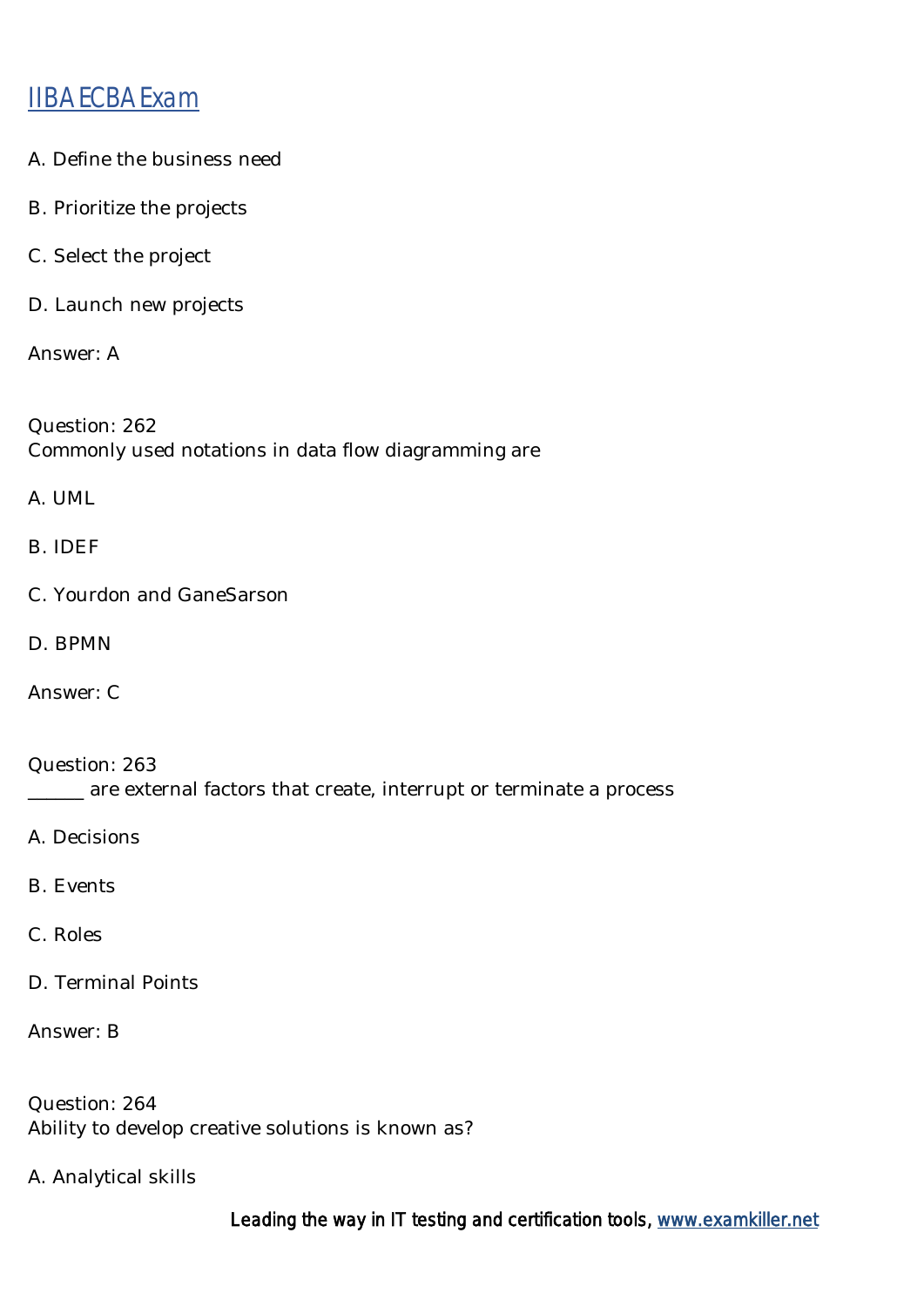- B. Business Knowledge
- C. Technology Skills
- D. Interaction Skills

Answer: A

Question: 265 Technique used for maintaining various business decisions is

- A. Data model
- B. Concept model
- C. Business rules
- D. Sequence mode
- Answer: C

Question: 266 Technique used for maintaining information about data is

- A. State model
- B. Activity model
- C. Concept model
- D. Sequence mode

Answer: C

Question: 267

If the solution team thinks that a potential solution is available from an outside party, business analysts will NOT use which of the following forms to capture requirements for selecting them?

A. RFI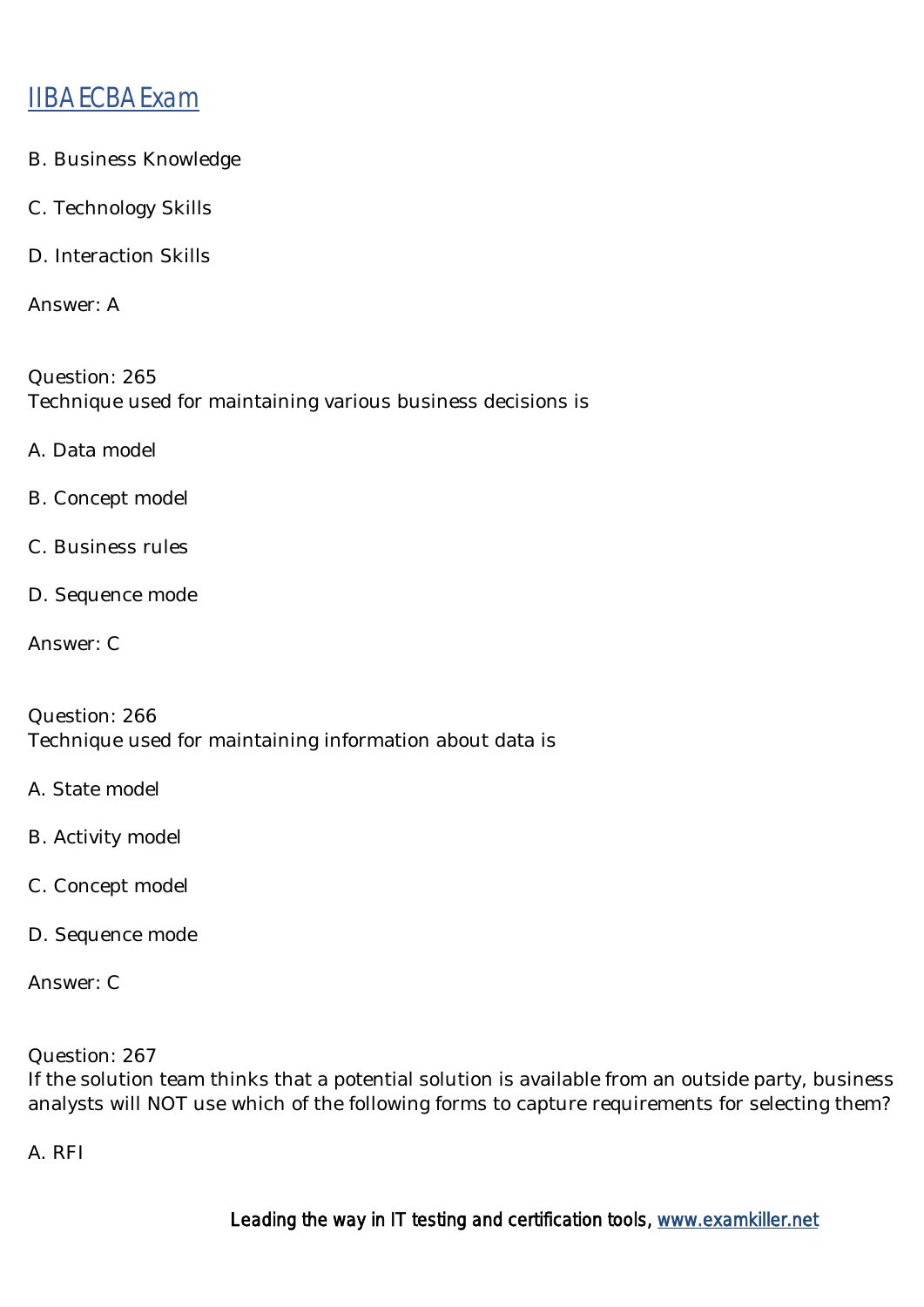- B. ROI
- C. RFP
- D. RFQ
- Answer: B
- Question: 268 \_\_\_\_\_\_ provides ways to implement specific requirements
- A. Traceability matrix
- B. Template structure
- C. Model-ling notations
- D. Design options
- Answer: D

Question: 269 \_\_\_\_\_\_ is a good method to get consensus among stakeholders

- A. Workshops
- B. Document analysis
- C. Surveys
- D. Interviews
- Answer: A

Question: 270

\_\_\_\_\_\_ is a good method to get feedback on usability aspects of a new solution

- A. Document analysis
- B. Interviews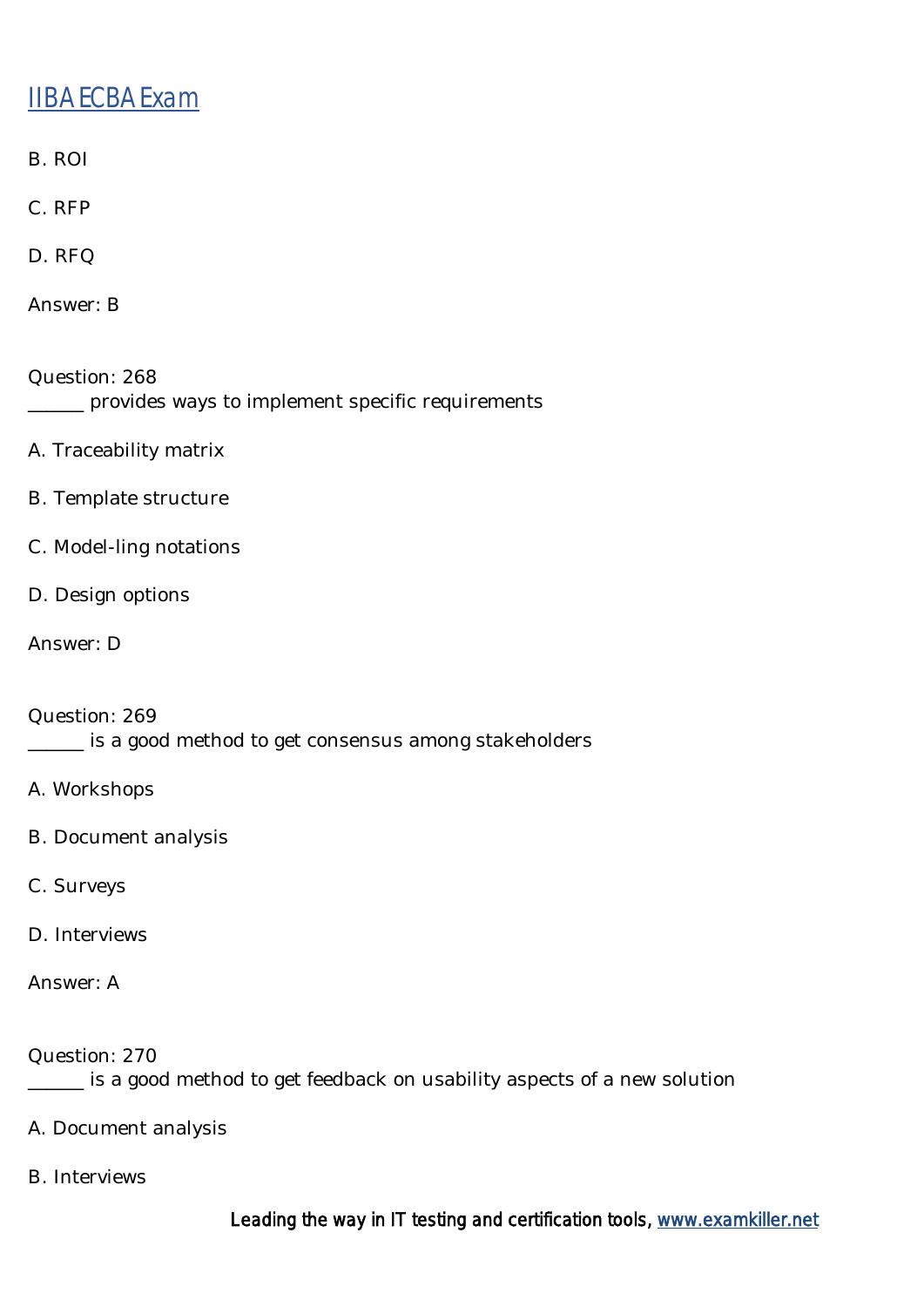- C. Meta model
- D. Prototyping

Answer: D

Question: 271 \_\_\_\_\_\_ is a good method to get inputs from many stakeholders at low cost

- A. Workshops
- B. Interviews
- C. Surveys
- D. Prototyping
- Answer: C

Question: 272 An approach to manage stakeholder expectations will be

- A. Decision matrix
- B. Rules matrix
- C. Stakeholder charter
- D. Stake-holder map

Answer: C

Question: 273 \_\_\_\_\_\_ provides information on elicitation sessions to be conducted

- A. RACI matrix
- B. Elicitation activity plan
- C. BA plan